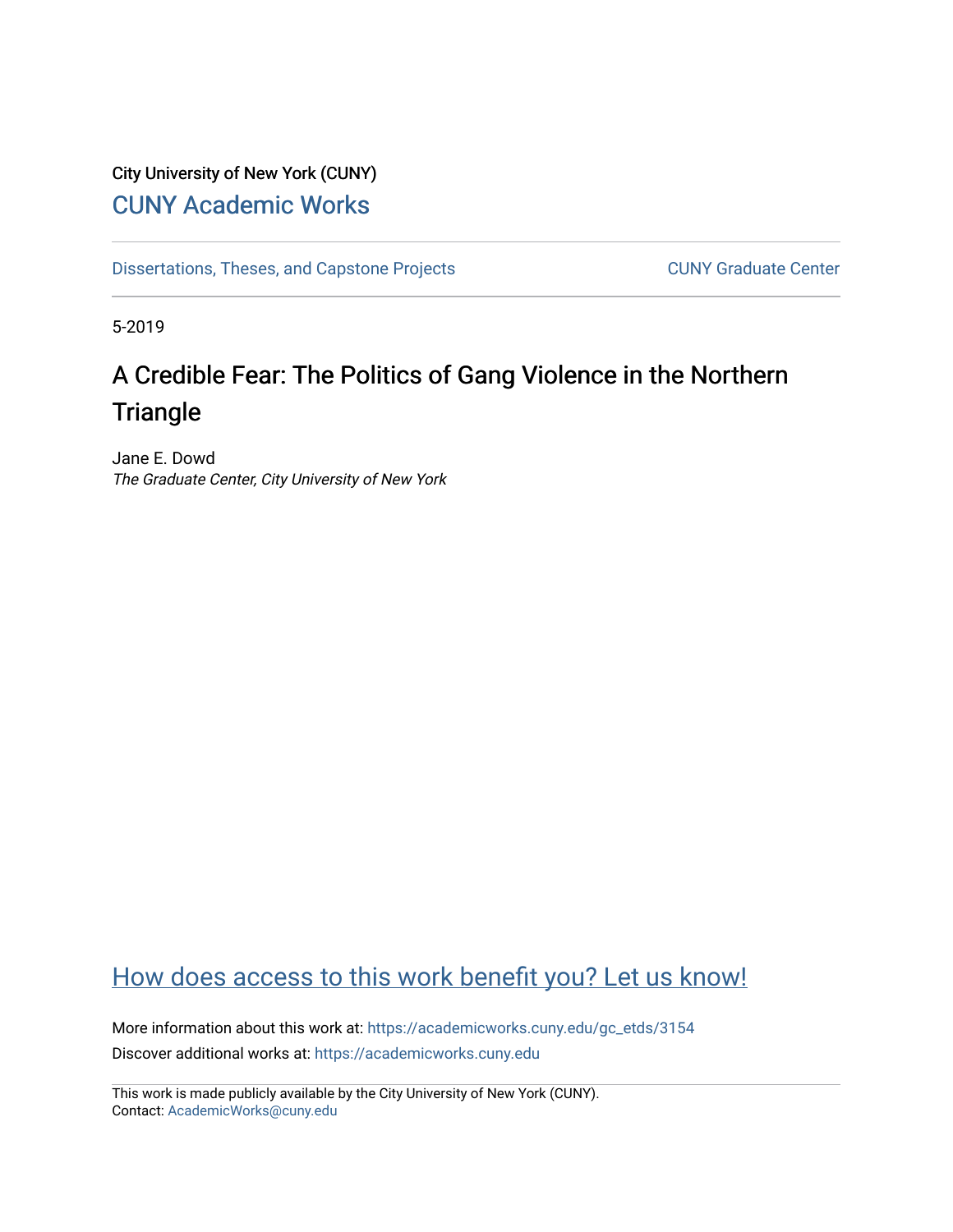# A CREDIBLE FEAR: THE POLITICS OF GANG VIOLENCE IN THE NORTHERN TRIANGLE

by

# JANE DOWD

A master's thesis submitted to the Graduate Faculty in International Migration Studies in partial fulfillment of the requirements for the degree of Master of Arts, The City University of New York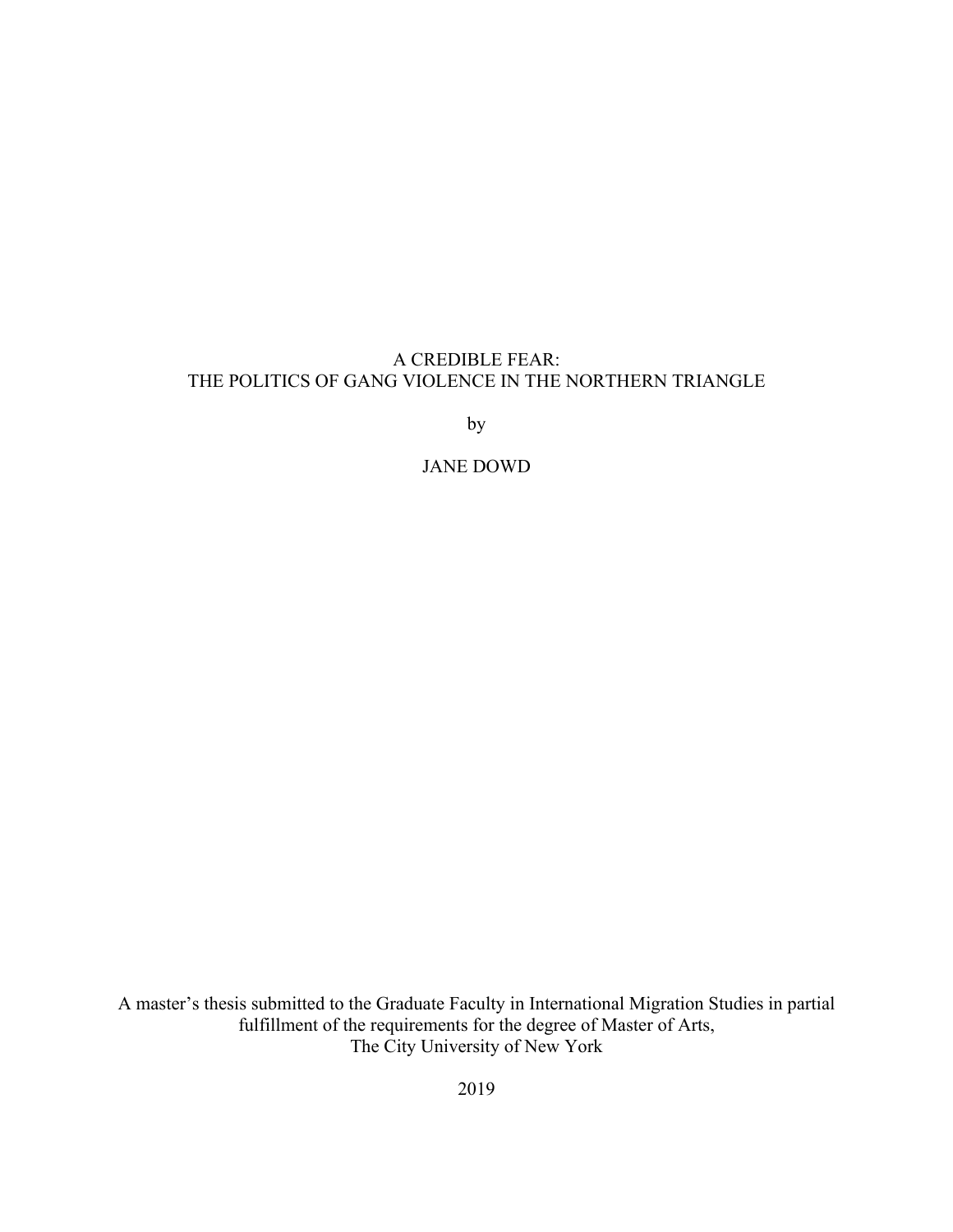# © 2019 JANE DOWD All Rights Reserved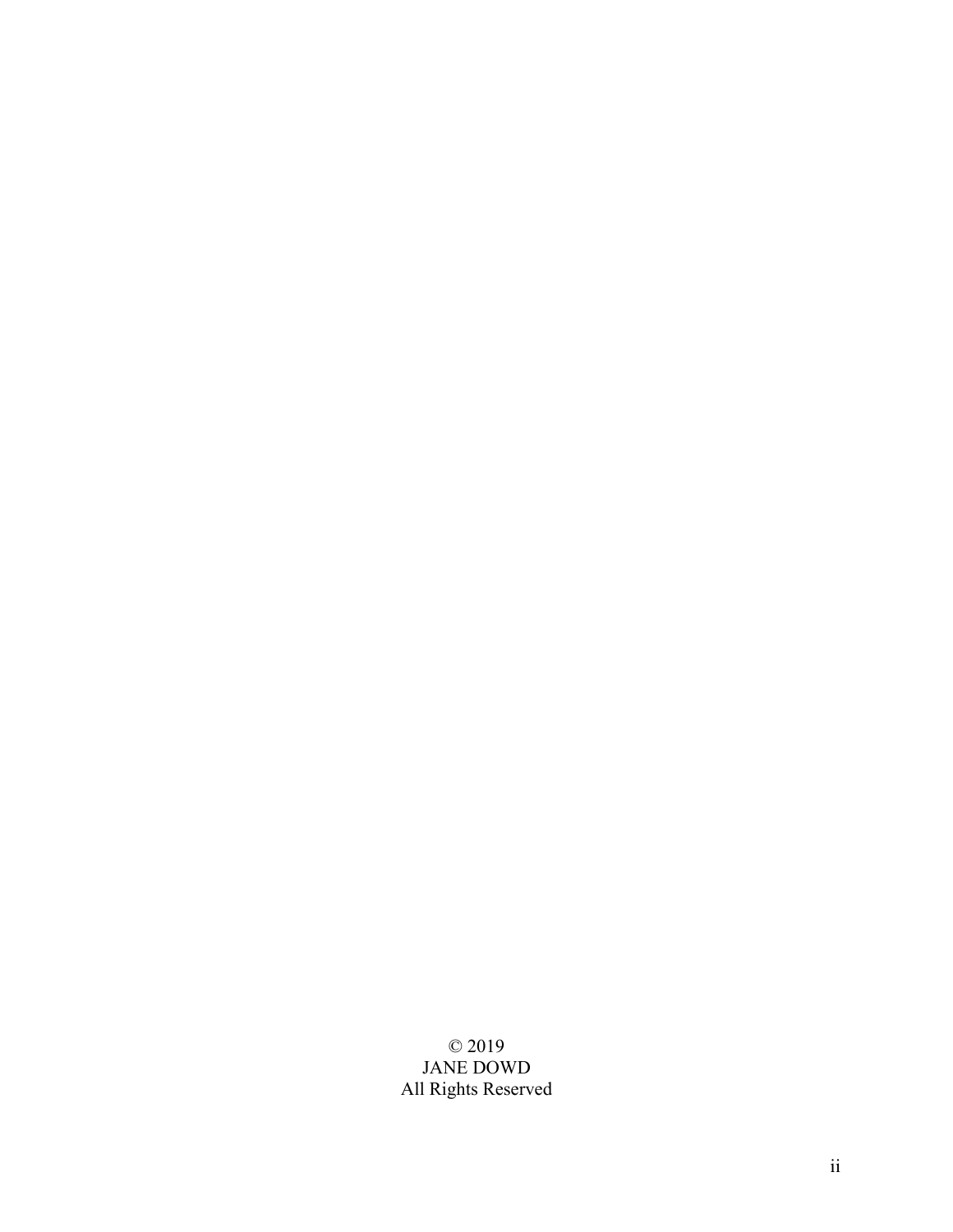# A Credible Fear: The Politics of Gang Violence in the Northern Triangle A Case Study

by

Jane Dowd

This manuscript has been read and accepted for the Graduate Faculty in International Migration Studies in satisfaction of the thesis requirement for the degree of Master of Arts.

Date Donald J. Hernandez Thesis Advisor

Date Philip Kasinitz Acting Director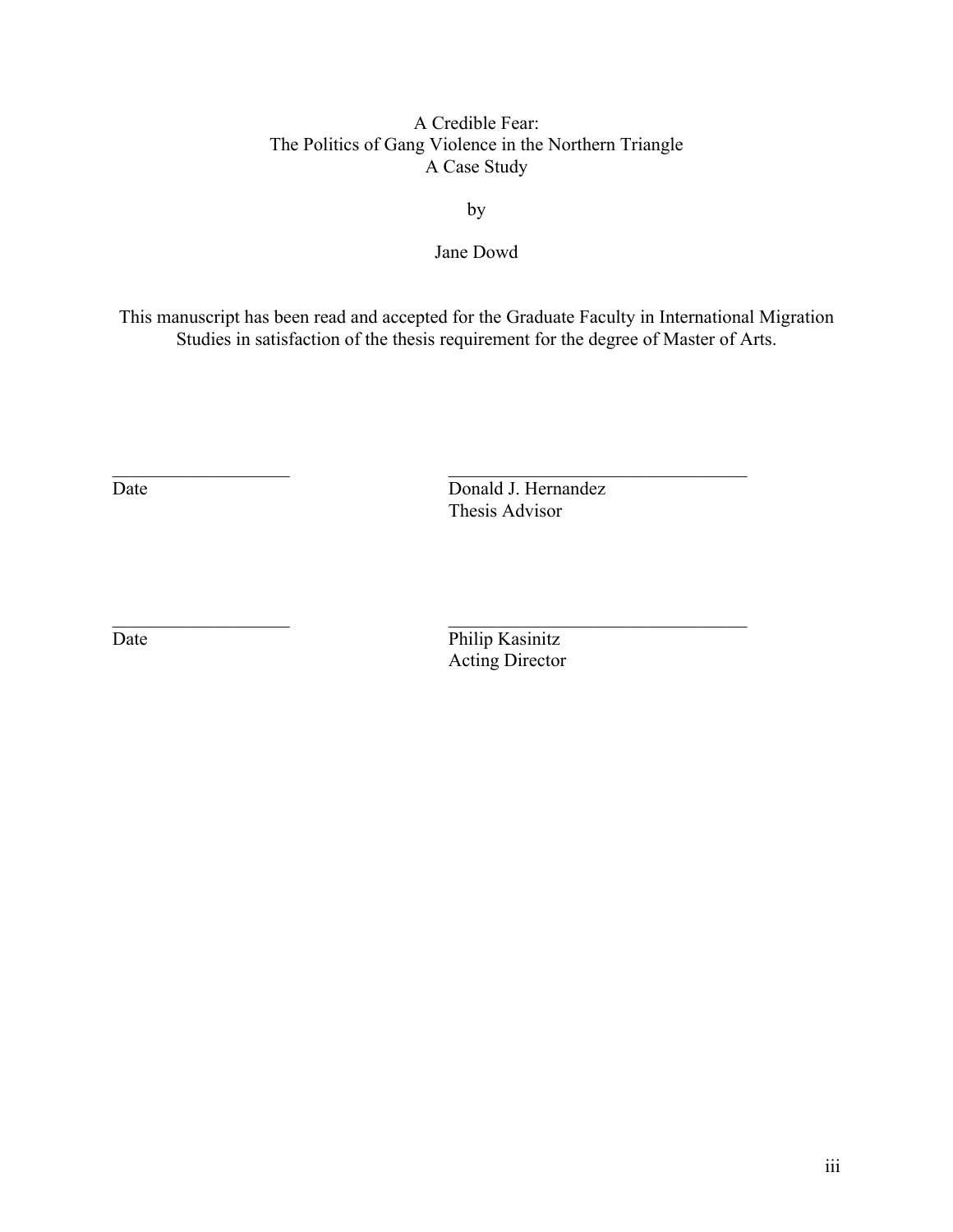# A Credible Fear: The Politics of Gang Violence in the Northern Triangle A Case Study

by

## Jane Dowd

Advisor: Donald J. Hernandez

Abstract: This thesis will create an argument for how the victims of gang violence from the Northern Triangle nations of El Salvador, Guatemala, and Honduras qualify for asylum in the United States based on a well-founded fear of persecution. An analysis of the legal framework of the asylum system in the United States, profiles of the two largest gangs in the Northern Triangle the *Mara Salvatrucha* and *Barrio 18,* a profile of the asylum seekers arriving at the United States border, the criminal activity that the gangs engage in, and the way that this activity is political in nature will form the argument that gang violence is inherently political in the Northern Triangle. UNHCR reports and local Northern Triangle police data will illustrate the circumstances of de facto gang rule in the region and DHS statistics will show how the growing numbers of Central American asylees necessitate a U.S. policy change regarding victims of gang violence.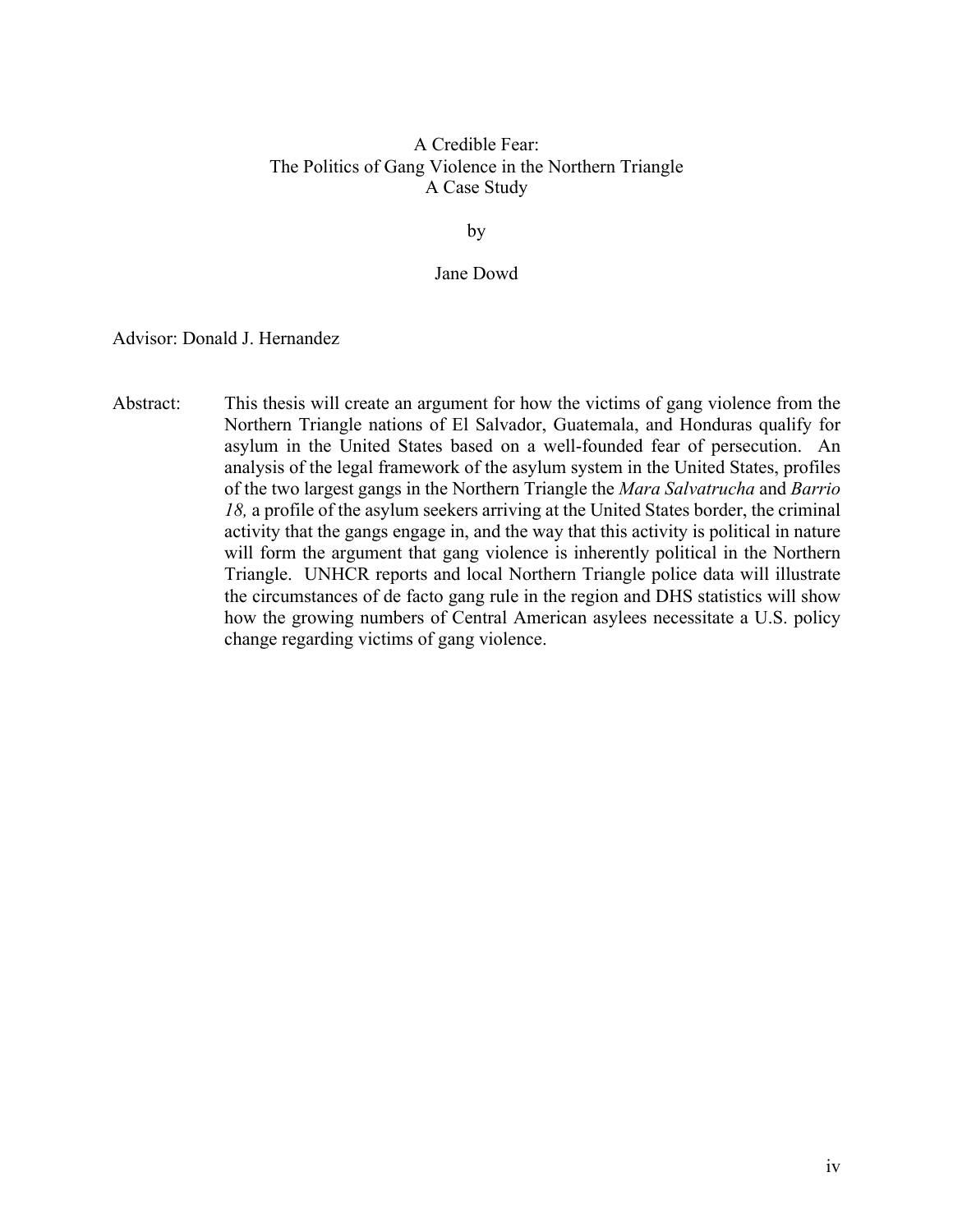# Table of Contents

| Abstract                                  | Page<br>1V   |
|-------------------------------------------|--------------|
|                                           |              |
| Table of Contents                         | $\mathbf{V}$ |
| List of Tables                            | vi           |
| Introduction                              | $\mathbf{1}$ |
| Chapter I. Central Definitions            | 3            |
| Chapter II. Northern Triangle Gangs       | 9            |
| Chapter III. Asylum Trends & Demographics | 15           |
| Chapter IV. Well-Founded Fear             | 22           |
| Chapter V. The Politics of Gangs          | 26           |
| Conclusion                                | 36           |
| Glossary                                  | 39           |
| Works Cited                               | 40           |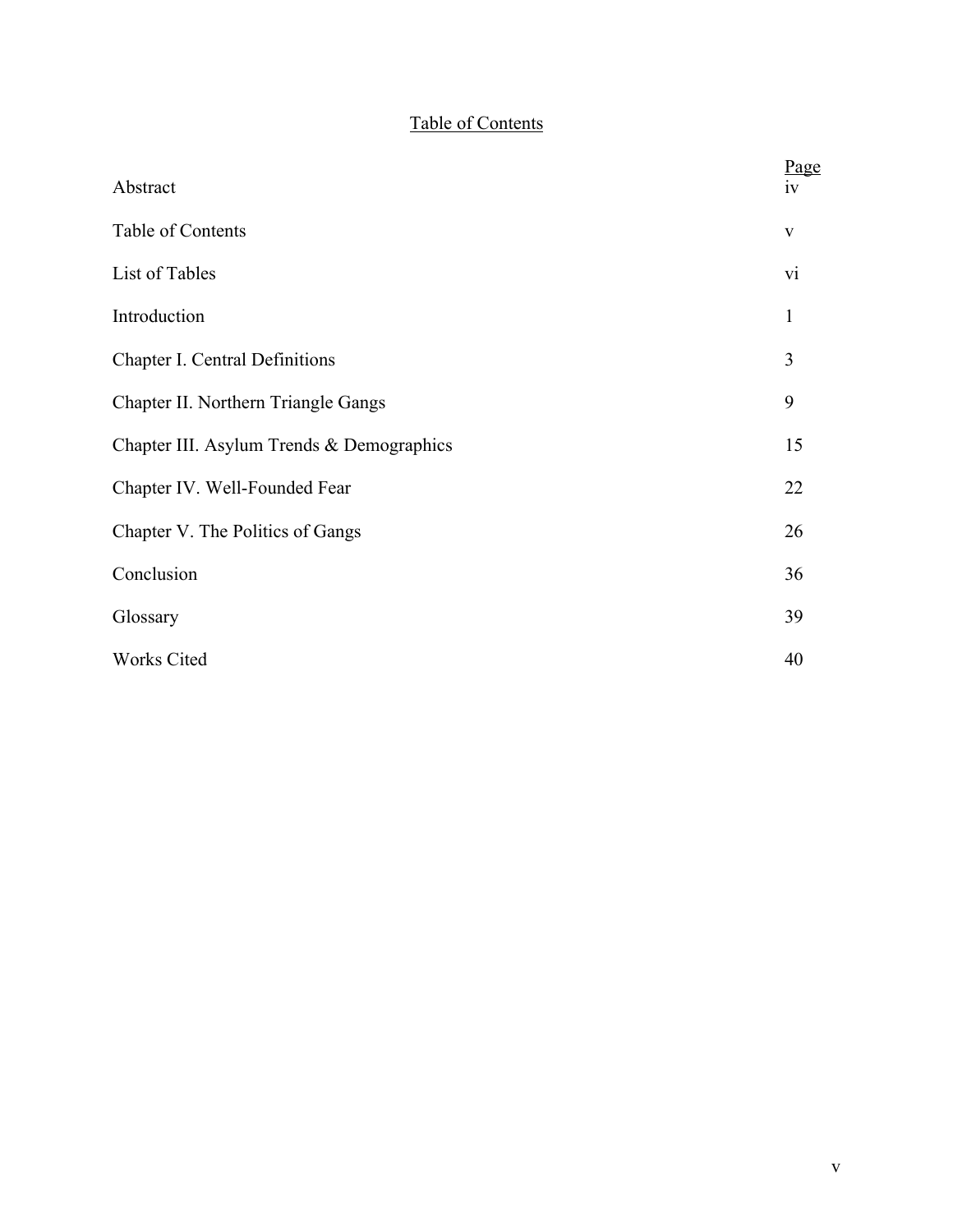# List of Tables

Table 1. Affirmative and Defensive Asylum Data from El Salvador, Guatemala, and Honduras  $2015 - 2017.$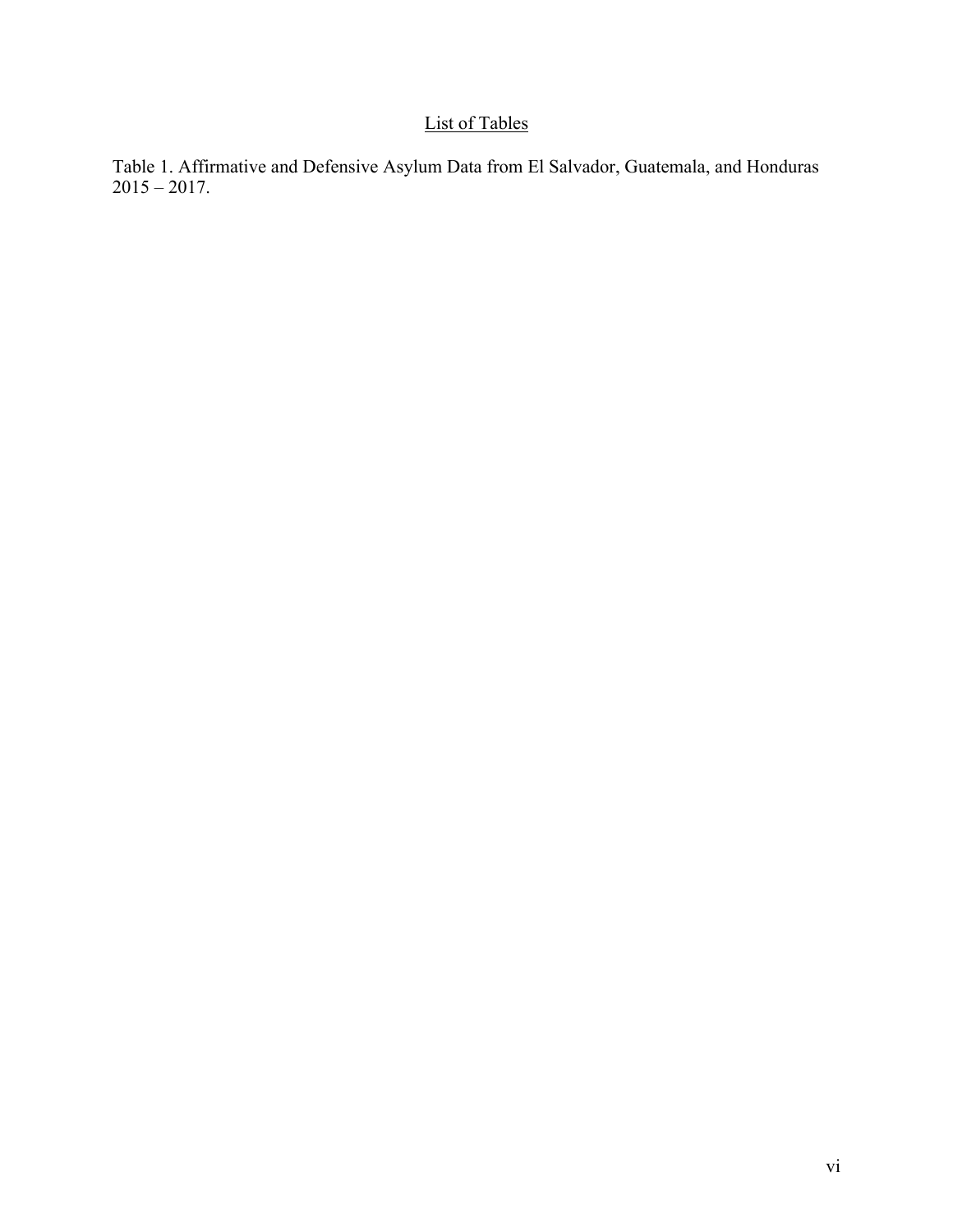# **Introduction**

On February 15<sup>th</sup>, 2019 President Trump stood in the White House Rose Garden and shared his views on the influx of Central Americans at the Southern border, stating: "We're talking about an invasion of our country with drugs, with human traffickers, with all types of criminals and gangs"<sup>1</sup> This rhetoric is not new for the Trump administration and discussions of a border wall, a border crisis, and gang infiltration of the United States have been popular in U.S. media since his inauguration. What the Trump administration gets wrong about this "invasion" is that the threat of gang violence is not present at U.S. at the Southern Border, on the contrary the migrants at the border are in fact the gangs' victims. Trump's labeling of asylees at the border as "criminals and gangs" is an effort to fund a wall that will keep out the region's most vulnerable migrants, the asylee victims of gang violence. Seven months prior to President Trump's Rose Garden proclamation, on June 11, 2018 then-Attorney General Jeff Sessions stated: "Generally, claims by aliens pertaining to… gang violence perpetrated by non-governmental actors will not qualify for asylum."<sup>2</sup> This statement ignores the complicated reality of how the gangs and the government in the Northern Triangle nations of El Salvador, Guatemala, and Honduras are related, and how they are both perpetrators of the gang violence that the Central American asylees are fleeing. Post-war gang proliferation and rampant government corruption in the Northern Triangle have blurred the line separating governmental actors from gang members, and civilian opposition to gang violence has become inherently political. Refusing to be extorted, recruited, or sexually assaulted are political acts in the context of de facto gang rule and should be treated as such in the U.S. immigration system.

<sup>&</sup>lt;sup>1</sup> Paletta, Damien, Mike DeBonis, and John Wagner. "Trump Declares National Emergency on Southern Border in Bid to Build Wall." *The Washington Post*, February 15, 2019.

<sup>2</sup> Sessions, Jeff. 27 I&N Dec. 316 (A.G. 2018).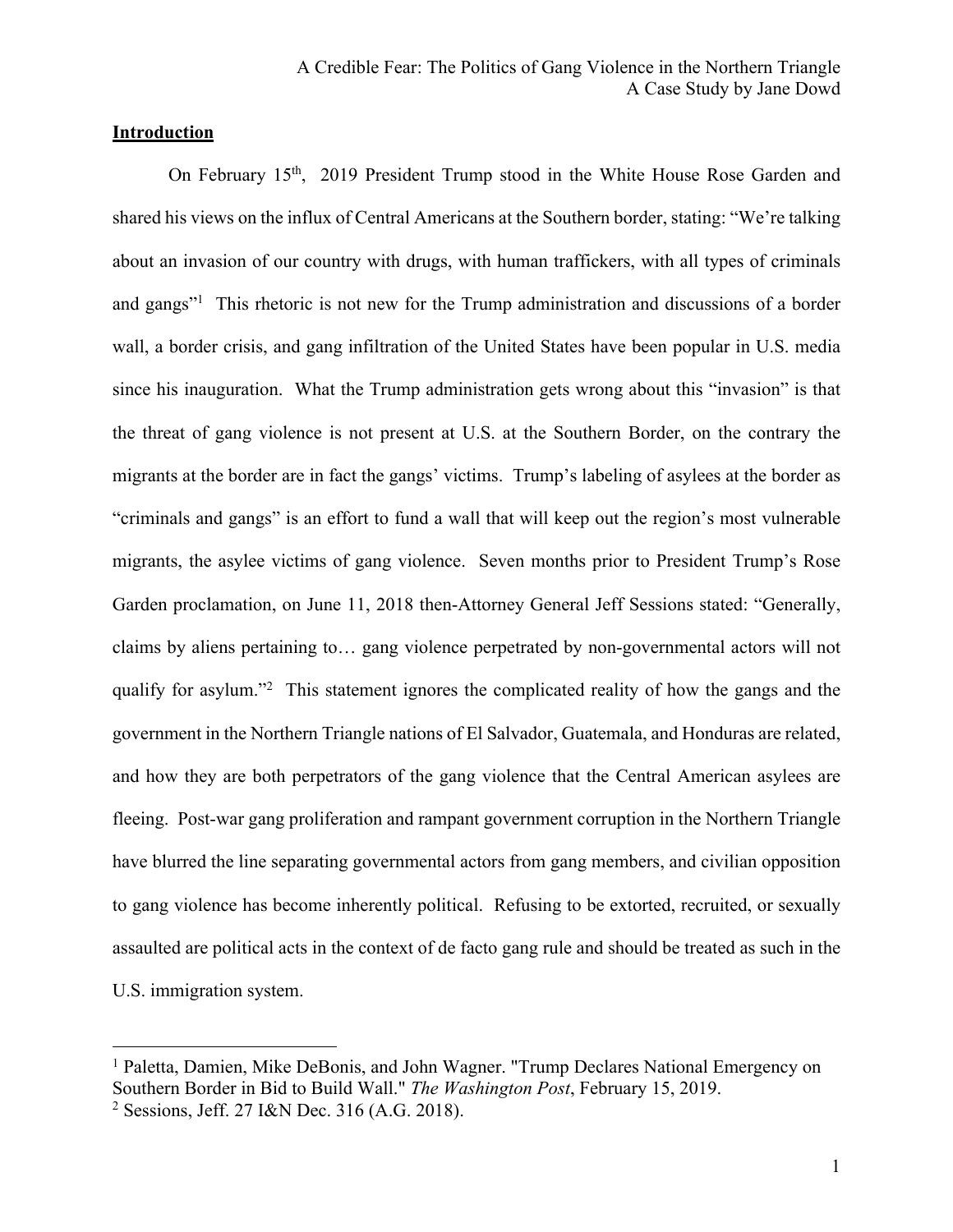# A Credible Fear: The Politics of Gang Violence in the Northern Triangle A Case Study by Jane Dowd

A history of societal upheaval and social unrest has created an environment in which criminal organizations and government entities in the Northern Triangle nations often lack clear boundaries. The region was ravaged by civil wars and economic dependence on foreign aid in the twentieth century and the aftermath of decades of brutality created a migration surge of Central American migrants into the United States. When immigration policies in the 1990s led to record numbers of deportations, gang ties that were created in the U.S. were exported to the weakened societies of El Salvador, Guatemala, and Honduras and security and economic forces were easily manipulated to the advantage of criminal organizations. The governments' attempts at hardline anti-gang policies backfired, creating an impetus for higher gang recruitment and more widespread government mistrust. As a result, "Gangs in Central America ended up more violent and more organized because government responses compelled them to strengthen, as well as provided the opportunities and resources to do it through the areas of illegality and the networks of crime broadened by such policies."3 The gangs have been able to recruit, adapt, and fortify their structures in response to these failed policies and their political intrusions have become a threat to democracy in the region. This thesis will argue that the failure of state governments' and transformation of the gangs into political entities gives the asylees coming to the United States a legitimate claim to asylum based on a well-founded fear of political persecution.

This thesis will explain how the gang violence in the Northern Triangle constitutes legitimate political persecution by first establishing the legal definitions of asylum, political persecution, and gangs in "Chapter I. Central Definitions" using historical definitions rooted in the United Nations Universal Declaration of Human Rights, the United Nations 1951 Convention

<sup>3</sup> Bruneau, Thomas C., Lucía Dammert, and Elizabeth Skinner. *Maras: Gang Violence and Security in Central America*. Austin, TX. University of Texas Press. 2012*.* 139.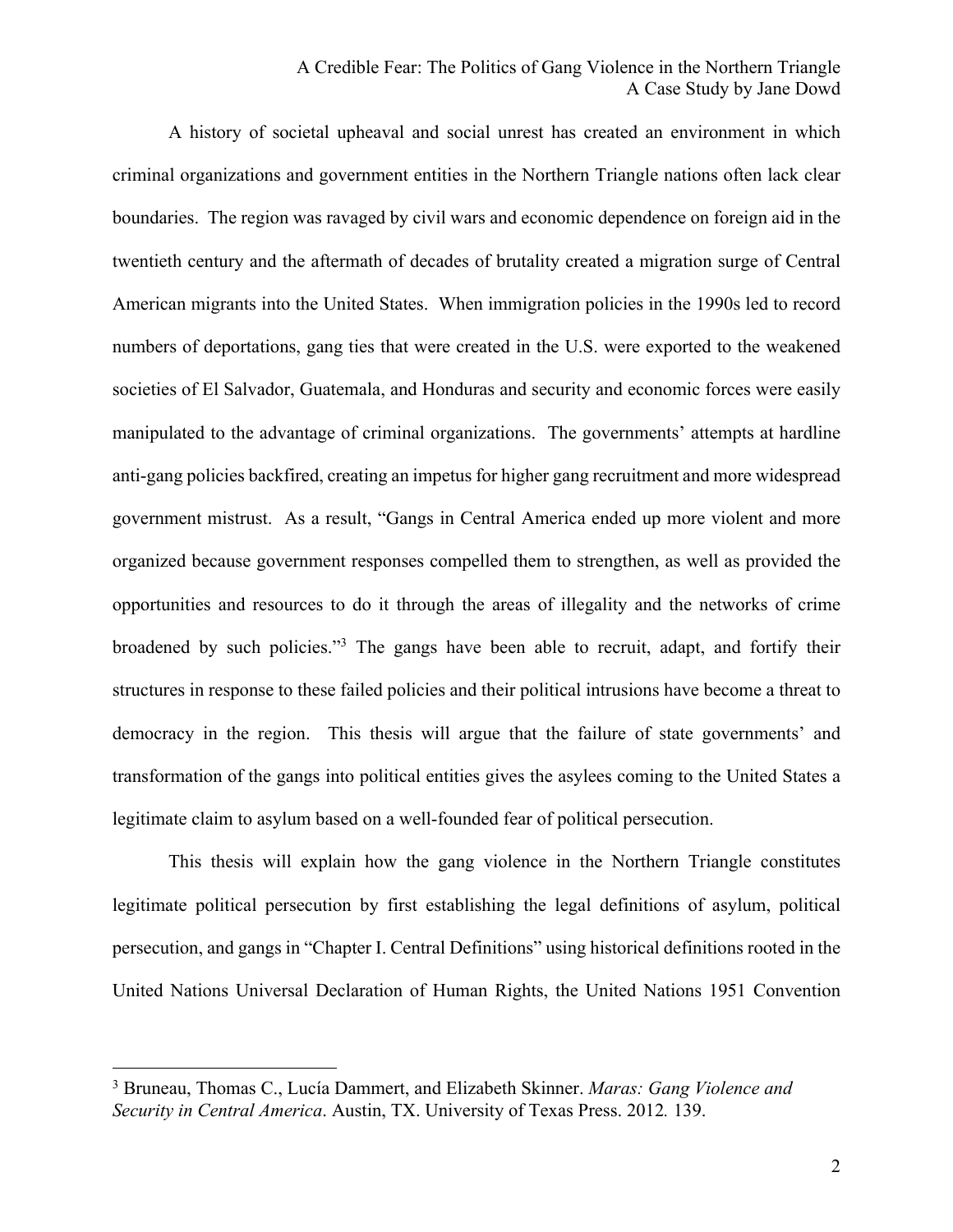Relating to the Status of Refugees, and the United States Immigration and Nationality Act. The second chapter, "Northern Triangle Gangs," will outline the major gangs in the region and will use historical accounts of the region's civil unrest, the migration of Central Americans to the United States, and their subsequent deportations back to the Northern Triangle to show how the gangs were formed. Various National Police reports will then explain the demographics of the gangs in question. "Chapter III. Asylum Trends & Demographics" will create a profile of the asylum seekers relevant to this analysis using Department of Homeland Security data and United Nations High Commissioner for Refugees reports. After profiling the perpetrators and victims of gang violence in the region the fourth chapter, "Well-Founded Fear" will then describe how said violence constitutes a well-founded fear of persecution and describe the conditions that the Central American asylum seekers are fleeing using FBI reports, detailed Insight Crime reports regarding gang activity in the region, World Bank, and United Nations High Commissioner for Refugees reports. The fifth and final chapter of this thesis, "The Politics of Gangs," will elaborate on how the combination of the inefficiency of government forces, the widespread regional corruption, and the politicization of the gang actors makes the persecution political by using various United Nations High Commissioner for Refugees reports of corruption, reports from the Due Process of Law Foundation, and AmericasBarometer studies of public trust in the government. The variety of data and sources used in this thesis serve to argue that the asylum applications in the United States from victims of gang violence in the Northern Triangle are based on a legitimate political persecution and their asylum claims should be adjudicated as such.

#### **Chapter I. Central Definitions**

An effective analysis of asylum, persecution based on political opinion, and gang violence necessitates the establishment of certain definitions. Starting with "asylum," this thesis will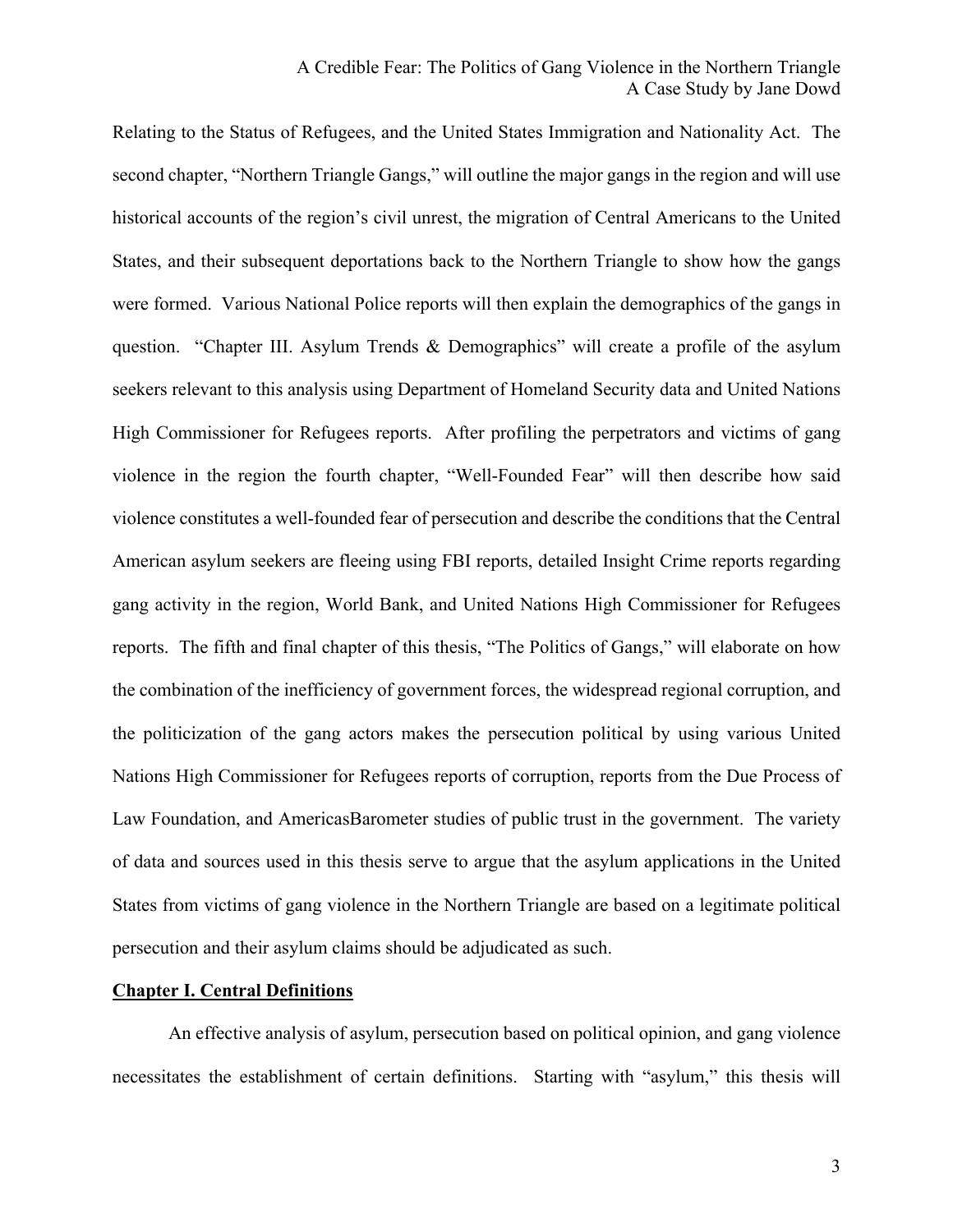explain how the laws governing U.S. immigration law are set in the Immigration and Nationality Act, (INA) whose definitions are based on the United Nations High Commissioner of Refugees (UNHCR) and the United Nations Universal Declaration of Human Rights (UDHR) definitions of a refugee. Using these documents, this chapter will define asylum by looking at the definition of a refugee offered by the UNHCR 1951 Convention Relating to the Status of Refugees and how this definition is built upon Article 14 of the 1948 UDHR, where the right to asylum is first recognized internationally. In order to clarify a definition of "persecution based on political opinion," this chapter also sets out to establish what the definition of political opinion is with regards to asylum and immigration legal precedence in the United States. Finally, this chapter will define who the relevant actors are in this analysis of gang violence by defining "gangs" in accordance with U.S. law and detailing which specific gang actors are at work in the Northern Triangle nations. A brief historical background will accompany each definition to provide context for the analysis that follows.

#### Asylum

 $\overline{a}$ 

The history of the asylum system in the United States begins with the 1948 United Nations Universal Declaration of Human Rights. Drafted three years after the initial establishment of the United Nations, the document outlines the basic human rights that will be protected universally. The first of its kind, the signatories to the UDHR believed that "the equal and inalienable rights of all members of the human family is the foundation of freedom, justice and peace in the world."4 Among the protected rights listed in the document are rights to security, protection from torture, religious freedom, and freedom of movement. The Declaration also explicitly declares the universal right to asylum in Article 14:

<sup>4</sup> United Nations General Assembly. "Universal Declaration of Human Rights." Paris. 1948. 1.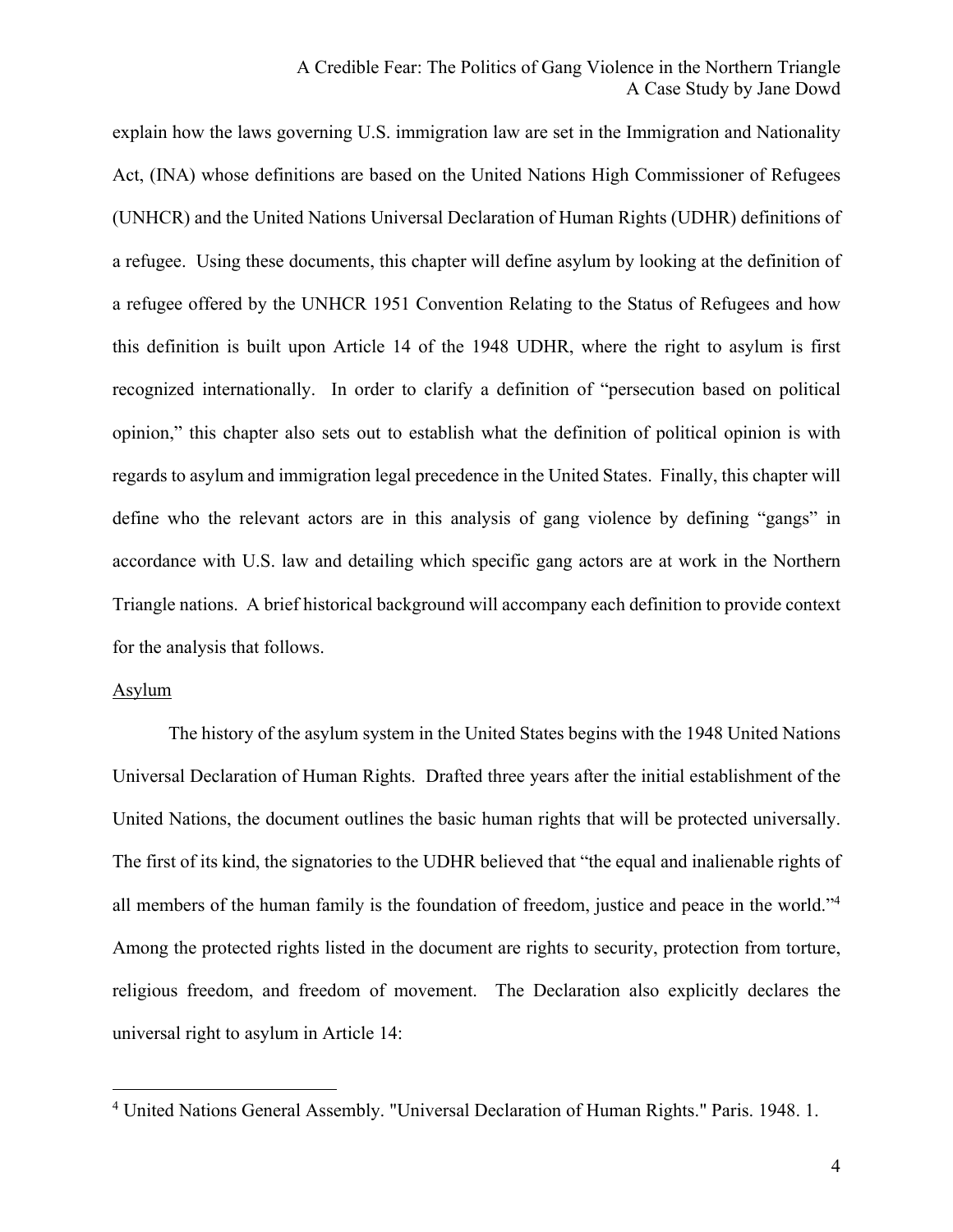"Article 14: 1. Everyone has the right to seek and to enjoy in other countries asylum from persecution. 2. This right may not be invoked in the case of prosecutions genuinely arising from non-political crimes or from acts contrary to the purposes and principles of the United Nations"5

Points 14.1 and 14.2 of the UDHR are relevant to this analysis because the first part explicitly states that "everyone" has the right to seek asylum, but the second part sets limits to this by excluding the victims of "non-political crimes." This point is important in regard to this thesis because it shows how gang violence must be considered political in order to serve as grounds for asylum, as per the Universal Declaration of Human Rights.

The United Nations High Commissioner for Refugees (UNHCR) was created in 1950, just two years after the publication of the UDHR and five years after the founding of the United Nations. Initially established as a response to the refugee crisis facing Europe at the end of World War II, the office has since been involved in numerous international crises of forcibly displaced communities, stateless persons, and refugee crises. The UNHCR 1951 Convention Relating to the Status of Refugees explicitly defines the term "refugee" and sets out to define refugee rights and national obligations to refugee protection. Article 1 (A) (2) of the Convention defines a refugee as:

"Any person who… owing to well-founded fear of persecution for reasons of race, religion, nationality, membership of a particular social group or political opinion, is outside the country of his nationality and is unable or, owing to such fear, is unwilling to avail himself of the protection of that country."6

The particular parts of this definition that are of interest to this analysis are the concepts of "wellfounded fear of persecution" and "political opinion," as the basis of this thesis will be to explore how victims of gang violence in the Northern Triangle have legitimate political asylum claims in

<sup>5</sup> U.N. "Universal Declaration of Human Rights." 4.

<sup>6</sup> United Nations High Commissioner for Refugees. "The 1951 Convention Relating to the Status of Refugees and its 1967 Protocol." Geneva. 1951. 14.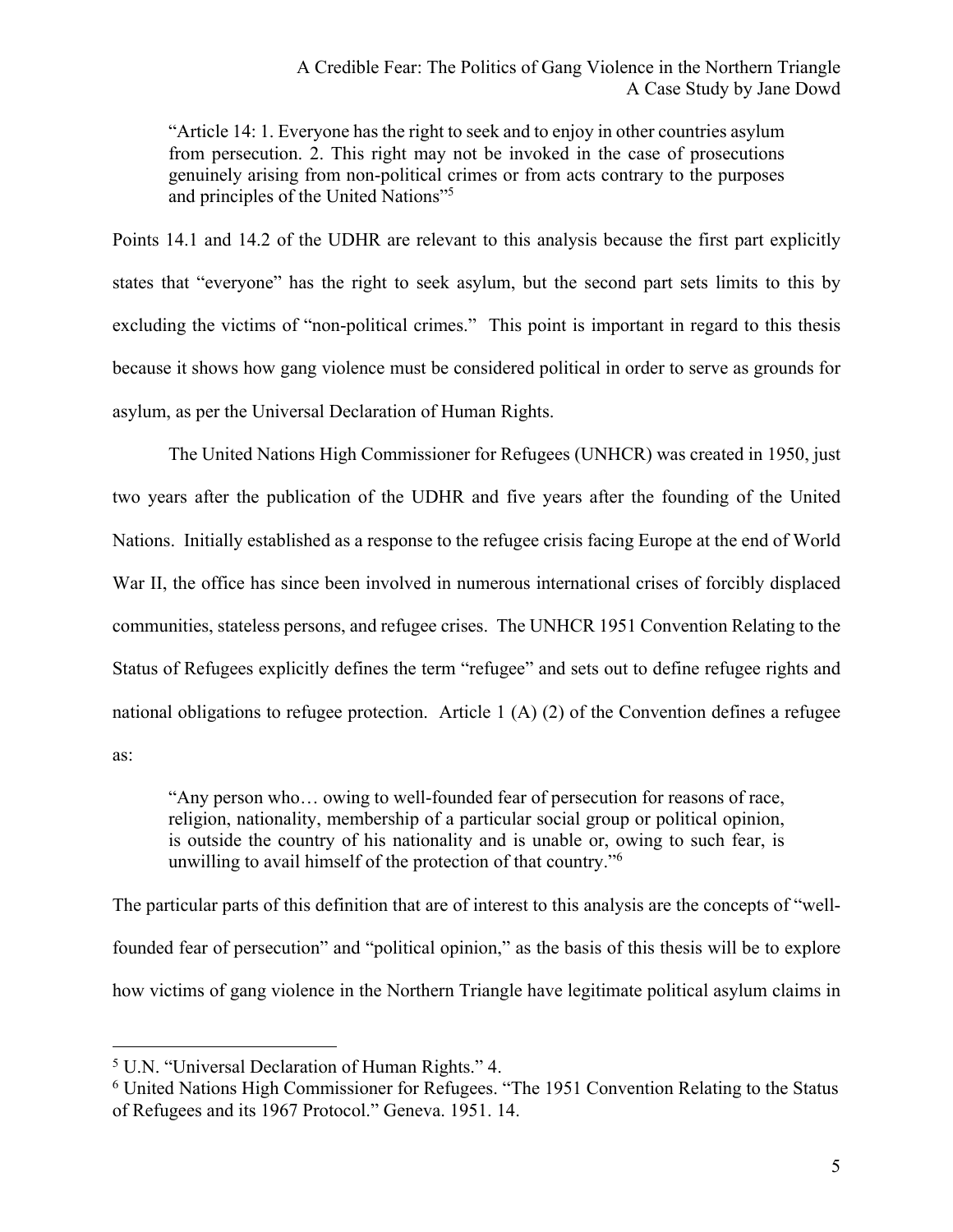the U.S. Showing that the violence they face constitutes a "well-founded fear" and how refusing to cooperate with the de-facto rule of the gangs in the region constitutes a "political opinion" is central to this argument and will be explored in greater detailing in forthcoming chapters. In addition to defining a refuge, the 1951 Convention emphasizes the need for international commitment to refugee protection by mandating the concept of "non-refoulment." Echoing the language of the Article 1 definition of a refugee and central to the Convention's principals, nonrefoulment is defined in Article 33 as follows:

"No Contracting State shall expel or return ("refouler") a refugee in any manner whatsoever to the frontiers of territories where his life or freedom would be threatened on account of his race, religion, nationality, membership of a particular social group or political opinion."<sup>7</sup>

Non-refoulment is an important aspect of the 1951 Convention as it introduces legal protection for refugees from being forcibly returned to their home country. The definition of a refugee and the concept of non-refoulment as outlined in the UNHCR 1951 Convention Relating to the Status of Refugees form the foundation for the international definitions of and legal protections afforded to refugees and asylees.

The United States is a signatory to the 1951 Convention Relating to the Status of Refugees and therefore its immigration laws relating to asylum and refugees reference the Convention's language as well. U.S. immigration law is dictated by the Immigration and Nationality Act (INA), the first Act in U.S. history to organize immigration and citizenship laws into one document. While there have been numerous amendments to the Act since it was first enacted in 1952, the current definition of an asylee in the INA section  $1158(b)(1)(A)$  states that an alien may be granted asylum if they fall under the definition of a refugee. The INA definition of a refugee is then found

<sup>7</sup> U.N.HC.R. "The 1951 Convention." 30.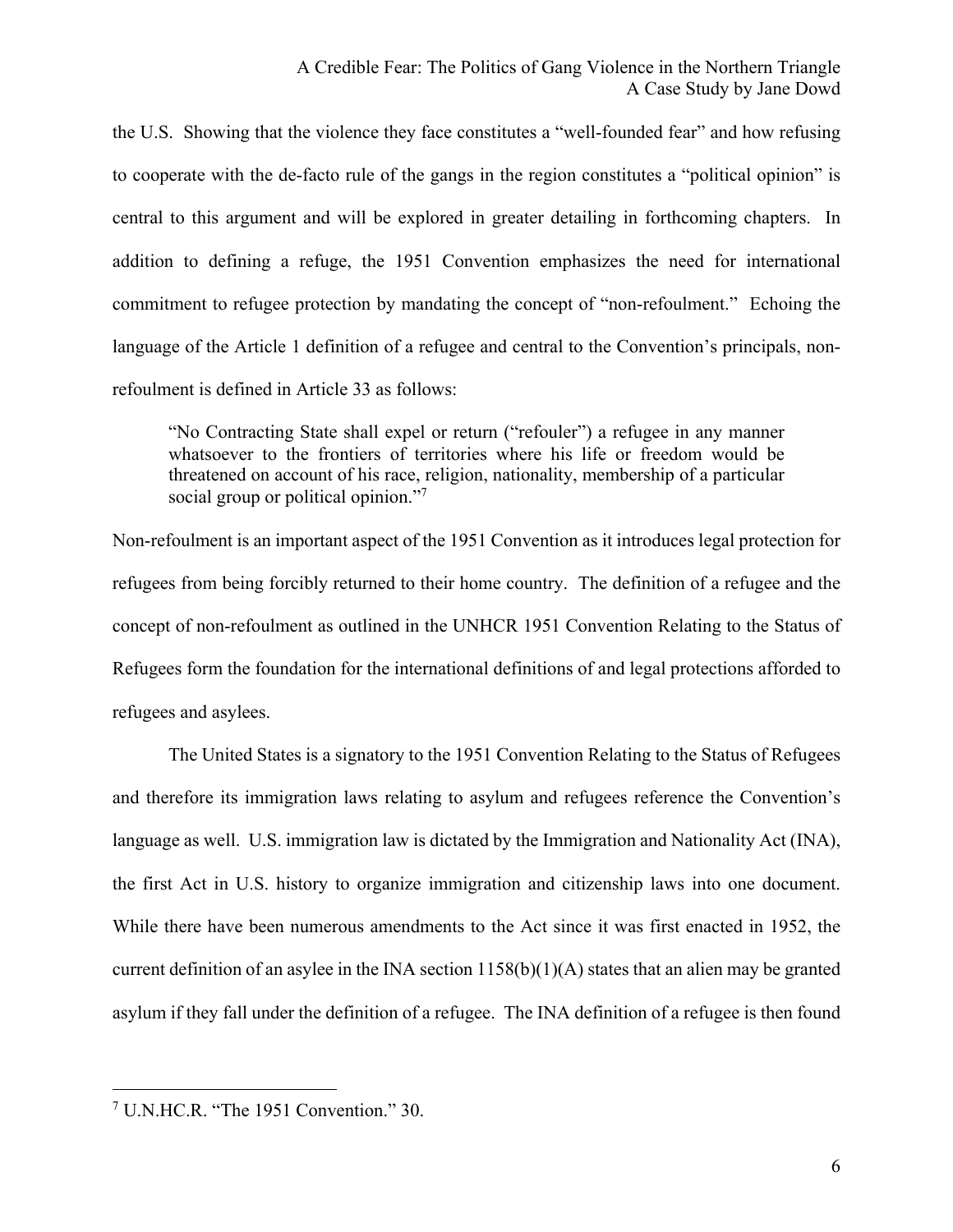in section 1101(a)(42)(A) and is almost the verbatim definition of a refugee under the UNHCR 1951 Convention, with the INA text as follows:

"Any person who is outside any country of such person's nationality or, in the case of a person having no nationality, is outside any country in which such person last habitually resided, and who is unable or unwilling to return to, and is unable or unwilling to avail himself or herself of the protection of, that country because of persecution or a well-founded fear of persecution on account of race, religion, nationality, membership in a particular social group, or political opinion."8

While listing these separate definitions may seem redundant, it is important to trace the roots of the definition of asylum in this manner because asylees are not explicitly defined in the UDHR, UNHCR, or INA. Asylees and refugees differ in their manner of arrival to the receiving nation, with asylees applying for asylum either at the port-of-entry or once within the receiving nation's borders and refugees are processed in a third-party nation and arrive at the receiving nation with a pre-determined refugee status. Nonetheless, in U.S. asylum law all legal definitions of an asylee are rooted in the United Nations' historical definitions of a refugee, and for the purpose of this thesis the precise legal definition of an asylee in the U.S. must be made clear.

# Persecution Based on Political Opinion

 $\overline{a}$ 

The definition of "persecution based on political opinion" in relation to asylum law is legally elusive; not in any of the documents and laws governing asylum is there a clear definition of what constitutes political persecution. When no legal definition is mandated in law, a legal definition relies on case precedents and in the case of asylum law in the U.S. there has been little regarding gang violence. An asylum practice advisory issued by the National Immigrant Justice Center succinctly explains the current state of legal precedence regarding asylum for victims of

<sup>8</sup> United States of America. "Immigration and Nationality Act, with Amendments and Notes on Related Laws: Committee Print for the Use of the Committee on the Judiciary." House of Representatives. United States. Washington. 1980. Section 1158(b)(1)(A).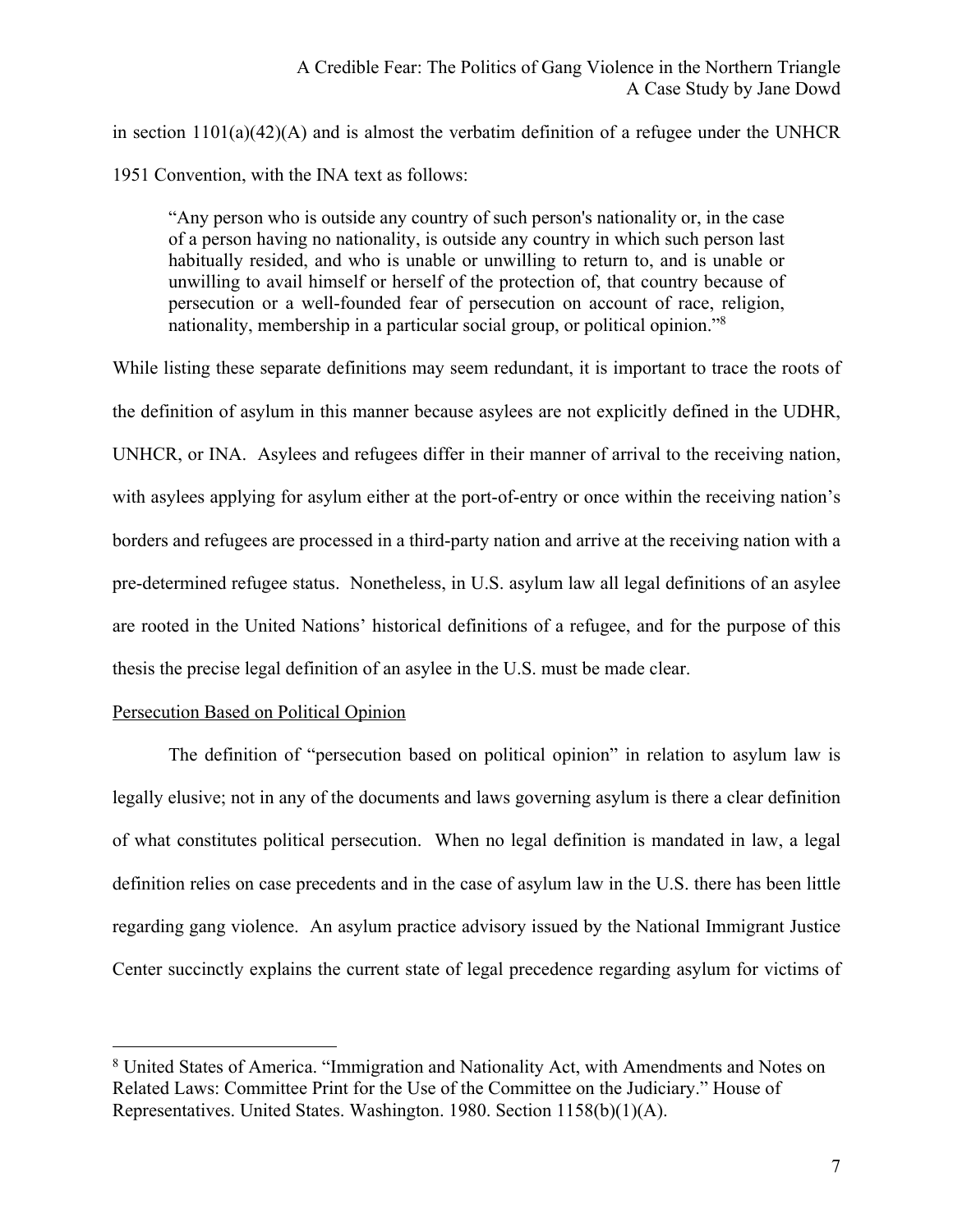gang violence. The advisory explains how Jeff Sessions' 2018 decision regarding asylum for survivors of domestic violence and violence perpetrated by non-state actors overrules a prior decision granting asylum for these victims in particular situations. The advisory then explains, "While the decision gives the impression that these claims are foreclosed, nearly all the damaging language is dicta, and the Refugee Convention, the Immigration and Nationality Act (INA), and precedential case law at the Courts of Appeals and Board of Immigration Appeals (BIA) continue to support much of what the BIA previously held in [the previous precedent]. In short, the holding... is narrow and much of the damage done is a matter of optics, not law."<sup>9</sup> This means that while then-Attorney General Sessions intended to create a precedent that would exclude victims of domestic and gang violence from asylum in the U.S., the legal framework regarding these groups is still rooted in the 1951 Convention Relating to the Status of Refugees and the INA and is generally favorable to the populations in question.

#### Gangs

 $\overline{a}$ 

The United States Code defines the subject matter of all of the laws in the United States; the document is divided by subject and published every six years by the Office of the Law Revision Counsel of the U.S. House of Representatives. According to the U.S. Code Title 18 (Crimes and Criminal Procedure), under Part 1 (Crimes), Chapter 26 (Criminal Street Gangs), Section 521 a gang is defined in U.S. Federal Law as:

"An ongoing group, club, organization, or association of 5 or more persons— (A) that has as 1 of its primary purposes the commission of 1 or more of the criminal offenses described in subsection (c); (B) the members of which engage, or have engaged within the past 5 years, in a continuing series of offenses described in subsection (c); and (C) the activities of which affect interstate or foreign commerce."

<sup>9</sup> National Immigrant Justice Center. "Applying for Asylum After Matter of A-B: Matter of A-B-Changes the Complexion of Claims Involving Non-State Actors, but Asylum Fundamentals Remain Strong and Intact." Asylum Practice Advisory. June 2018. 1.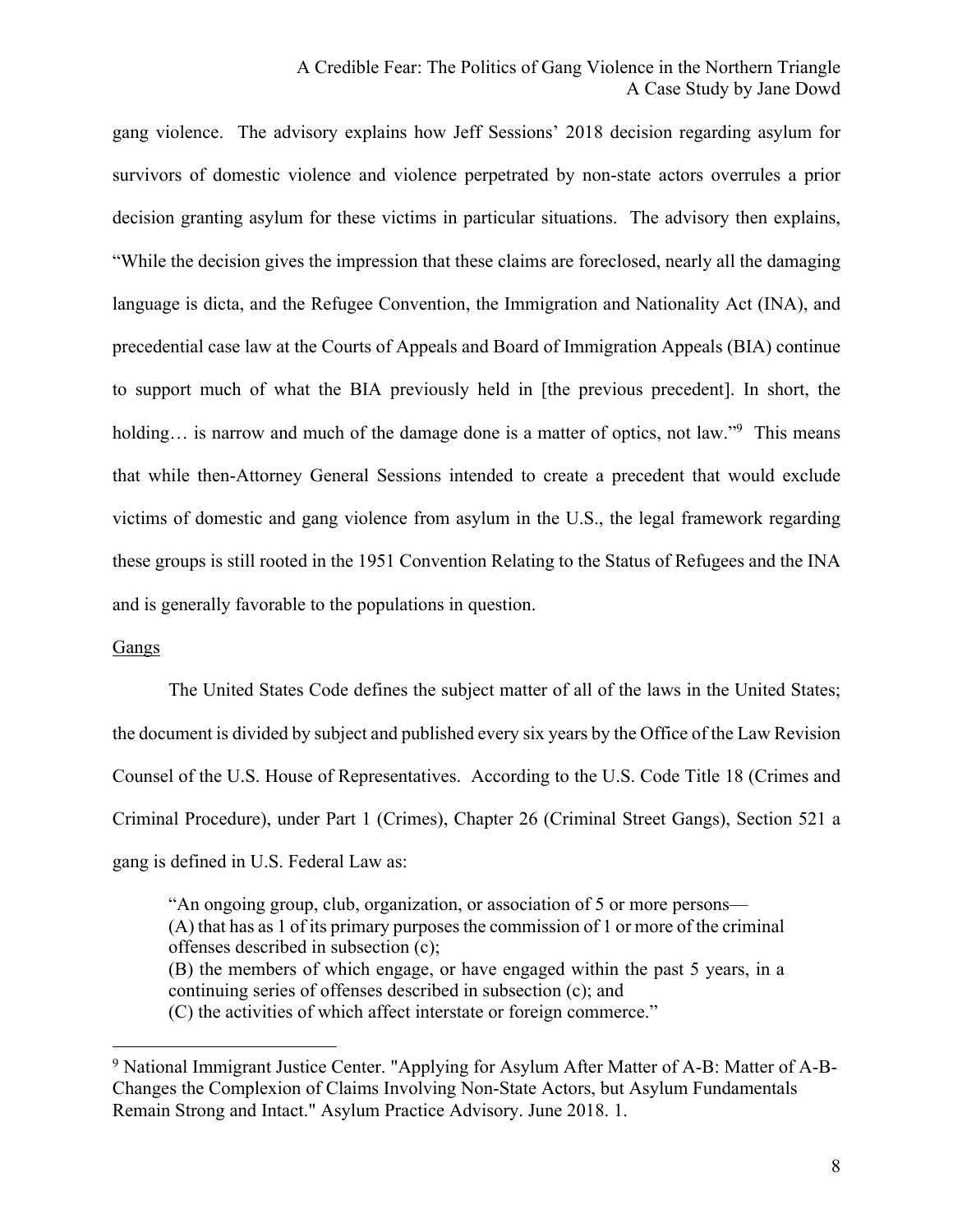The offenses referenced in subsection (c) include felonies involving controlled substances felonies involving crimes of violence, any offense involving human trafficking or sexual abuse, and conspiracy to commit any of the previously mentioned crimes. This federal definition is used by both the Department of Justice for U.S. interior crime enforcement and the Department of Homeland Security for immigration-related crime enforcement. Following this provided language, the two main gangs in the Northern Triangle nations that will be analyzed in this thesis, *Mara Salvatrucha,* also known as MS-13 and *Barrio 18,* also known as La 18 can be legally classified as gangs in U.S. federal law. Both gangs are involved in extensive criminal activities and networks, and the members of the gangs engage directly with the crimes. Additional details on the history and demographics of MS-13 and La 18 as well as the activities they engage in will be detailed in Chapter II of this thesis.

While the definitions provided in Chapter I of this thesis are somewhat repetitive, it is necessary to include the explicit definitions of "asylum," "persecution based on political opinion," and "gangs" because they are the topics most central to an exploration of political asylum for victims of gang violence in Central America. The inclusion of the exact language that informs immigration law and outlining the general history of the codification of these terms creates a framework that can be referenced when looking at the modern understanding of asylum and gang persecution.

#### **Chapter II. Northern Triangle Gangs**

The violence that asylum seekers are fleeing in Central America can be largely attributed to the two main gangs in the region, *Mara Salvatrucha*, or MS-13, and *Barrio 18,* or La 18. The initial formation and subsequent proliferation of these two gangs throughout Central America is directly tied to unrest in the region in the twentieth century and to changes to U.S. immigration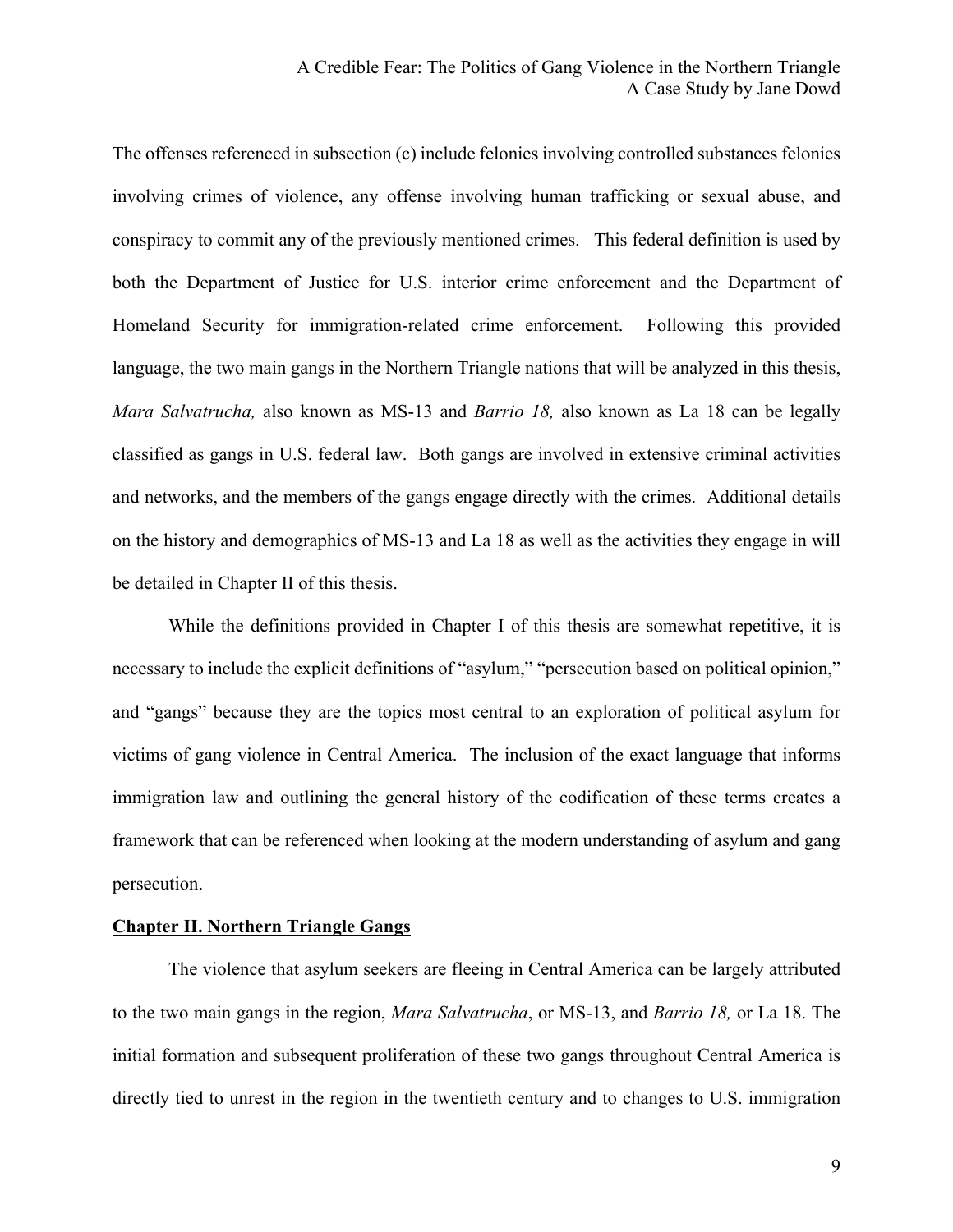policy in the 1990s. A brief historical context of both follows in order to provide a thorough definition of the main gang actors and to show the conditions that allowed for their rise to power. History of MS-13 and La 18

The twentieth century in Central America was marked by widespread civil unrest. In El Salvador, a civil war raged from 1979 until 1992 and was a brutally violent power struggle between the military-led government of El Salvador and the Farabundo Marti National Liberation Front (FMLN), a group of leftist guerilla organizations. In an effort to curb the FMLN, the Salvadoran military received \$3.5 billion in aid from the U.S. government<sup>10</sup>, fueling a war that saw an unknown number of disappearances and the deaths of at least  $75,000$  Salvadorans.<sup>11</sup> The brutality of the Salvadoran Civil War was mirrored in Guatemala in the Guatemalan Civil War that lasted from 1960 until 1996. Conservative reports of over 200,000 deaths of indigenous Maya have been reported and the military-led atrocities of the war have since been labelled a genocide.<sup>12</sup> While Honduras did not experience an official civil war like those of El Salvador and Guatemala during this time, the effect of the neighboring nations' instability led to a financial crisis and increasing reliance on U.S. aid. In need of economic support, the Honduran government allowed the Reagan administration to use Honduras as a military training ground for the El Salvadoran military and

<sup>10</sup> United States General Accounting Office. *El Salvador: Accountability for U.S. Military and Economic Aid: Report to the Chairman, Subcommittee on Western Hemisphere Affairs, Committee on Foreign Affairs, House of Representatives*. Washington, DC: Office, 1990. 8.

<sup>&</sup>lt;sup>11</sup> Wilson, Leah, and Alexis Stoumbelis. "'Removing the Veil': El Salvador Apologizes for State Violence on 20th Anniversary of Peace Accords." *North American Congress in Latin America*, January 12, 2012.

<sup>12</sup> Rothenberg, Daniel. *Memory of Silence: the Guatemalan Truth Commission Report*. New York: Palgrave Macmillan. 2012. 17-23.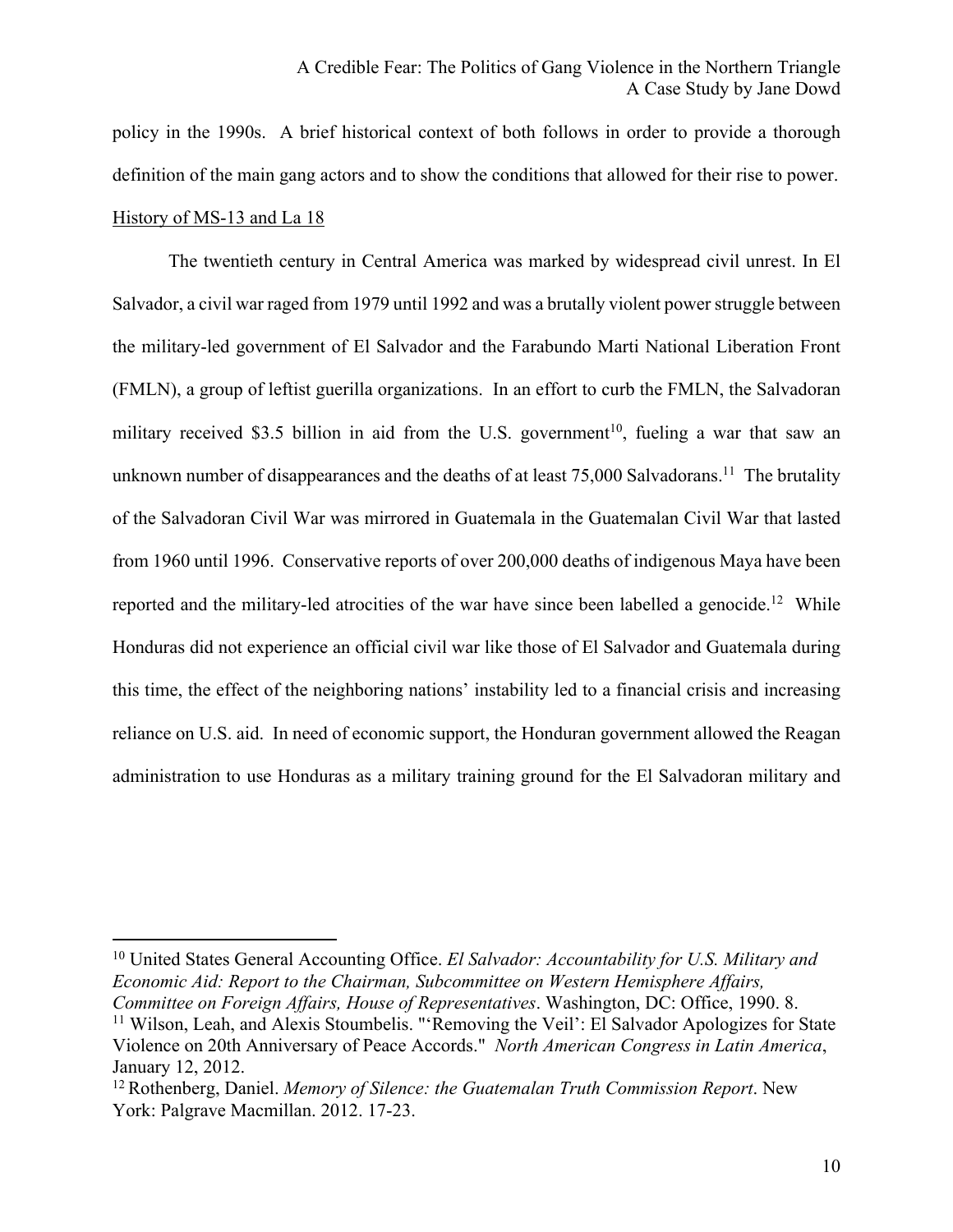the Contras in Nicaragua,<sup>13</sup> making the economic, political, and military relationships in the region even more complicated and strained.

The history of civil wars and economic unrest in the region created conditions for mass migration form the Northern Triangle to the United States. Those who migrated were often at an economic disadvantage upon arriving in the U.S. and relied on the support of their ethnic enclaves abroad. Ultimately, some of the newly displaced Central Americans in the U.S. ended up joining or forming gangs in order to protect themselves in an unfamiliar country.<sup>14</sup> The passage of the Illegal Immigration Reform and Immigrant Responsibility Act (IIRIRA) in 1996 during the Clinton administration increased the immigration consequences for engaging in criminal activities and resulted in the deportation of thousands of these gang members back to the Northern Triangle. The gangs then regrouped and fortified their relations in the post-war political vacuums of El Salvador, Guatemala, and Honduras. The concentration of gang members in Central America skyrocketed in the 1990s and early 2000s as a result of this spike in deportations of criminal offenders back to their native countries in the region.

The two main gangs in power in Central America are *Mara Salvatrucha* and *Barrio 18*. These two gangs are bitter rivals and while their territory spans throughout Central America, Mexico, and the U.S., their power and their power struggles are concentrated in the Northern Triangle. Their structure is difficult to analyze, as MS-13 and La 18 are characterized by their "fluid, dynamic organization and complex, clandestine hierarchies."15 Although their structures

<sup>13</sup> Rosenberg, Mark B. *Honduras in the Central American Conflict: Trends and Recent Developments*. Florida International University Latin American and Caribbean Center. July 1988. 4.

<sup>14</sup> Miller, Spring, and James Cavallaro. *No Place to Hide: Gang, State, and Clandestine Violence in El Salvador*. Cambridge, MA: Harvard Law School, 2010. 51.

<sup>15</sup> Miller, et al. *No Place to Hide*. 57.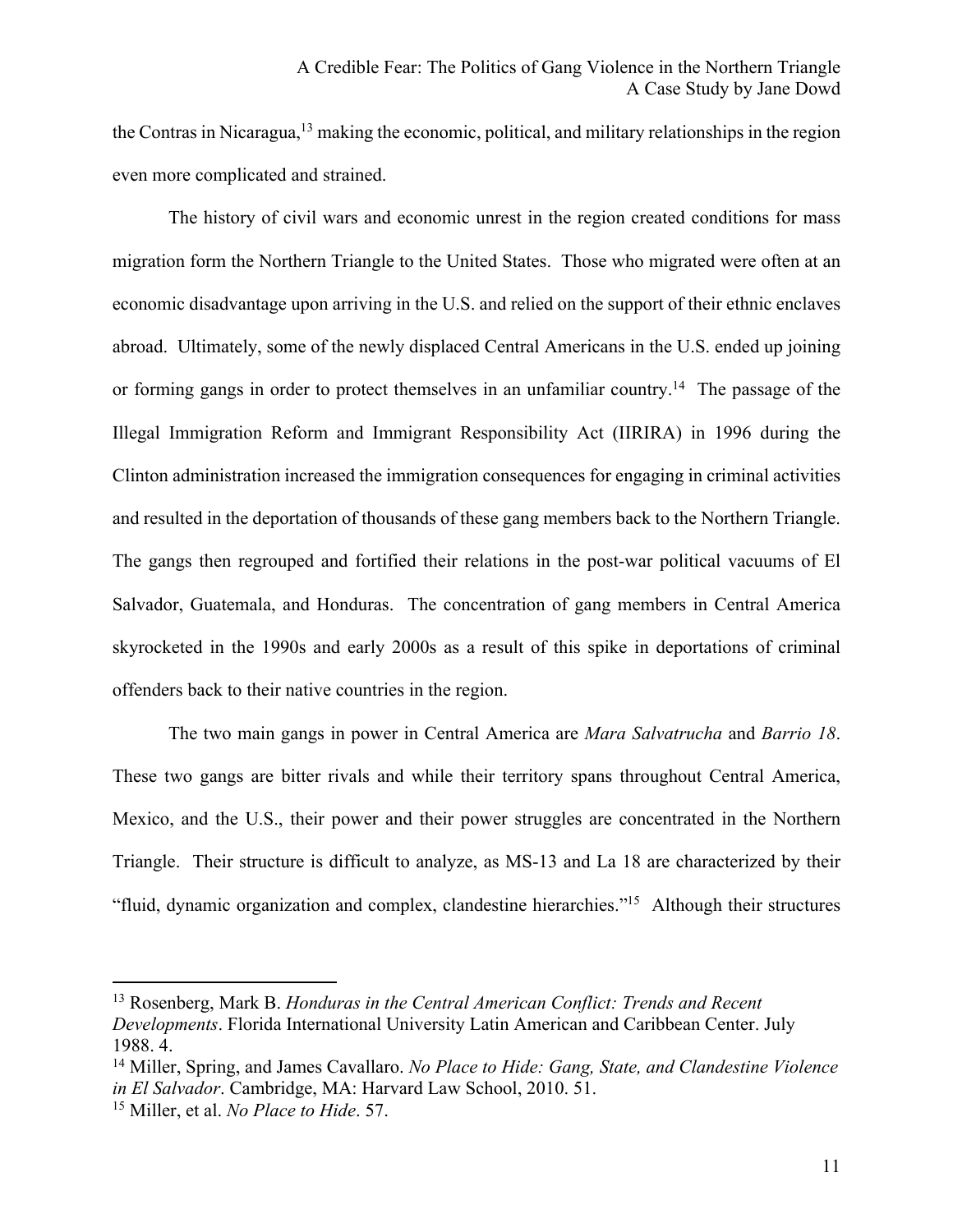are intentionally covert, their fundamental features have been shown to involve sophisticated and transnational organizational structure, consolidation of territorial presence and power, and extreme violence against those who refuse recruitment or those who live in gang-controlled territories.16 Locals in gang-controlled areas live in fear of being violently recruited or subject to a threatening gang presence in their hometowns, and the fact that MS-13 and La 18 are at war with each other only further exacerbates the fear of violence among the Northern Triangle's population. This perpetual inter-gang war creates an incredibly hostile race for domination and recruitment amongst the youth in the region, and protection from the violence of one gang often means joining its rival.

The gangs are prominent in both rural and urban areas alike and often serve as the de facto law and order where the police are unwilling or unable to work against them. In fact, MS-13 and La 18 have been able to act as "despotic, de facto governments with commercial and criminal motives, with a 'political agenda to control state governing and security institutions' and 'an agenda to control people and territory."17 The power and control that the gangs are able to exercise is a relatively new, post-IIRIRA phenomena and was intensified by the Salvadoran, Guatemalan, and Honduran government's employment of an aggressively harsh anti-gang program called *mano dura,* or "iron fist," in the early 2000s. The main focus of the *mano dura* plan was to "arrest away" the gangs and take them off the streets, however this was done in increasingly violent manners, and has itself been seen as a form of legal violence. Legal violence perpetrated by the state "refers to the state's legitimate use of force and its capacity to expand its limits in order to fight crime. It can entail the alteration of laws to provide discretionary powers to state institutions."18 *Mano dura* 

<sup>16</sup> Miller, et al. *No Place to Hide.* 56-88.

 $17$  Uchimaya, Diane. "Falling through the Cracks: Gang Victims as Casualties in Current Asylum Jurisprudence." *Berkeley La Raza Law Journal* 23 (2015). 109-62. 147-148.

<sup>&</sup>lt;sup>18</sup> Cruz, José Miguel. "Criminal Violence and Democratization in Central America: The Survival of the Violent State." *Latin American Politics and Society* 53, no. 04 (Winter 2011). 1-33. 21.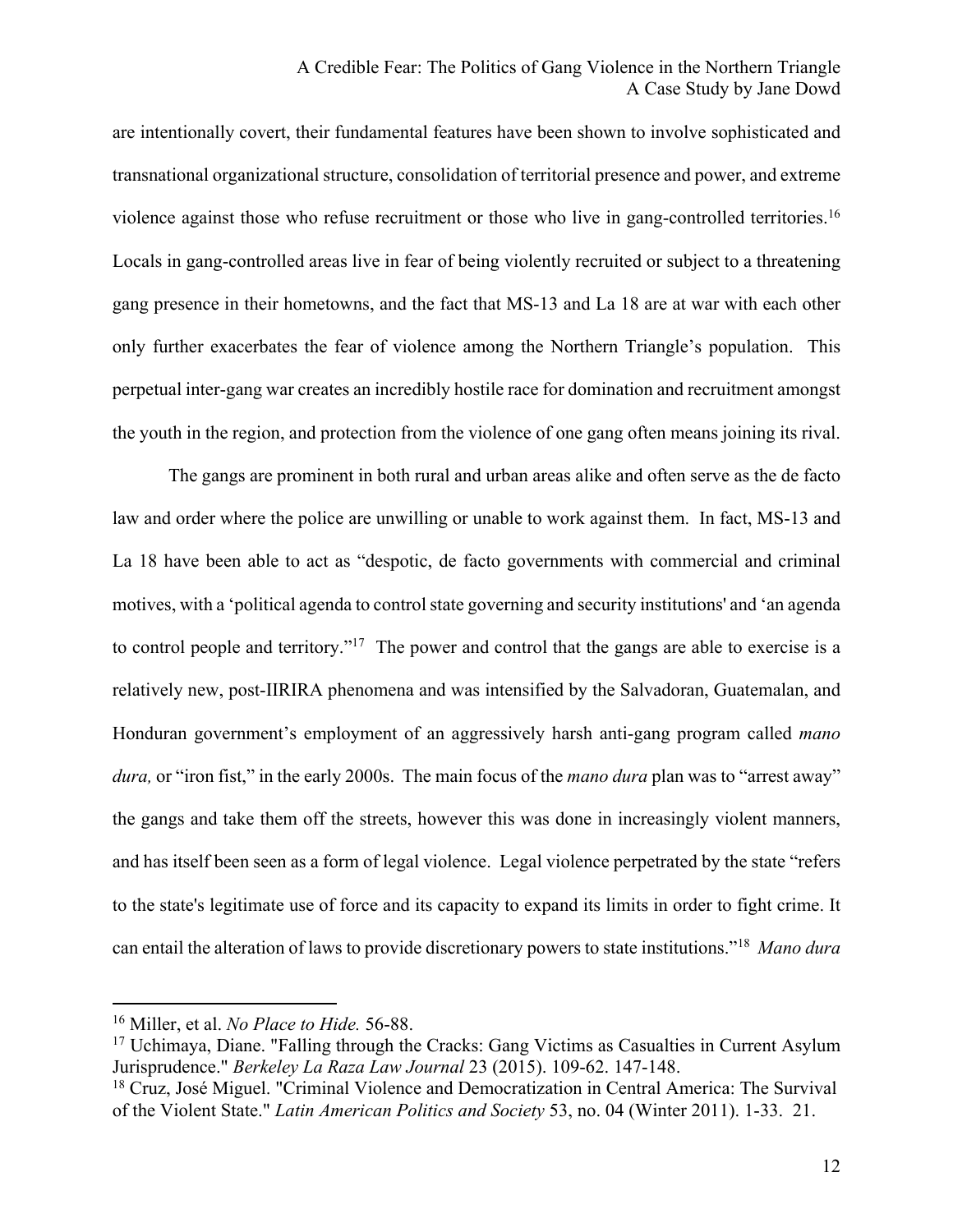policies manifested in police and military forces further terrorizing the people in their territories under the guise of rooting out gang members. This policy ultimately led to prison overcrowding, strengthening of gang ties, and the recruitment of new gang members behind bars, as it has been reported that those who were wrongfully arrested for being a gang member were successfully recruited after they were put in prison.19 The failure of the *mano dura* policies in the region will be elaborated on further in Chatper V.

The political context that led to the formation of MS-13 and La 18 are useful in understanding how and why the gangs have spread and gained power in the region and how the history of gang-rule in the region impacts the general demographics of both MS-13 and La 18.

#### Gang Demographics: El Salvador

 $\overline{a}$ 

Gang membership in El Salvador grew rapidly following the post-IIRIRA deportations of gang members back to El Salvador, and MS-13 and La 18 membership soared. The first comprehensive analysis of gang demographics in El Salvador was completed by undergraduate students, Margarita Mancía and María de Los Ángeles Salgado at the Universidad Centroamericana "José Simeón Cañas in San Salvador in 1991. Studying gang membership the year that the Salvadoran Civil War concluded, the students discovered that over three-quarters of gang members were lower to lower-middle class males between the ages of seven and thirty-one years old;<sup>20</sup> the demographic makeup of the gangs largely remains the same. The past two decades have seen a surge in membership and geographic spread of both MS-13 and La 18 in El Salvador. A 2004 dataset published by the El Salvador *Policia Nacional Civil* showed that there were roughly 10,200 gang members spread across the fourteen departments of El Salvador, and a 2009 report

<sup>&</sup>lt;sup>19</sup> Uchimaya, Diane. "Falling through the Cracks: Gang Victims as Casualties in Current Asylum Jurisprudence." *Berkeley La Raza Law Journal* 23 (2015): 109-162. 129. <sup>20</sup> Bruneau, et. al. *"Maras."* 44.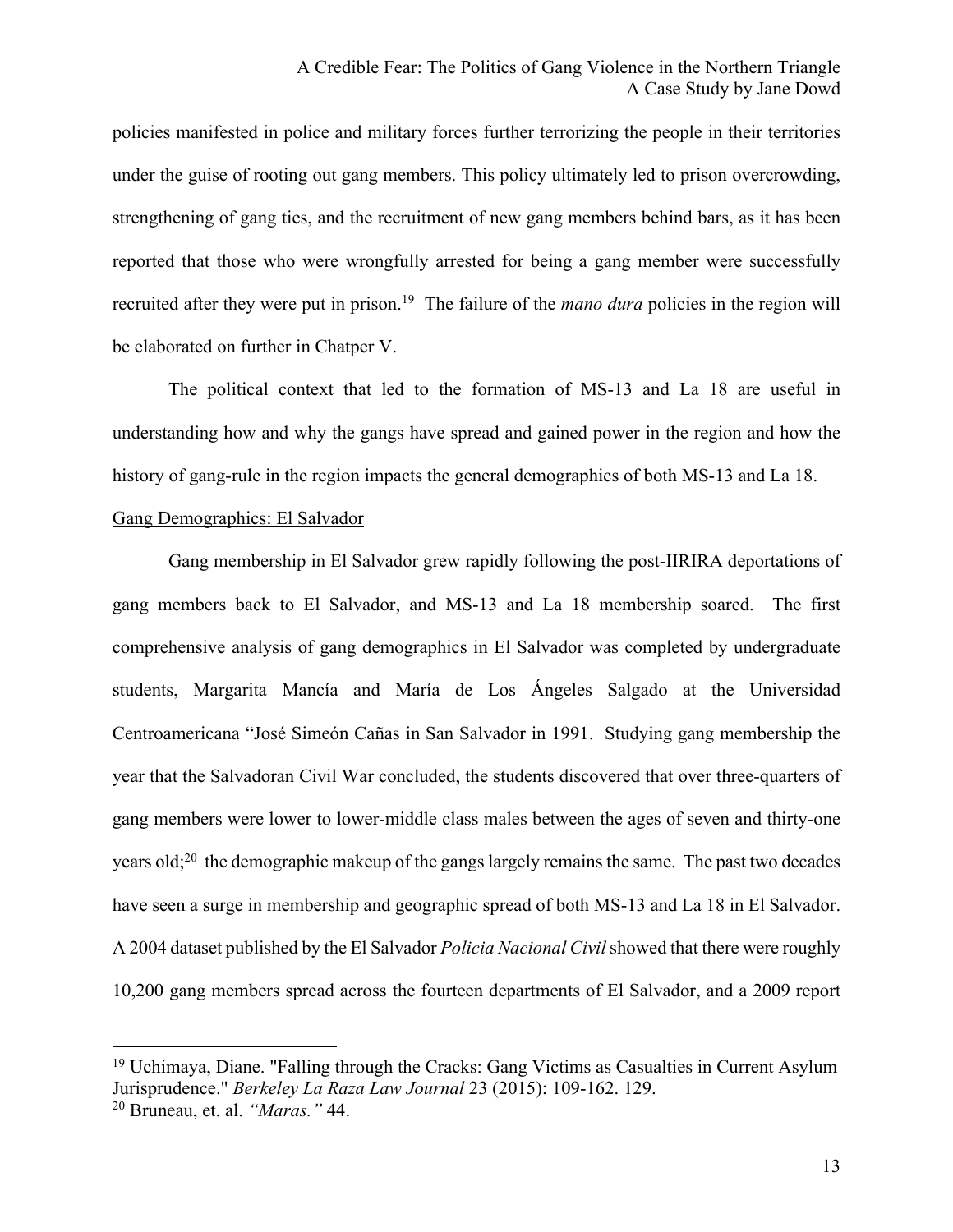increased this population to  $16,000$ <sup>21</sup> The history of the nation's power struggles during its civil war and the instability left in its aftermath have contributed to the rise in numbers and the geographic spread of gang members in El Salvador.

## Gang Demographics: Guatemala

Neighbor to El Salvador is Guatemala, a country similarly ravaged by civil war in the twentieth century and home to comparable social, economic, and political turmoil. It follows that the demographic makeup of gang members is similar to that of El Salvador. While there are other gangs in Guatemala that engage in criminal activities and violent behaviors, a 2006 USAID assessment showed that MS-13 and La 18 accounted for 95% of all gang membership in Guatemala.22 The *Policia Nacional Civil* in Guatemala has estimated that gang membership in 2006 was between 8,000 and 10,000 individuals<sup>23</sup> and a separate report gives the average age of a Guatemalan gang member to be 14.7 years old.<sup>24</sup> The youthfulness of the gang members in Guatemala has been attributed to the lack of social programs available in the country. In the aftermath of the 36 yearlong civil, war Guatemala is one of the poorest nations in Latin America with half of the country living in poverty and only one in three citizens enrolled in educational programs.25 These post-civil war societal conditions serve as a main contributing factor to membership in MS-13 and La 18 in Guatemala.

#### Gang Demographics: Honduras

Honduras, the central neighbor to both nations, has an even equally rampant gang issue. The Community Police of Honduras has estimated that gang membership in the nation is between

<sup>21</sup> Bruneau, et. al. *"Maras."* 46.

<sup>22</sup> Bruneau, et. al. *"Maras."* 72.

<sup>23</sup> Bruneau, et. al. *"Maras."* 72.

<sup>24</sup> Bruneau, et. al. *"Maras."* 79

<sup>25</sup> Bruneau, et. al. *"Maras."* 75.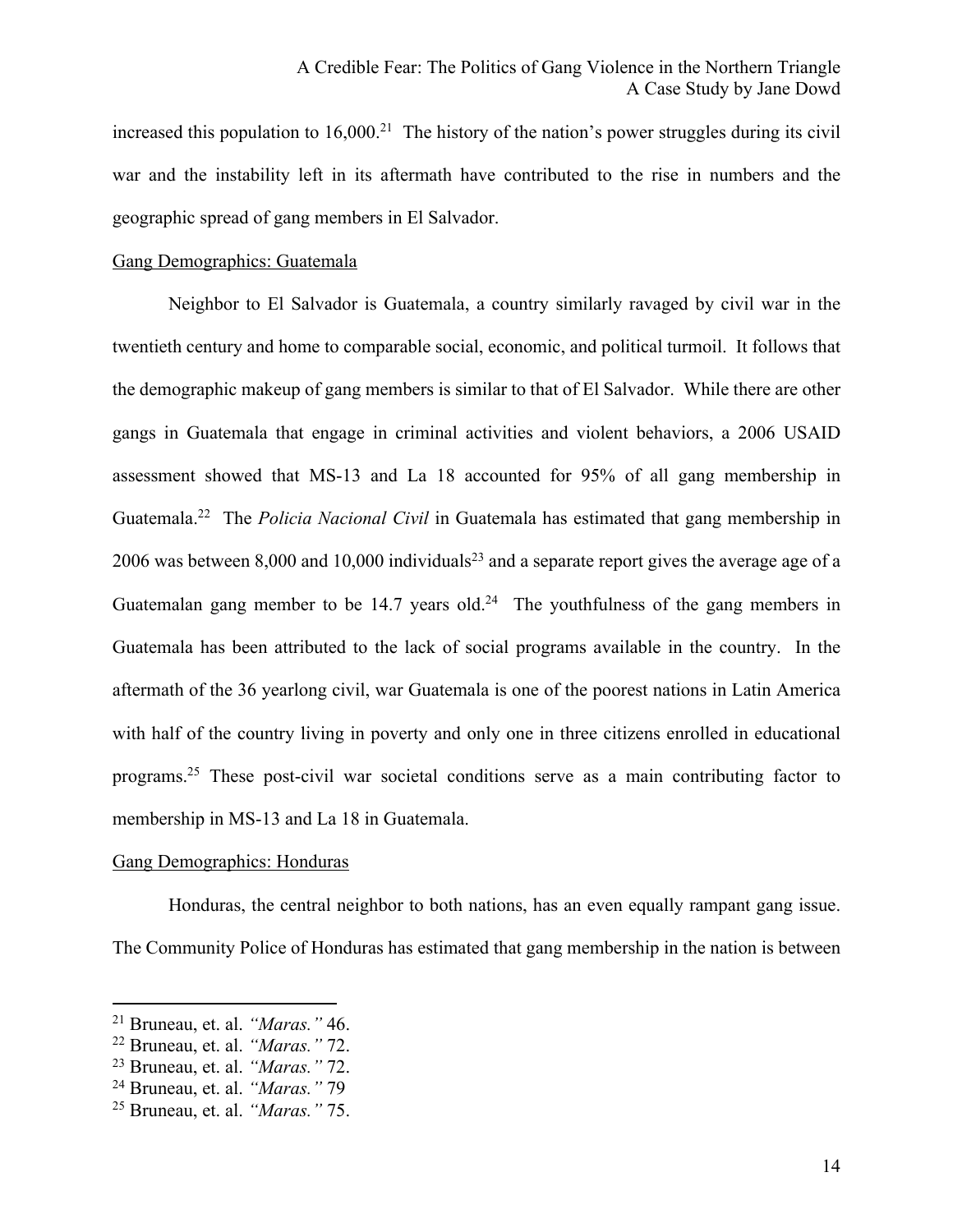10,000 and 15,000 individuals.<sup>26</sup> Located at the center of the Northern Triangle, Honduras shares large borderlands with both El Salvador and Guatemala and its gang membership may be attributed to its geographic location. Its borders are vulnerable to a largely unchecked migratory flow between the three nations of both gang members and gang activities. Thousands of *mareros,* or gang members, are at work within Honduras' borders and "From terrorizing local businesses with demands for protection 'taxes' and threats of violence to intra-gang warfare, hired hits, armed robberies and assaults on public transport, the two predominant *maras*… simply outman security forces in Honduras."27 Not unlike its neighbors, MS-13 and La 18 have been able to get a strong foothold in Honduras by overwhelming security and political forces in the nation. The lasting economic effects of the region's twentieth-century tumult has left Honduras ill-equipped to deal with the transnational nature of gang activities.

In conclusion, Chapter II of this thesis details the history and demographics of the two major gangs in the Northern Triangle in order to give a clear profile of who is involved in the gangs and where the two gangs function.

# **Chapter III. Asylum Trends & Demographics**

Chapter I of this thesis followed the language in the UDHR, UNHCR, and INA to offer a legal definition of an asylee, however did not elaborate on the process of applying for asylum in the U.S. In order to provide a full picture of the experience of Central American asylees it is necessary to give a brief overview of the ways one can apply for asylum and what the steps of the process are.

#### Asylum Process

<sup>26</sup> Bruneau, et. al. *"Maras."* 89.

<sup>27</sup> Bruneau, et. al. *"Maras."* 88.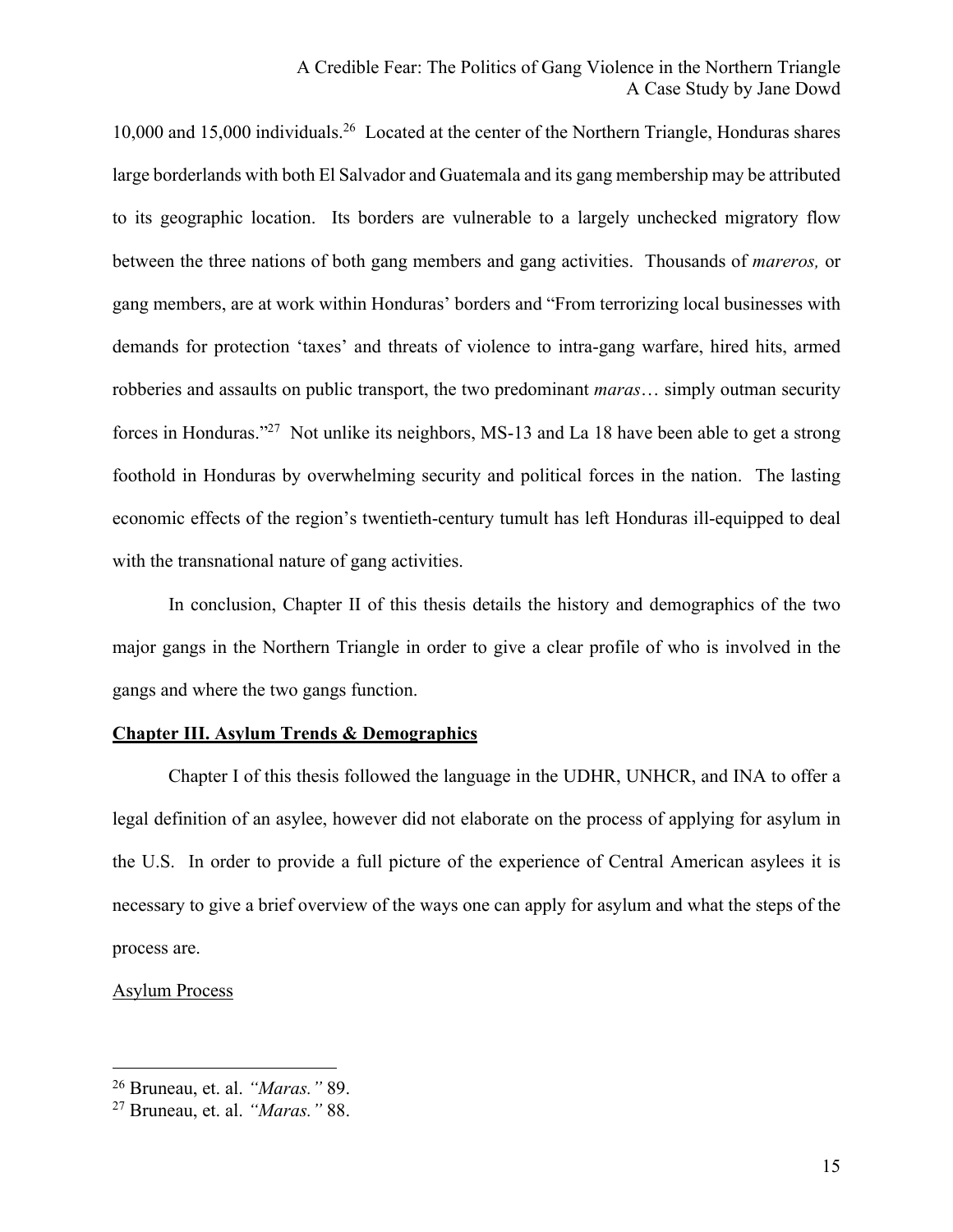# A Credible Fear: The Politics of Gang Violence in the Northern Triangle A Case Study by Jane Dowd

As stated earlier, the difference between a refugee and an asylee is the manner in which they arrive to the receiving country; in the U.S., refugees apply for refugee status abroad and arrive to the receiving country as an approved refugee, while asylees can apply for asylum affirmatively when they arrive at a port of entry or defensively when have already been apprehended by immigration officials for entering the U.S. without documentation. Affirmative asylum applications are processed by the United States Citizenship and Immigration Services (USCIS) arm of the Department of Homeland Security (DHS) and defensive applications are processed by DHS' judicial branch, the Executive Office for Immigration Review (EOIR). Affirmative asylum applications can be made immediately at a port of entry, such as a border crossing station or marine entry, or can be made voluntarily within one year of initial authorized entry into the U.S. If someone has been detained or placed in removal proceeding and applies for defensive asylum in front of an EOIR judge then the applicant must pass a "credible fear" interview, where a judge determines the veracity of a persecution claim. If the claim is deemed credible, the applicant can receive asylum status. If the claim is denied, the applicant will likely be deported back to their native country.

Asylum applicants from the Northern Triangle nations apply for defensive asylum much more often than affirmative asylum, and defensive asylum claims are significantly less likely to be approved. Data from the DHS "Annual Flow Report: Refugees and Asylees: 2017" shows that in 2017, affirmative asylum applicants from El Salvador had a 17.98% approval rate while defensive asylum applicants had a  $3.76\%$  approval rate.<sup>28</sup> Similar data is reported for applicants from Guatemala and Honduras, with 16.58% and 15.98% approval rates for affirmative applications,

<sup>&</sup>lt;sup>28</sup> United States of America. Department of Homeland Security. Office of Immigration Statistics. *Annual Flow Report: Refugees and Asylees: 2017*. By Nadwa Mossad. March 2019. 8- 9.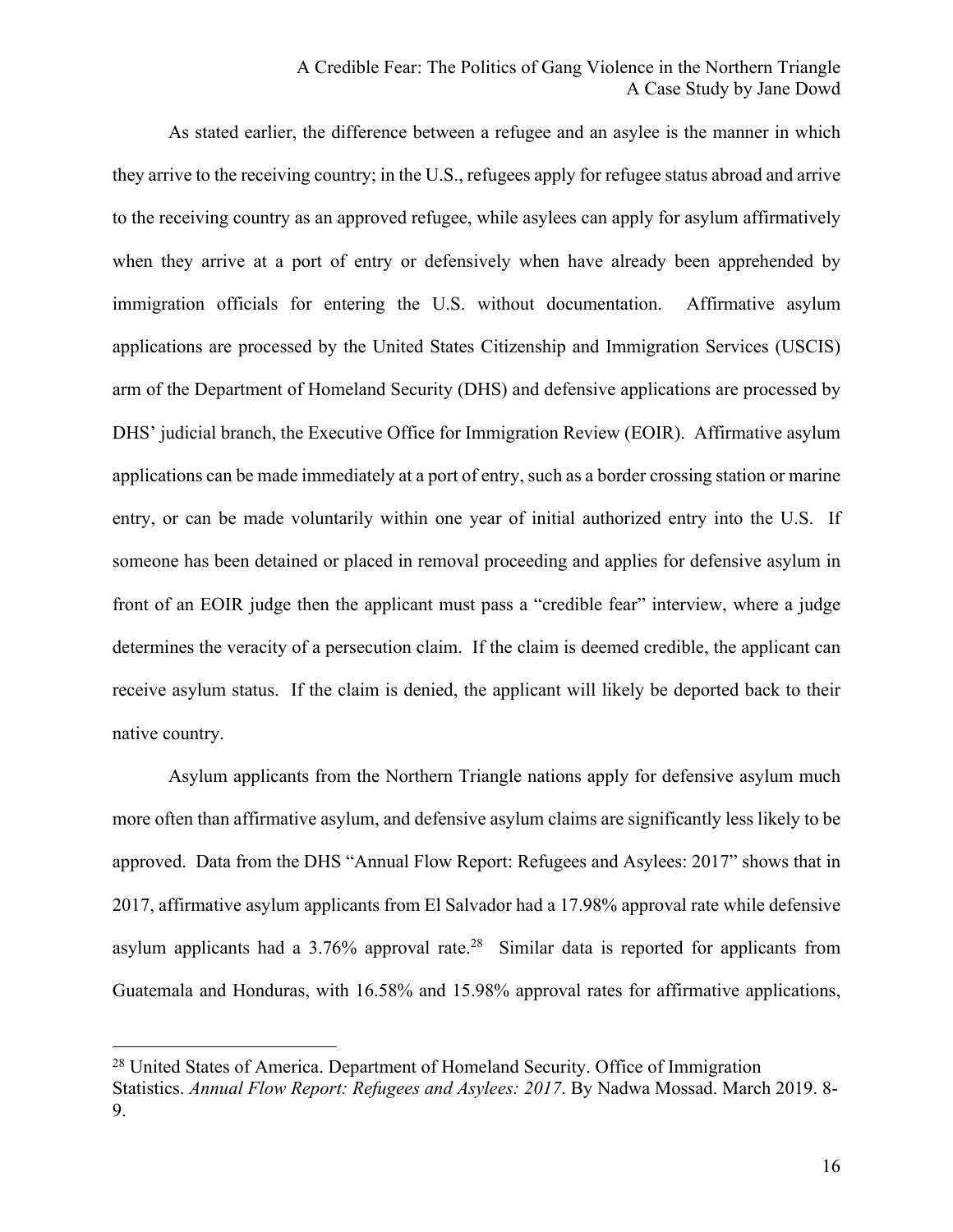respectively, and 4.41% and 4.72% approval rates for defensive applications.<sup>29</sup> The fact that defensive applications from all three Northern Triangle nations have a significantly lower approval rate than affirmative applications is important because applicants from all three countries are significantly more likely to apply for defensive asylum than affirmative asylum. In fact, in 2017 defensive asylum applications from El Salvador, Guatemala, and Honduras made up 75.79%, 63.55%, and 73.90% of all asylum claims, respectively, from each nation.30

A possible factor in the low approval of defensive asylum applications is that non-citizens in immigration court are not afforded the right to counsel; data from Syracuse University's Transactional Records Access Clearinghouse (TRAC) shows that between 60% and 80% of those appearing in immigration court who have never been detained are represented by counsel, compared to 10% to 30% of those appearing in immigration court who have been detained appearing with counsel.<sup>31</sup> Since apprehension and detention are usually the prerequisite for defensive asylum applications it follows that previously detained defensive applicants are less likely to be represented in front of an EOIR judge and therefore more likely to be denied asylum. The high proportion of defensive applications from each nation, the lower likelihood of defensive asylum approvals, and the low levels of detained individuals appearing in EOIR court without counsel negatively affects asylum trends in the region.

#### Asylum Trends by Nation

 $\overline{a}$ 

Looking at the most recently published DHS data from 2015, 2016, and 2017 each of the three Northern Triangle nations have experienced a significant increase in asylum applicants in the

<sup>29</sup> United States. *Annual Flow Report*. 8-9.

<sup>30</sup> United States. *Annual Flow Report*.. 8-9.

<sup>&</sup>lt;sup>31</sup> Transactional Records Access Clearinghouse (TRAC) - Comprehensive, Independent, and Nonpartisan Information on Federal Enforcement, Staffing and Funding. October 16, 2017.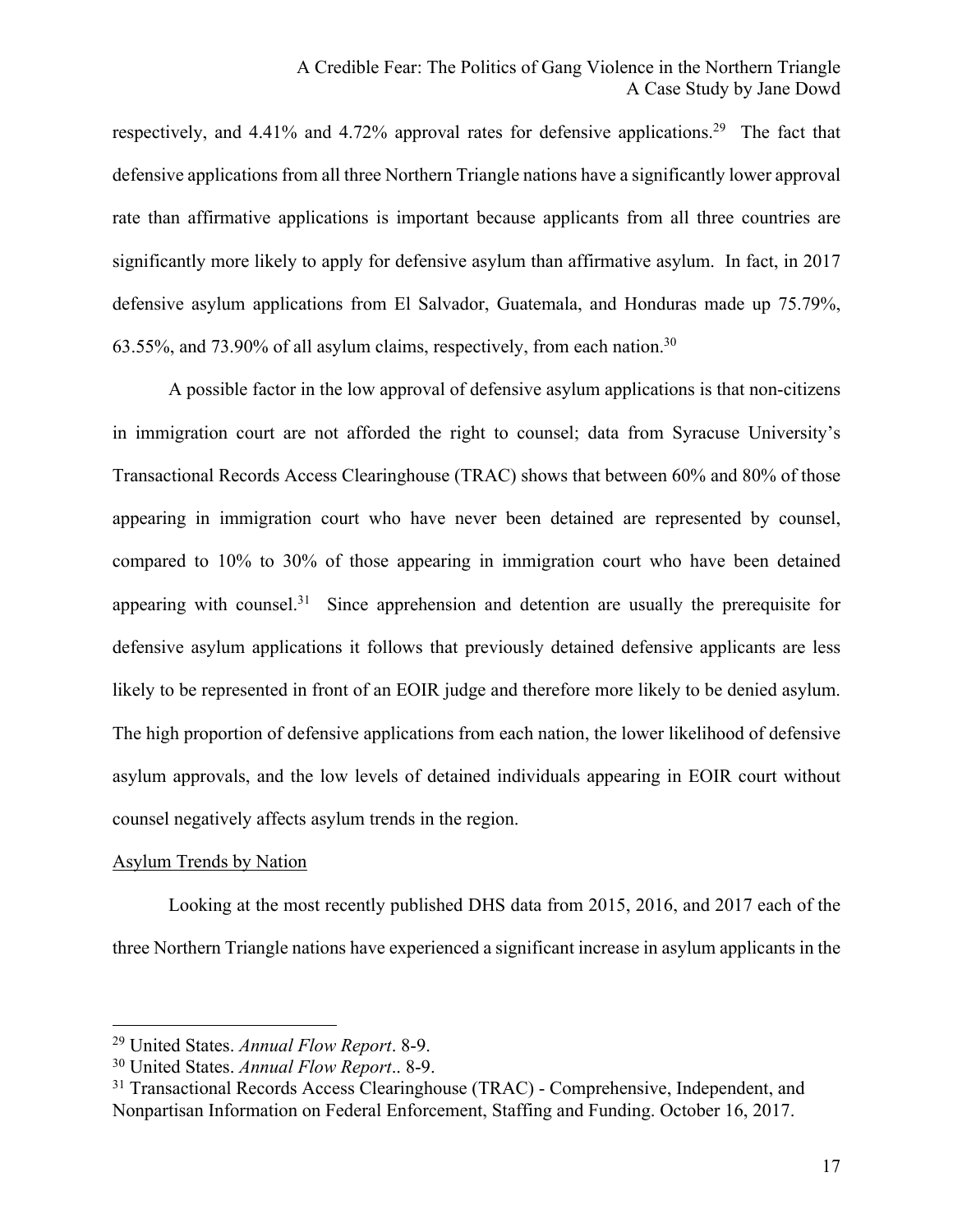U.S. while approval of their asylum claims has decreased. The following chart is compiled from the most recent data available in the DHS "Annual Flow Report: Refugees and Asylees: 2017," showing the past total number of affirmative and defensive asylum applications received and approved from El Salvador, Guatemala, and Honduras.

**Table 1. Affirmative and Defensive Asylum Data from El Salvador, Guatemala, and Honduras 2015 – 2017.**

|      | 2017     |          |          | 2016     |          |       | 2015     |          |          |
|------|----------|----------|----------|----------|----------|-------|----------|----------|----------|
|      | Received | Approved | Rate     | Received | Approved | Rate  | Received | Approved | Rate     |
| E.S. | 47,260   | 3,471    | $7.34\%$ | 28,372   | 2,148    | 7.57% | 18,864   | 2,164    | 11.48%   |
| Gua. | 33,398   | 2,954    | 8.84%    | 22,960   | 1,916    | 8.34% | 16,657   | 2,069    | 12.42%   |
| Hds. | 26,736   | 2,048    | 7.66%    | 17,193   | 1,482    | 8.62% | 14,492   | 1,407    | $9.71\%$ |

All data in Table 1 is gathered from the Department of Homeland Security's Office of Immigration Statistics and Office of Strategy, Policy & Plans March 2019 "Annual Flow Report: Refugees and Asylees: 2017."32

Compared with its 2015 applicants, data from 2017 shows a 150.53% increase in total asylum applications received from El Salvador compared to 2015 and a difference of -4.14% in the asylum approval rates. Similarly, data for Guatemala shows that DHS received 100.50% more applications in 2017 than in 2015 and the asylum approval rate decreased -3.58%. In 2017 there were 84.49% more applications for asylum from Honduras than there were in 2015 and the claims were -2.05% less likely to be approved. The percentage shifts in these asylum trends are indeed important to note for trend analysis, however it cannot be forgotten that every number evaluated in this study is an actual person. In 2017 alone 107,394 applications for asylum were processed from Northern Triangle nations and only 8,473 were approved; 98,921 Central American asylum seekers were denied.

<sup>32</sup> United States. *Annual Flow Report."*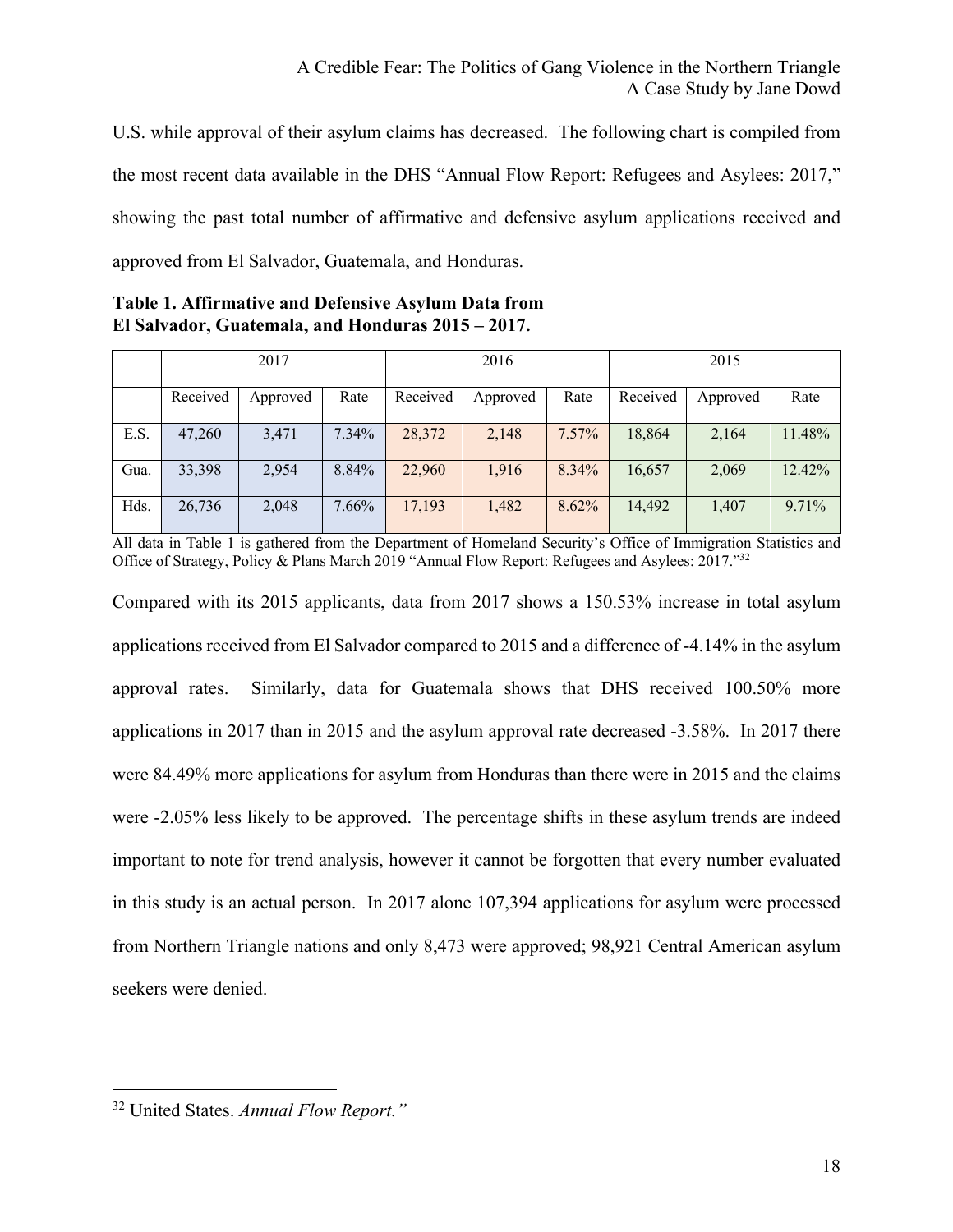# A Credible Fear: The Politics of Gang Violence in the Northern Triangle A Case Study by Jane Dowd

When analyzing this table, it is important to include the population of the asylee's native country in mind. For example, El Salvador has a population of 6.378 million people and a total of 47,260 asylum applicants in the U.S. in 2017: these applicants make up .75% of the nation's entire population. For comparison, another top nation in terms of asylum applications received in the U.S. is China, and in 2017 DHS received 19,606 applications from the nation of 1.386 billion, making up .00001% of their population.<sup>33</sup> What's more, 28.30% of the 19,606 applications received from China were approved in 2017 compared to between 7% and 9% of total applications for the Northern Triangle nations. El Salvador, Guatemala, and Honduras remain three of the top six nations applying for affirmative asylum and three of the top four nations applying for defensive asylum in the U.S., and while the quantity of applications from the Northern Triangle continue to climb, approval rates are declining. This discrepancy in asylum adjudication trends signals a need for a policy change that reflects the changing frequency of asylum applications from Central America.

#### Asylee Demographic Shift

Not only are the numbers of asylum applications from the Northern Triangle shifting, the demographics of the applicants are changing as well. In the twentieth century most migrant groups from Central America, not necessarily asylees, were younger men fleeing the violence and instability of the region's civil wars and seeking economic opportunity to support their families at home. Since the rise of the gangs in the region, this demographic has changed to include huge numbers of women and children travelling both together and separately.

The twenty-first century has seen a major focus in immigration-related media on the crisis of unaccompanied minors from the Northern Triangle and Mexico at the southern U.S border. The

<sup>33</sup> United States. *Annual Flow Report*.. 8-9.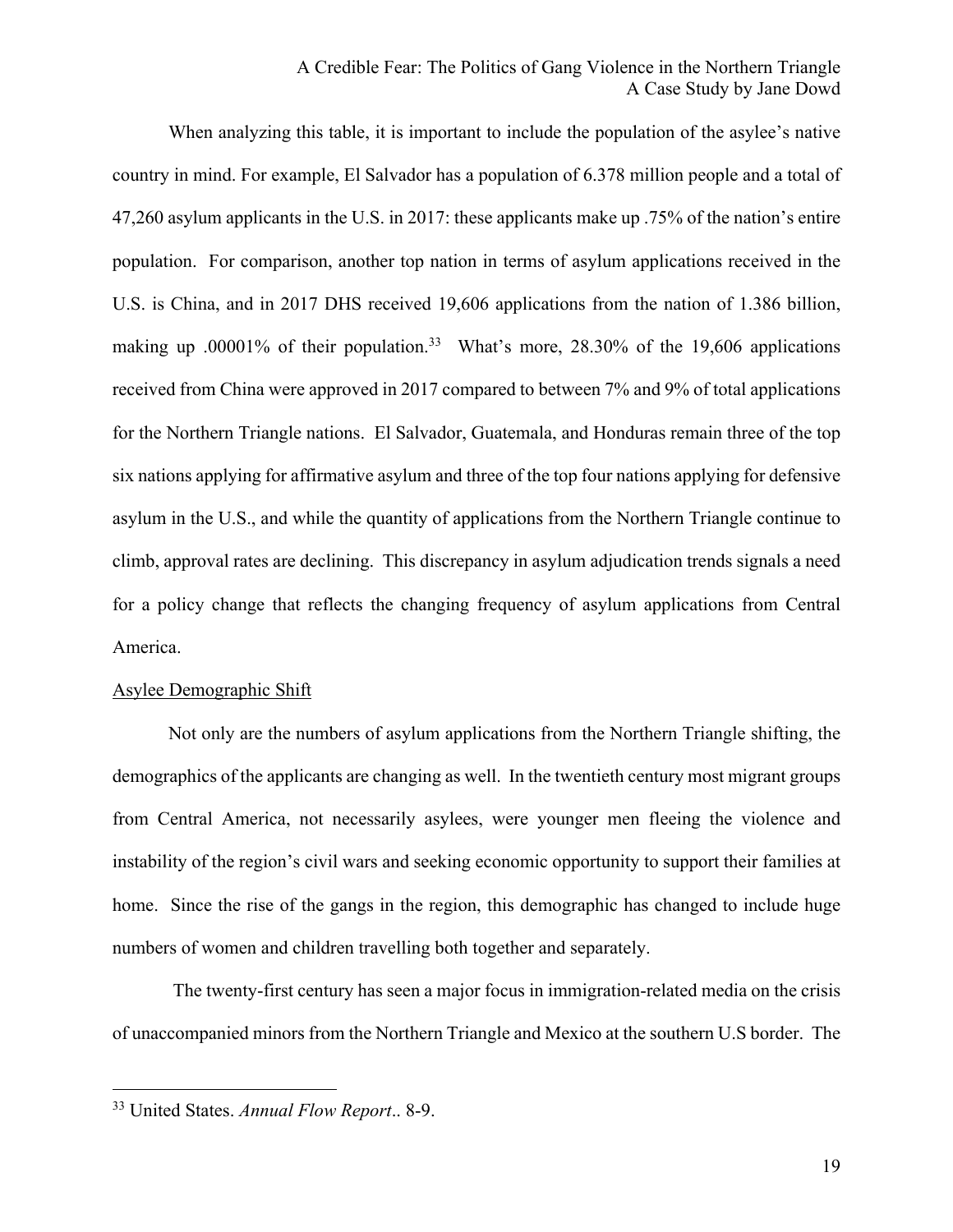numbers of unaccompanied minors being apprehended at the border has been increasing exponentially, and in 2013 U.S. Customs and Border Patrol (CBP) has reported 21,537 of apprehensions of unaccompanied minors from El Salvador, Guatemala, and Honduras compared to 4,059 in 2011.<sup>34</sup> This 430% increase in apprehensions of unaccompanied minors from the Northern Triangle can be directly attributed to the increased violence and criminal behavior of the region's gang forces. When asked why they fled their home in a study conducted by the UNHCR in 2014, 66% of children from El Salvador, 20% of children from Guatemala, and 44% of children from Honduras cited the fear of violence from armed criminal actors as their primary motivation for migrating.35

Minors migrating from the Northern Triangle are not always unaccompanied and recent migration trends from the region show that many women and mothers are migrating with their children to seek safety in the U.S. DHS reports refer to a mother and child migrating together as a family unit, and "US Government statistics show that over 66,000 families arrived in the United States in fiscal year 2014."<sup>36</sup> The majority of the women migrating from Central America have listed the fear of gang violence, extortion, and sexual assault as the main reasons for moving their families to the U.S. The UNHCR conducted a study of female migrants from the Northern Triangle and Mexico in 2015 and found that 85% of the women interviewed were leaving gang-controlled neighborhoods, where "they described being raped, assaulted, extorted, and threatened by members of criminal armed groups, including gangs and drug cartels."<sup>37</sup> The first response many

<sup>&</sup>lt;sup>34</sup> United Nations High Commissioner for Refugees. "Children on the Run: Unaccompanied

Children Leaving Central America and Mexico and the Need for International Protection." 2014. 15. <sup>35</sup> UNHCR. "Children on the Run." 9-10

<sup>&</sup>lt;sup>36</sup> United Nations High Commissioner for Refugees. "Women on the Run: First-Hand Accounts of Refugees Fleeing El Salvador, Guatemala, Honduras, and Mexico." 2015. 3.

<sup>37</sup> UNHCR. "Women on the Run." 4.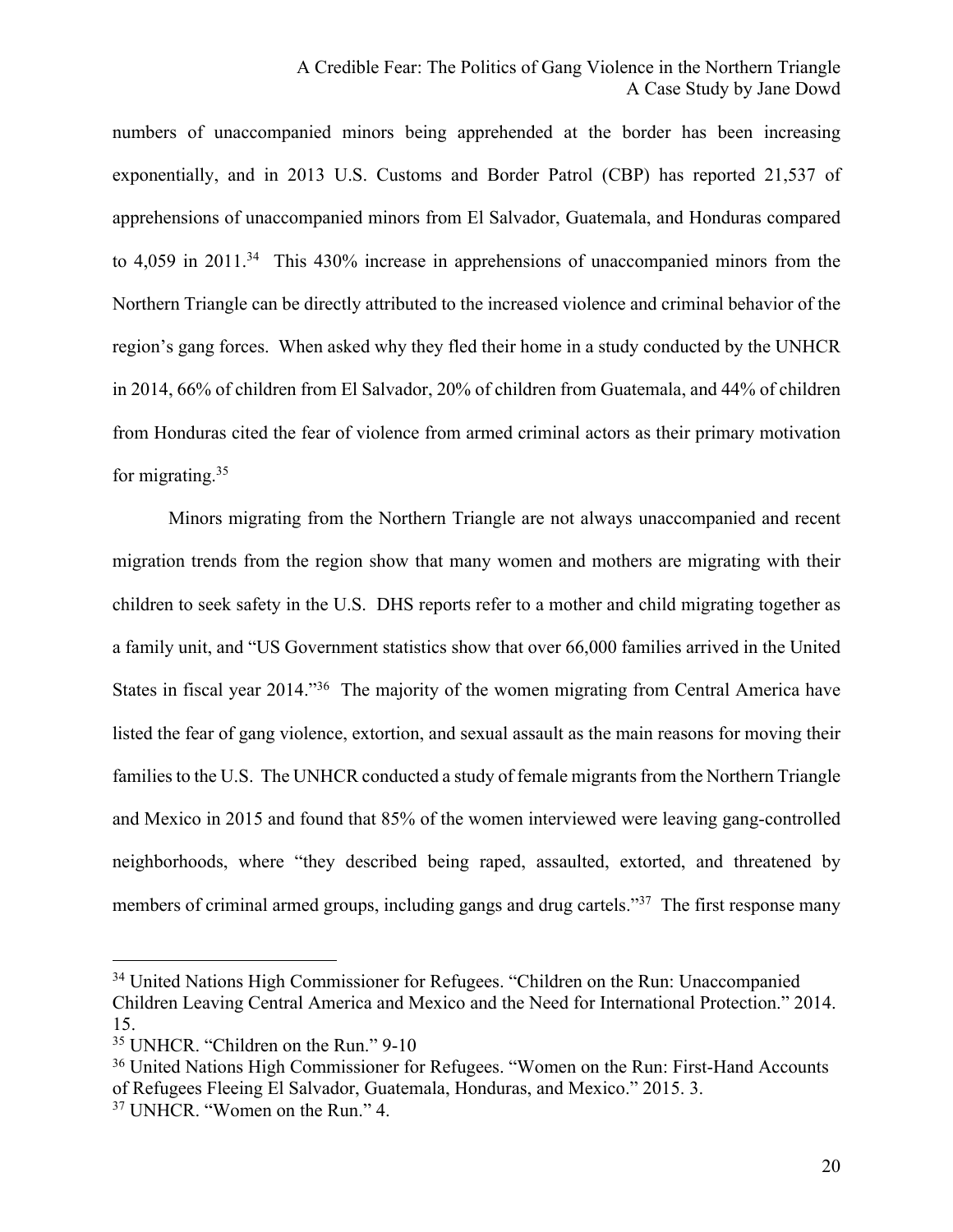of the women interviewed had was to report their assaults to the police, however the 60% of the interviewees that reported attacks received insufficient or no protection from the police and 40% refused to report to the authorities at all citing the futility of reporting to inept and corrupt authorities.38 Receiving no protection at home, two-thirds of the women interviewed reported being internally displaced at one or more points in an attempt to move to a gang-free area within their own country to no avail.39 The widespread gang violence and the lack of protection from the government and law enforcement authorities in their countries left these women with no alternative than to migrate.

Chapter III has utilized data on asylum applications and asylum demographics from both DHS reports and UNHCR studies to show that there have been major shifts in asylum trends in the Northern Triangle nations in the past ten years. All three nations have shown an increase in both affirmative and defensive applications for asylum, a decrease in approval of both affirmative and defensive claims, and a surge in unaccompanied minor, women, and family units arriving at the U.S. Southern border. Though the data from the DHS and UNHCR reports clearly shows the drastic shifts that asylum trends for Central Americans have undergone from 2011 until 2017, there has been no policy shift in asylum adjudication in response to these new demographics. The rise in MS-13 and La 18 power, influence, and control in the Northern Triangle is directly correlated to the increase in migrants and asylum seekers from the region. The extortion, recruitment techniques, physical and sexual assault that the gangs perpetuate in the region has created a new refugee crisis in Central America and U.S. asylum policy should reflect that. Having established relevant legal definitions, a profile of the main gang actors, and a profile of recent migration and

<sup>38</sup> UNHCR. "Women on the Run." 4.

<sup>39</sup> UNHCR. "Women on the Run." 4.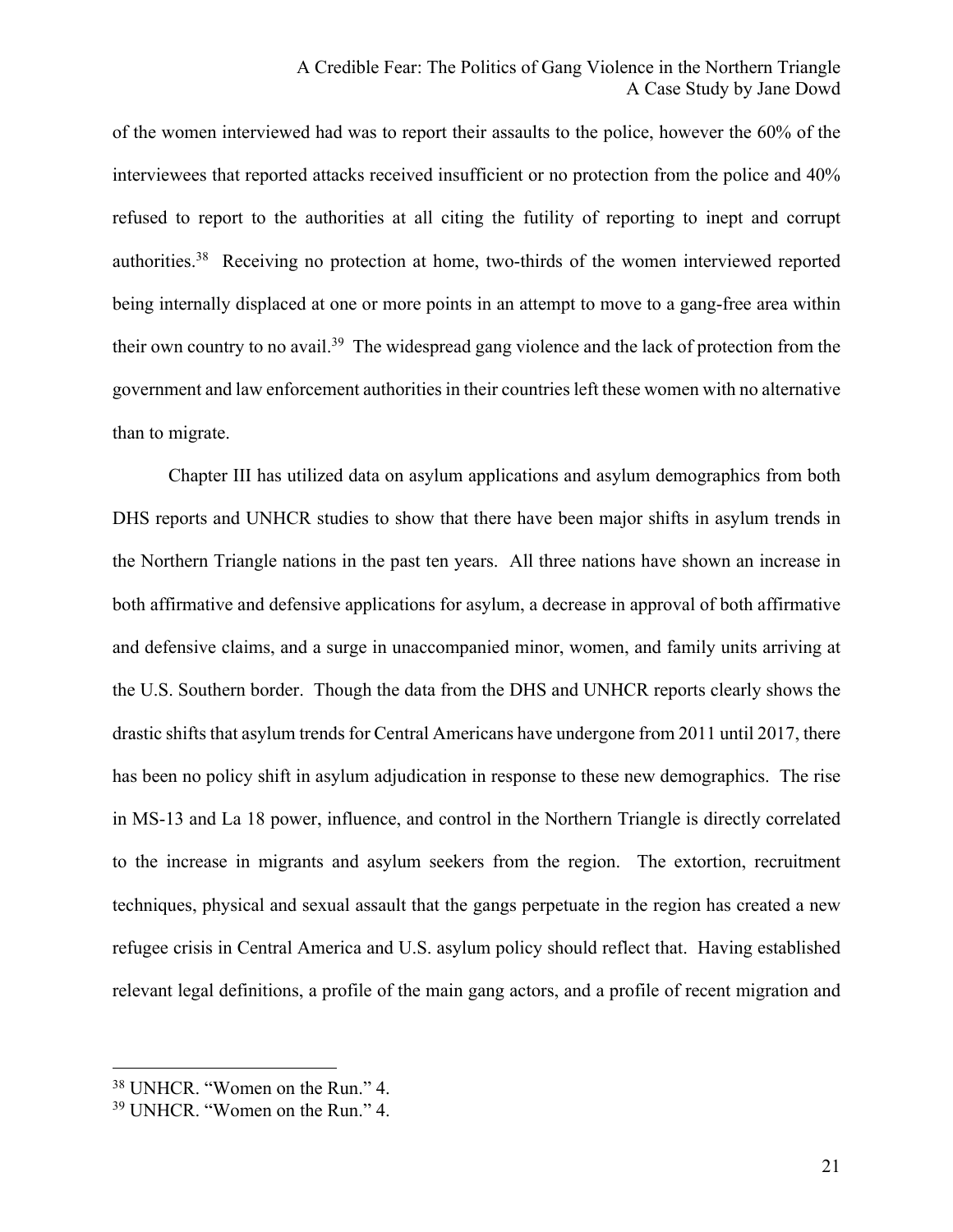asylum trends in the region, the following chapters will explore how victims of gang violence from the Northern Triangle have a legitimate "well-founded fear of persecution" and why victims of this persecution qualify for political asylum.

## **Chapter IV. Well-Founded Fear**

Referencing the definition of asylum provided in Chapter I, one qualifies for asylum in the U.S. if they are able to establish a "well-founded fear of persecution" in their native country. Therefore, in order to analyze the veracity of an asylum claim, it is important to give explicit details about the threat that the asylee is fleeing; in the case of claims to asylum for victims of gang violence in the Northern Triangle that means that the "well-founded fear" of gang violence from gangs must be proven. While Chapter II of this thesis offered historical context and general demographics for the development and spread of both MS-13 and La 18 in the Northern Triangle nations of El Salvador, Guatemala, and Honduras, this chapter will elaborate on the most common crimes and forms of violence that the victims profiled in Chapter III are fleeing in order to show that the threat of gang violence does indeed constitute a well-founded fear of persecution.

## Common Crimes

The rise to power that the two main gangs in the Northern Triangle experienced in the twentieth century are "both a symptom and a cause of a deteriorating security environment,"<sup>40</sup> as the gangs have been overpowering the weak post-war economies and governments in the region. Gang ranks have swelled due to widespread economic and social insecurity and they engage in a number of violent criminal activities. According to an FBI assessment, MS-13 members in particular are engage in "drug distribution, murder, rape, prostitution, robbery, home invasions,

<sup>40</sup> Bruneau, et. al. *"Maras."* 88.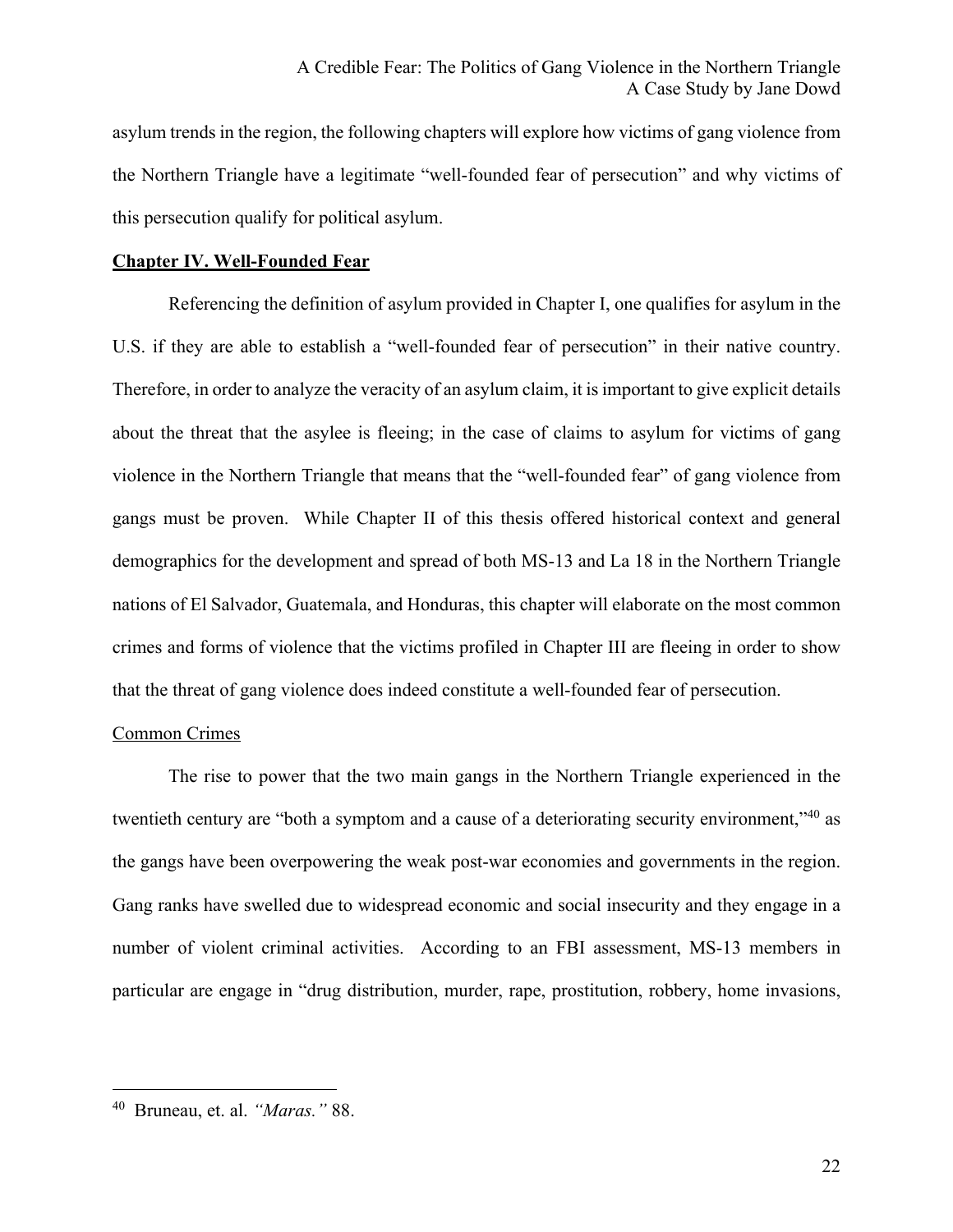immigration offenses, kidnapping, carjackings/auto thefts, and vandalism."<sup>41</sup> Most of these criminal offenses referenced by the FBI are inherently violent and threatening in nature and are known to affect anyone in the gang's vicinity, *marero* or not. Serving as an economic and social rival to MS-13, La 18 engages in most of the same criminal activity and is shown to have a very similar hierarchical structure. The rivalry itself seems to be the main difference between the gangs, as animosity towards MS-13 created "a reason to join, a reason to fight, a reason to celebrate when one of the other gang's members was dead"42 for La 18. Local factions of both gangs, also called *clicas,* are equally represented in the Northern Triangle nations and the violent enmity between them only adds to the violent crimes that they bring to the region. Both gangs engage in the same kinds of regional control tactics, further fueling their conflict, and the two main activities that both MS-13 and La 18 employ to exploit their territories are *la renta,* a form of extortion, and physical assault.

#### Extortion

 $\overline{a}$ 

One of the main sources of income for both MS-13 and La 18 in all three Northern Triangle countries is the collection of *la renta,* a "security" tax and form of extortion. Members of MS-13 and La 18 will charge local business owners a tax for the gang's "protection" of the business – protection from whom is unclear. The amount of rent a business owner is charged depends on the kind of business the owner is involved in and the amount of revenue the business brings in, with the fee usually oscillating somewhere between 10 and 40 percent of total revenue.<sup>43</sup> The amount

<sup>41</sup> Federal Bureau of Investigations. "The MS-13 Threat: A National Assessment." January 14, 2008.

<sup>42</sup> InSightCrime. *MS13 in the Americas: How the World's Most Notorious Gang Defies Logic, Resists Destruction*. Publication. Center for Latin American & Latino Studies, American University. Washington D.C.: American University, 2018. 1-90. 24.

<sup>43</sup> InSightCrime. *MS13 in the Americas.* 40.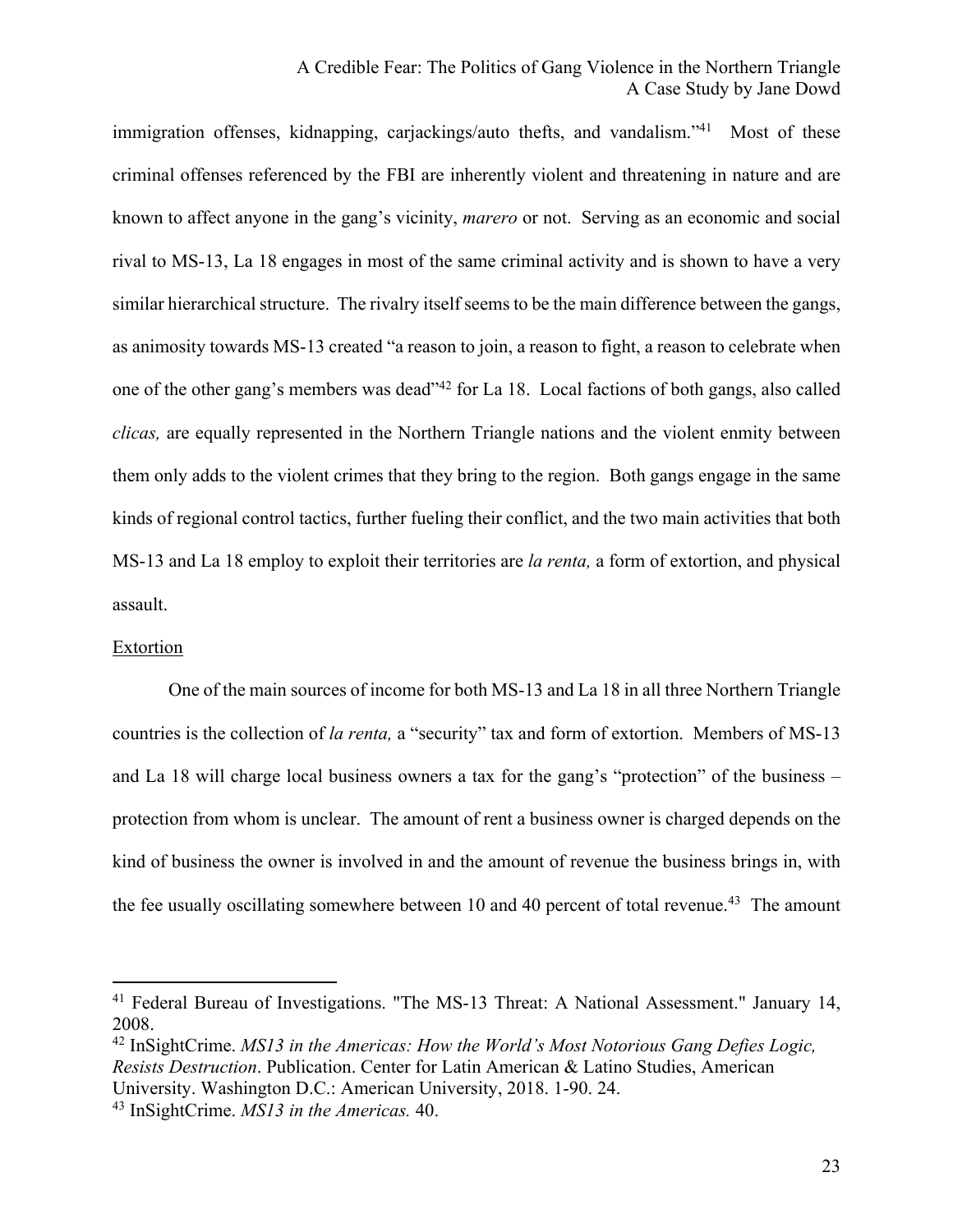that the two gangs have made off of charging *la renta* alone has been estimated to be closed to \$31 million per year, with some *clicas* making up to \$17,000 per month from extorting businesses.<sup>44</sup> In Honduras, an InSight Crime survey of extortion victims has shown that a single *clica* could make upwards of \$2.5 million a year through extorting taxi and bus companies alone.<sup>45</sup> The victims of extortion are exclusively private citizens, and the corruption of government and local police forces, discussed in greater detail later, gives the citizens little alternative than to pay *la renta.* Locals know that there is no real option other than to cooperate with regard to *la renta,* as "complaints to the police about gang extortion are reportedly often relayed back to the gangs, which then exact severe retribution on the complainants."<sup>46</sup> The extent that extortion remains unor under-reported is vast, and it has been shown in a recent study that roughly 84% of businesses in El Salvador declined to report the extortion demands they faced for fear that the local authorities will relay the information back to the gangs. $47$  Faced with the choice between an economic loss or a physical assault, the extent of which varies depending on the gang and the amount of *la renta*, most business owners are forced to cooperate at the expense of their livelihood.

#### Assault

Members of MS-13 and La 18 are the main perpetrators of sexual and physical assaults throughout the Northern Triangle. While the warring gangs engage in transnational inter-gang violence, civilians are nevertheless often victim to gang-related physical and sexual assaults. Civilian victims of physical assault are often targeted due to failed attempts at recruitment or

<sup>44</sup> InSightCrime. *MS13 in the Americas.* 40.

<sup>45</sup> Ibid. 40.

<sup>46</sup> United Nations High Commissioner for Refugees. "Eligibility Guidelines for Assessing the International Protection Needs of Asylum-Seekers from El Salvador." 2016. 24.

<sup>&</sup>lt;sup>47</sup> Cantor, David James. "'As Deadly as Armed Conflict? Gang Violence and Forced Displacement in the Northern Triangle of Central America'." *Agenda Internacional* 23, no. 34 (2016). 77-97. 88.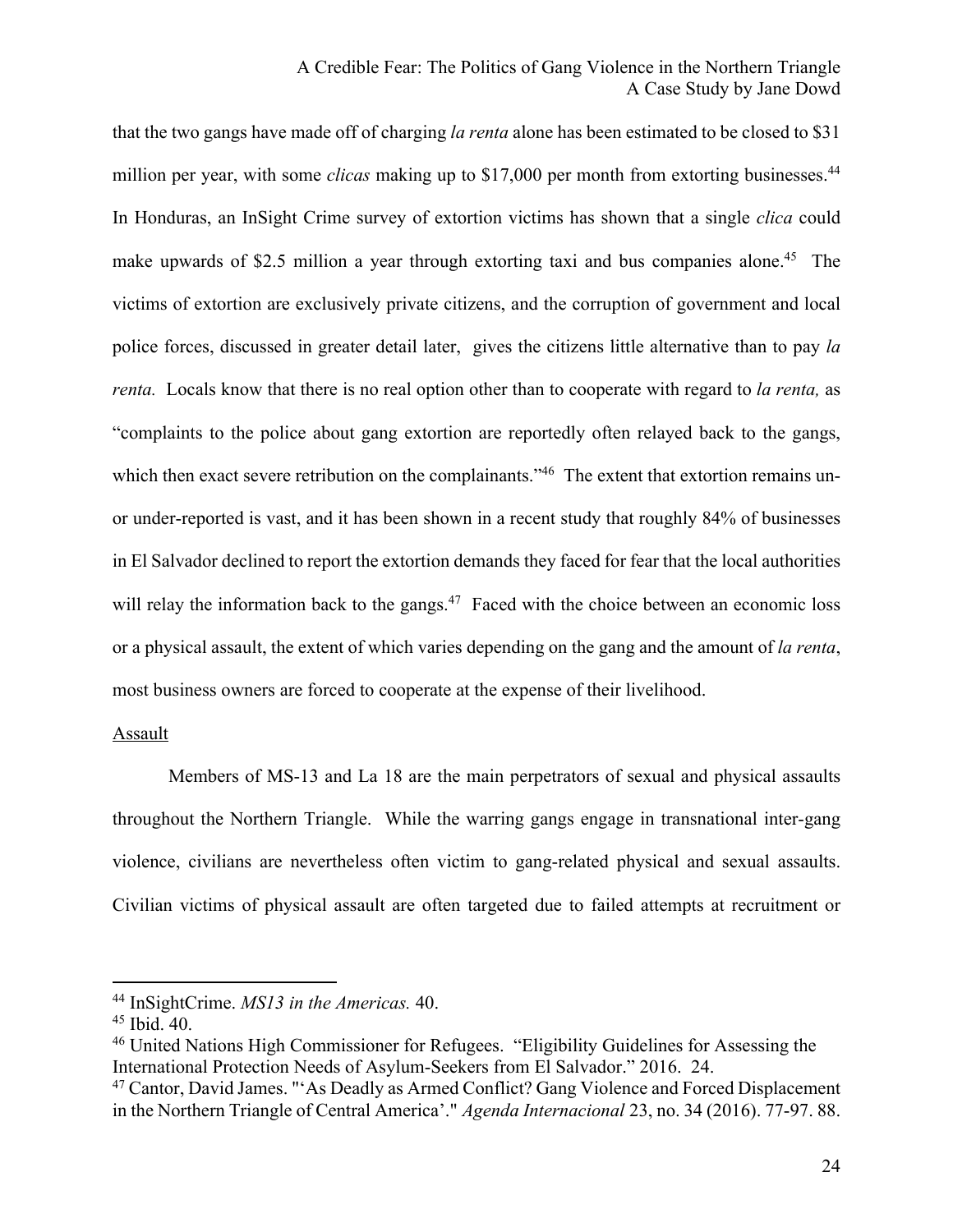collection of *la renta*, as "those who resist or thwart gangs' efforts to gain financial, territorial, or political control suffer the consequences; gangs intimidate, coerce, torture, murder, and decapitate in service of these goals."48 The price for resisting or rebuking either gang's activities is one's physical security, and the retribution is swift. The frequency of demands for violent revenge exacted by gang leaders can be seen in a 2016 recording of an MS-13 meeting in El Salvador, where fourteen homicides of gang members, recruits, and civilians were authorized by gang leaders in the course of an hour; the same recording shows that five days later another 12 murders were authorized.<sup>49</sup> Whether the victims of these homicides were involved in gang activities or not is unclear, but it is likely that civilians were among the victims because a study conducted by the Guatemalan *Procuradoría de Derechos Humanos* [Attorney General for Human Rights] showed that 27.4% of deaths of those 25 and under from July 2002 to August 2003 were the result of gang attacks on civilians.50 Murder is an extreme form of violence that civilians in gang-controlled areas are victim and witness to, however other physical and sexual assaults are similarly common. The victims of sexual assaults perpetrated by gang members are not limited by gender or involvement; men, women, civilians, and gang-members alike have fallen victim to assault by high ranking *mareros*: "Women are routinely abused and raped within the gang community… Gang members inside jail have been known to take advantage of their privilege with younger, incarcerated members, and gang members on the outside have been known to rape women without any consequences."51 With gender and gang membership being of little consequence to who suffer

<sup>48</sup> Uchimaya, "Falling Through the Cracks." 121.

<sup>49</sup> InSightCrime. *MS13 in the Americas. 54-55*

<sup>50</sup> World Bank. Sustainable Development Department and Poverty Reduction and Economic Management Unit Latin America and the Caribbean Region. *Crime and Violence in Central America: A Development Challenge*. By Rodrigo Serrano-Berthet and Humberto Lopez. 2011. 16.

<sup>51</sup> World Bank*. Crime and Violence."* 26.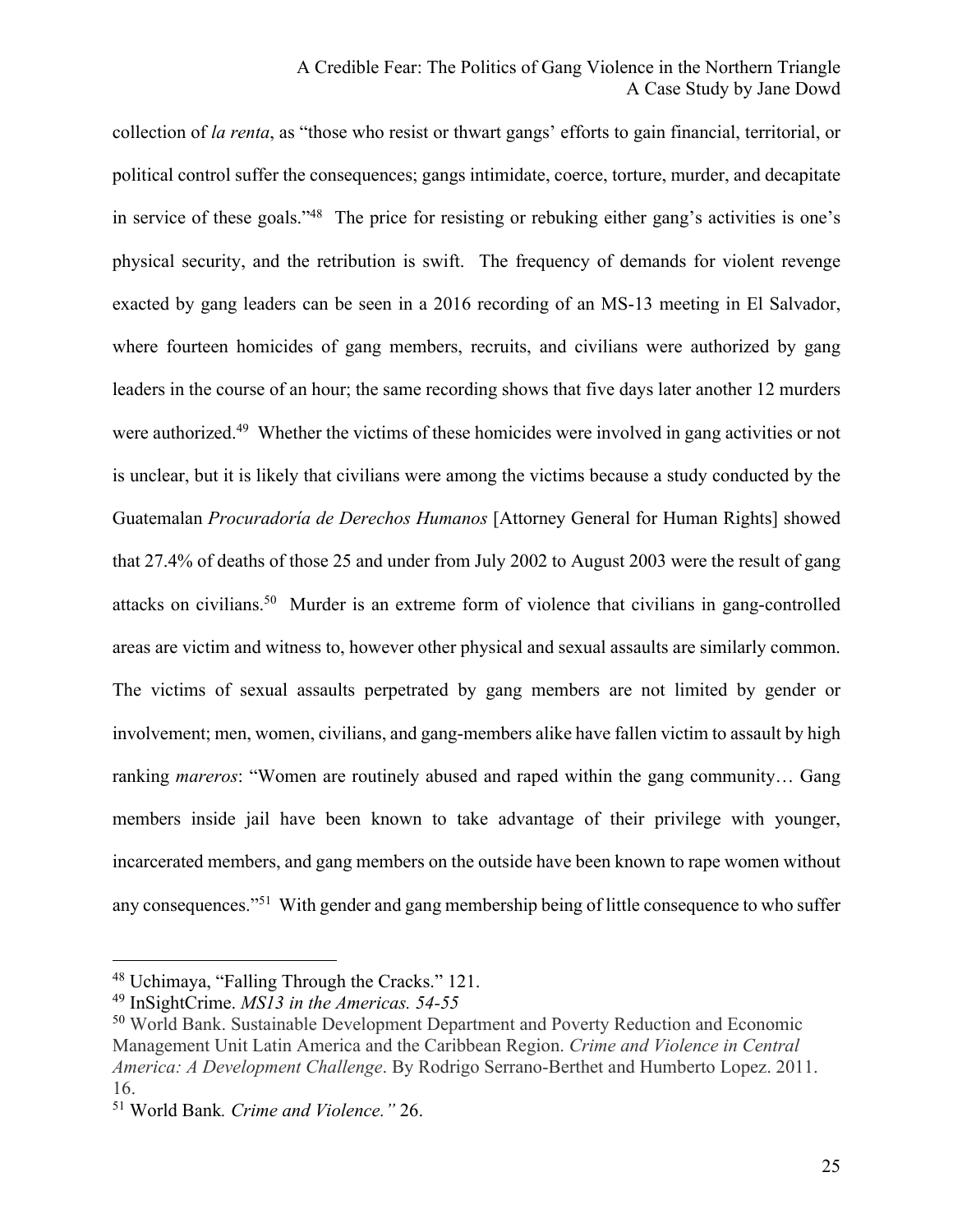physical and sexual assaults committed by *mareros* there are few options to avoid becoming a victim.

MS-13 and La 18 engage in various criminal activities and forms of violence in the region, targeting *mareros* and civilians alike. The widespread violence that the citizens of the Northern Triangle nations face from the gangs has a direct link to the migratory trends of the region, and contributes to the growing number of Central American asylum seekers in the U.S. Given the demand of *la renta* and the widespread homicides, physical, and sexual assaults in the region, the asylum qualification of a "well-founded fear of persecution" has been met by the victims of gang violence in the Northern Triangle. The impunity that *mareros* are able to utilize in the Northern Triangle is a result of the state and security force's failure to protect their citizenry and the following chapter will explore the ways in which the gang activities in the region constitute a "well-founded fear of persecution based on political opinion" by analyzing the gang infiltration of and widespread corruption within the region's governments.

#### **Chapter V. The Politics of Gangs**

Violence in the Northern Triangle is rampant and perpetrated by two main armed groups, the gangs of MS-13 and La 18 and the state security forces. Both the gangs and the security forces in El Salvador, Guatemala, and Honduras foster a culture of violence by engaging in extremely violent confrontations with each other and civilians are often caught in the crossfire. The forces that are meant to protect victims of gang violence in the region spread violence similar to the gangs and have been shown to be either inefficient or corrupted by gang bribery. By being both unwilling and unable to protect their citizenry, the state has failed the victims of gang violence and has allowed the gangs to function as de facto political entities. The four previous chapters of this thesis have set out to define historical and legal definitions of asylum, to profile both the perpetrators and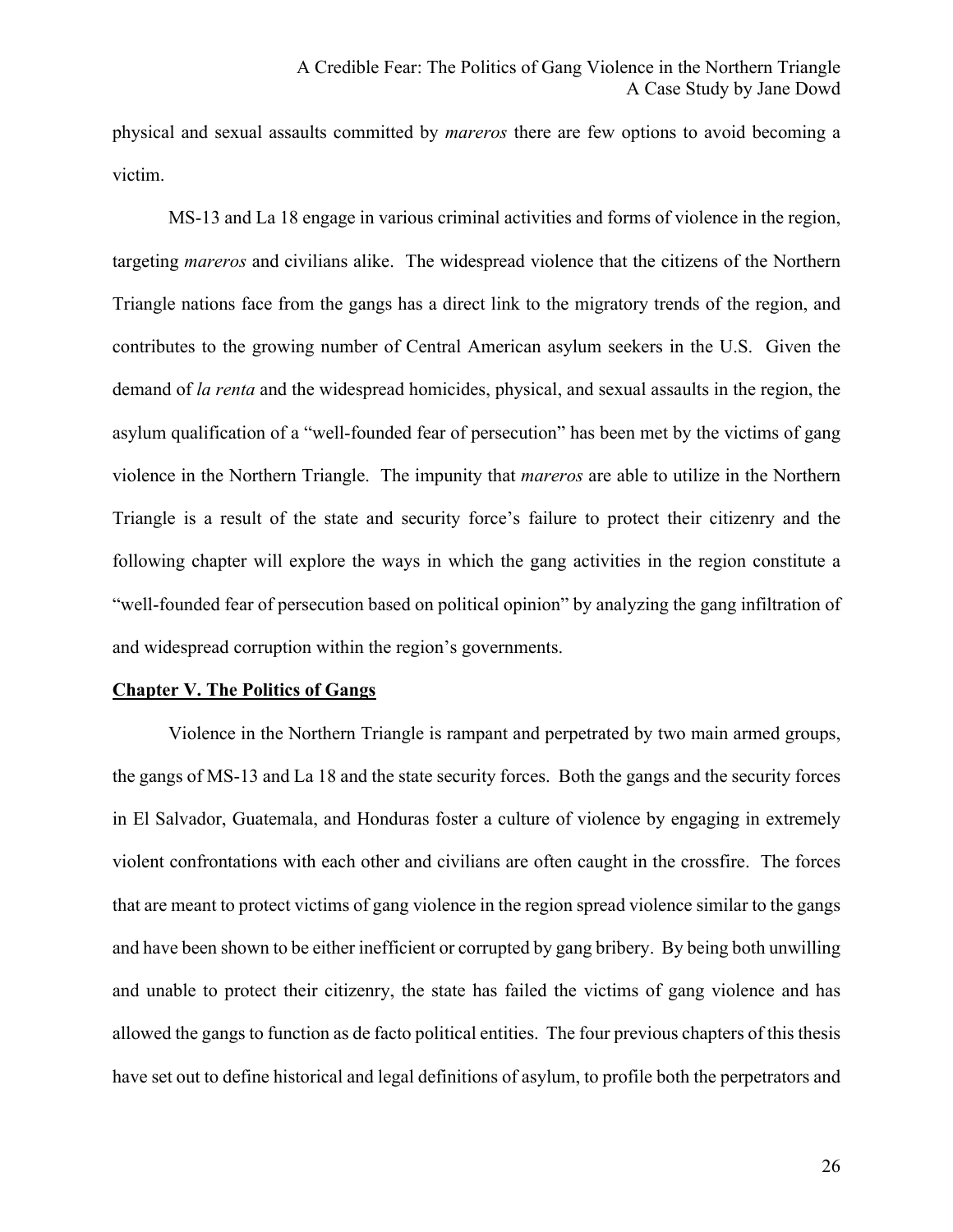victims of gang violence in Central America, and to show that the criminal activity threatening asylum-seekers from Central America constitutes a "well-founded fear of persecution." This chapter will outline the ways in which gang violence constitutes political persecution in the Northern Triangle by showing how the government forces have failed to protect their citizens, how they have been corrupted by gang influence, and how the gangs have become legitimized political entities.

#### Failed Policies

The governments of the Northern Triangle nations have consistently failed in their efforts to combat gang violence in the region. Their attempts at combating MS-13 and La 18's territorial control is evidence in the failure of the region's *mano dura,* or "iron fist," policies. The laws were first introduced in 2003 by then-President of El Salvador Francisco Flores Pérez and subsequently adopted by then-President of Guatemala Otto Pérez Molina and then-President of Honduras Ricardo Maduro. An extreme effort to eliminate the gang threat in Central America, the *mano dura*  policies gave power to local police and federal security agents to arrest and interrogate individuals with impunity. In the first years of the program in the early 2000s El Salvador, security forces "carried out mass arrests without legal basis and made excessive and arbitrary use of detention, especially of youth suspected of being gang members. The security forces have reportedly subjected suspected gang members in their custody to severe physical mistreatment. Newspaper journalists reporting on these stories have reportedly received death threats."52 Police and military forces in the region used *mano dura* as an excuse to propagate the same the widespread violence and fear-mongering tactics of the gangs in the name of security. Not only was the policy controversial for its contribution to the culture of violence in the Northern Triangle, but it did not

<sup>52</sup> UNHCR. "Eligibility Guidelines." 22.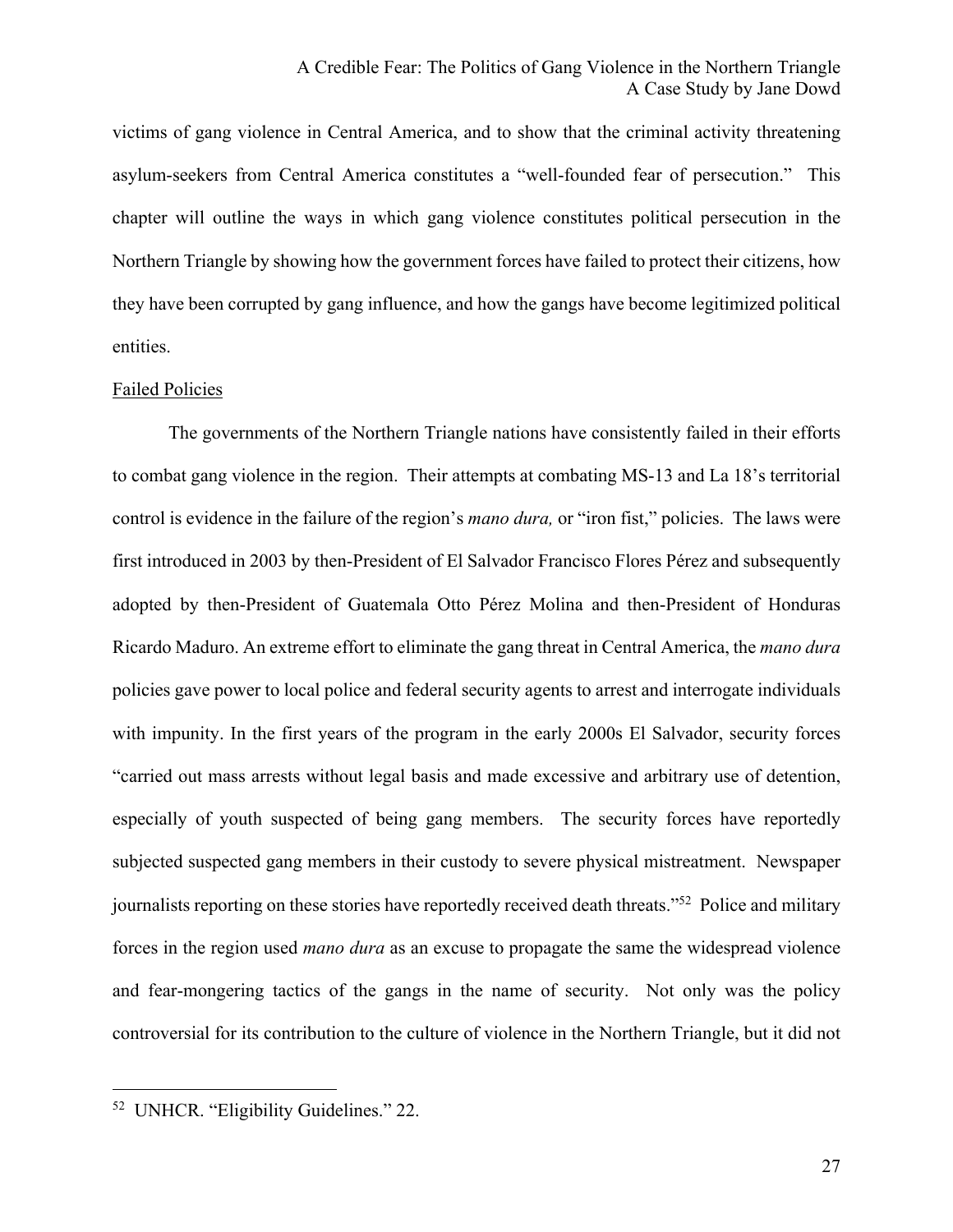have a marked effect on the criminal activities or influence of the gangs. When the *mano dura*  policy was ultimately declared unconstitutional by the Salvadoran Supreme Court, an undeterred President Flores introduced the policy of *super mano dura*, a fortified version of the original policy. The policy was similarly unsuccessful, and *super mano dura* "is reported to have provided the impetus for gangs to become more organized and ruthless, whilst at the same time engendering among members of the security forces a lack of respect for the human rights of youth suspected of being gang members."53 As evidenced by the failed violent and overreaching tactics of *mano dura*  and *super mano dura*, the Salvadoran, Guatemalan, and Honduran state security forces have not only failed to protect their civilian populations but their failure has resulted in an increase in gang organization and recruitment.

Despite the condemnation of *mano dura* policies by the United Nations, the heavy-handed approach remains popular with the current governments in the region. In El Salvador, for example, current Salvadoran President Salvador Sánchez Cerén has been criticized for continuing *mano dura* policies and being ineffective at combatting gang violence. The criticism comes after analysis of his anti-gang policies shows that homicide rates in 2018 reached levels comparable to the peak homicide rate in 2015.<sup>54</sup> Recent anti-gang policies in Guatemala have also failed, and in 2006 the United Nations and the Guatemalan government created the *Comisión Internacional contra la Impunidad en Guatemala* (CICIG) to create an international body in the nation to help prosecute organized crime and other complicated cases. The agreement came to an end on January 7th, 2019 when Guatemalan President Jimmy Morales' expelled of CICIG despite objections from

<sup>53</sup> UNHCR. "Eligibility Guidelines." 5.

<sup>54</sup> Silva Ávalos, Hector. "El Salvador Gangs Influence Local Politics in the Capital: Report." *InsightCrime*, July 9, 2018.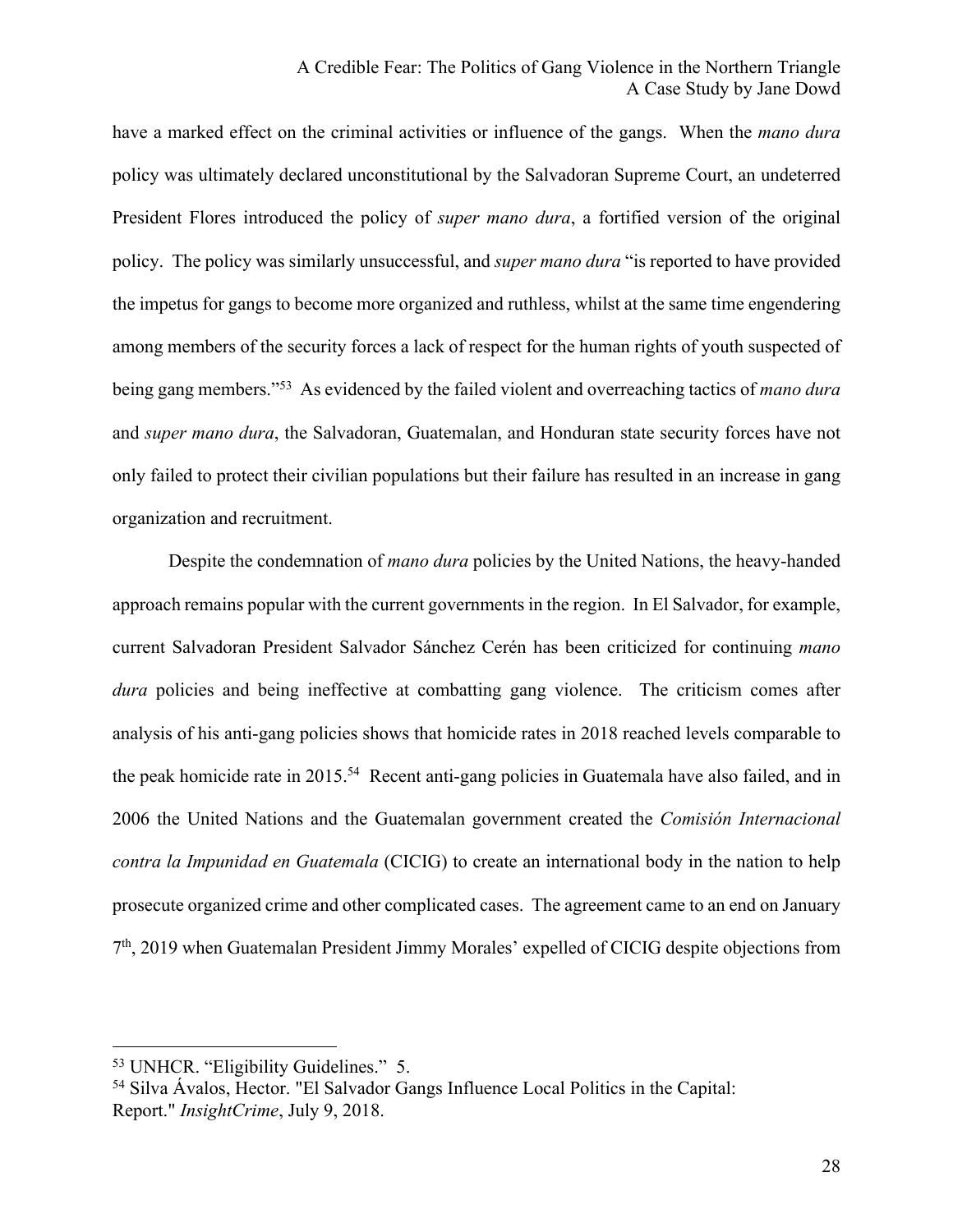his country's Constitutional Court.<sup>55</sup> In 2019 Honduran President Juan Orlando Hernández has largely focused his anti-gang policies on continuing the ineffective *mano dura* policies by sending military and national police forces into the streets to arrest suspected gang members, and his presidency remains engulfed in controversy surrounding his avoidance to target drug-traffickers in Honduras and the violent suppression of protesters against his presidency.<sup>56</sup> The Northern Triangle nation's governments continued reliance on *mano dura* policies that have proven to be both repressive and ineffective and have allowed the ranks of MS-13 and La 18 to continue to grow.

#### Regional Corruption

It is not only policy failures that have contributed to government ineffectiveness in the Northern Triangle as the governments failures are further complicated by the region's extensive political corruption. The World Bank's Governance Indicators from 2008 show that levels of public trust in the governments of three nations are some of the lowest in the world and have continued to decline. Global measurements of the Indicator for Control of Corruption places Honduras in the bottom quintile and global measures of the Rule of Law places El Salvador in the bottom third of the world and Guatemala in the bottom  $10\%$ <sup>57</sup> Corruption in the region is spearheaded by gang influences and interests and has been reported in the police, military, and judicial branches of each Northern Triangle nation.

#### Police Corruption

<sup>55</sup> Malkin, Elisabeth. "Guatemala Expels U.N.-Backed Anti-Corruption Panel, Claiming Overreach." *The New York Times*, January 07, 2019.

<sup>56</sup> Asmann, Parker. "Honduras President Selective When Targeting Criminal Crackdowns." *InsightCrime*, February 27, 2019.

<sup>57</sup> World Bank*. Crime and Violence."* 11.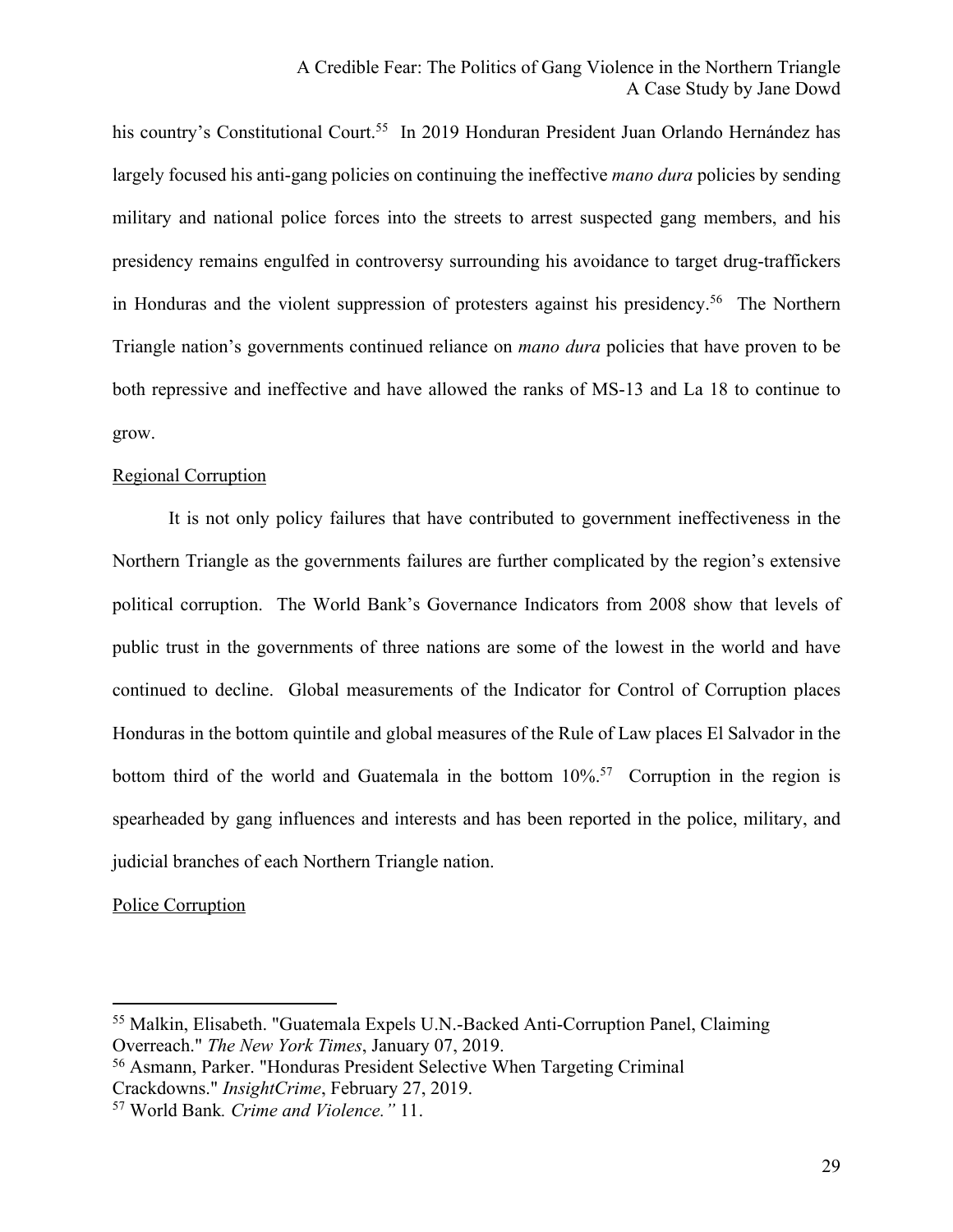# A Credible Fear: The Politics of Gang Violence in the Northern Triangle A Case Study by Jane Dowd

The corruption of police forces in the Northern Triangle is a widespread and critical problem; victims of gang violence are unable to trust the forces designated to protect them. As of 2010, 48.8% of Salvadorans, 65.9% of Guatemalans, and 47.2% of Hondurans surveyed in an AmericasBarometer study believe that their local police are involved in criminal activities.<sup>58</sup> This public distrust of police forces is due to frequent media reports of police officers' involvements in homicides, physical assaults, and gang activities and has created an environment where gang victims are unable to report criminal activity to the police. Recalling the description of *la renta* in Chapter IV, victims of extortion very rarely report the crime to the police for fear that the officer will report their complaint directly back to the gang that extorted them. What is more, "frequent" arrests of high-level police officers who have been involved in organized crime rings while themselves leading the all‐out war against gangs suggest, for example, that the scope of police reforms have been hindered by the very efforts expended in carrying out draconian wars against gang-led crime."<sup>59</sup> The policy failures mentioned earlier have contributed to levels of police corruption in the Northern Triangle nations and have intensified public distrust of security forces. The corruption of police forces further oppresses victims of gang violence and is one of the signs of the significant role that MS-13 and La 18 play in the politics in the region.

#### **Military Corruption**

 $\overline{a}$ 

Military forces in post-civil war Central America maintain a tense relationship with the public. The civil wars in El Salvador and Guatemala were marked by tumultuous military coups, widespread violence, and repression. Honduras was used as a military training ground for various C.I.A. backed counter-insurgent forces and the Battalion 3-16, a Honduran army unit that tortured

<sup>58</sup> Cruz, Jose Miguel. "Police Misconduct and Democracy in Latin America." *AmericasBarometer Insights* 33 (2010): 1-5. 2.

<sup>59</sup> Cruz. "Police Misconduct." 4.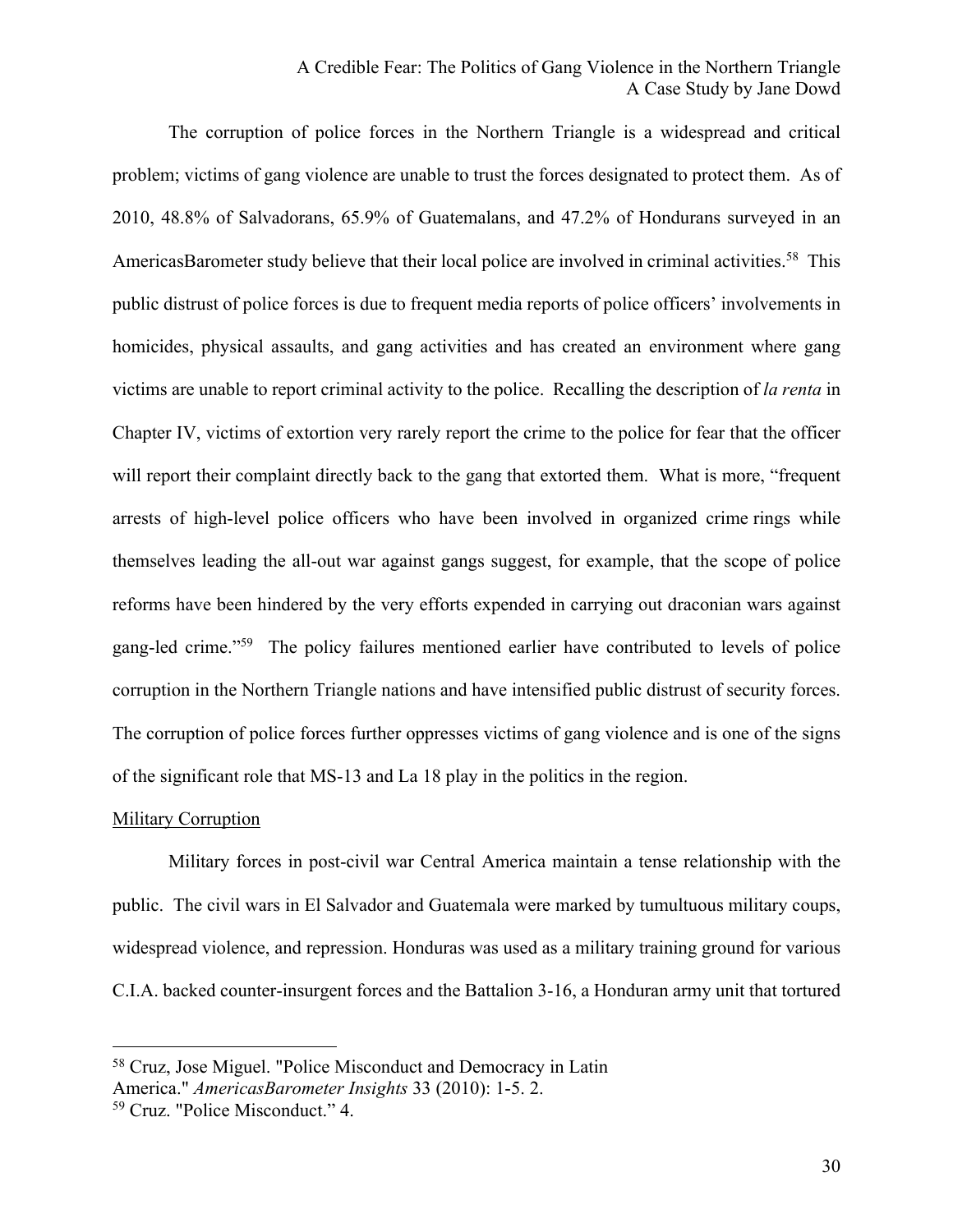and murdered political insurgents. In the twenty-first century, civilians still maintain a wary perception of the military and must frequently interact with the military since soldiers are often deployed to carry out police functions. The public's relationship to the military has not improved since this intense period in the twentieth century and the reported MS-13 and La 18 infiltration of military forces has done nothing to improve public trust. The relationships between the militaries and the gangs in the Northern Triangle are reciprocal as gang infiltration of the military is offset by military presence in the gangs and for most "it is no coincidence that many criminal syndicates there are run by retired military officers with political connections."60 Furthermore, in 2002 the Guatemalan military's entire Anti-Narcotics Operation Department had to be disbanded after 320 officials were found to be on the payroll of local criminal leaders, aiding rather than eliminating the influence of drug traffickers and gangs in the country.<sup>61</sup> The mutually beneficial relationship between the major gangs in the Northern Triangle and the military forces tasked with combatting them shows that the gangs are powerful enough to wield great influence over governmental security forces, further jeopardizing the safety of victims of gang violence.

# Judicial Corruption

 $\overline{a}$ 

Corruption in the Northern Triangle is not limited to its security forces; should a crime reach a judiciary in the region its adjudication will still be subject to gang influence. The low level of prosecutions and indictments of gang members for their involvement in extortion, drug trafficking, or assault have shown that MS-13 and La 18 have influence in the courts. The Insight Crime analysis of MS-13 in the Northern Triangle references the case of *marero* Moris Alexander Bercián Manchón, a.k.a. "El Barney," tried for drug trafficking in El Salvador in 2009: "Since his

<sup>60</sup> Arana, Ana. "How the Street Gangs Took Central America." *Foreign Affairs* 84, no. 3 (2005): 98-110. 108.

<sup>61</sup> Arana. "How the Street Gangs." 108.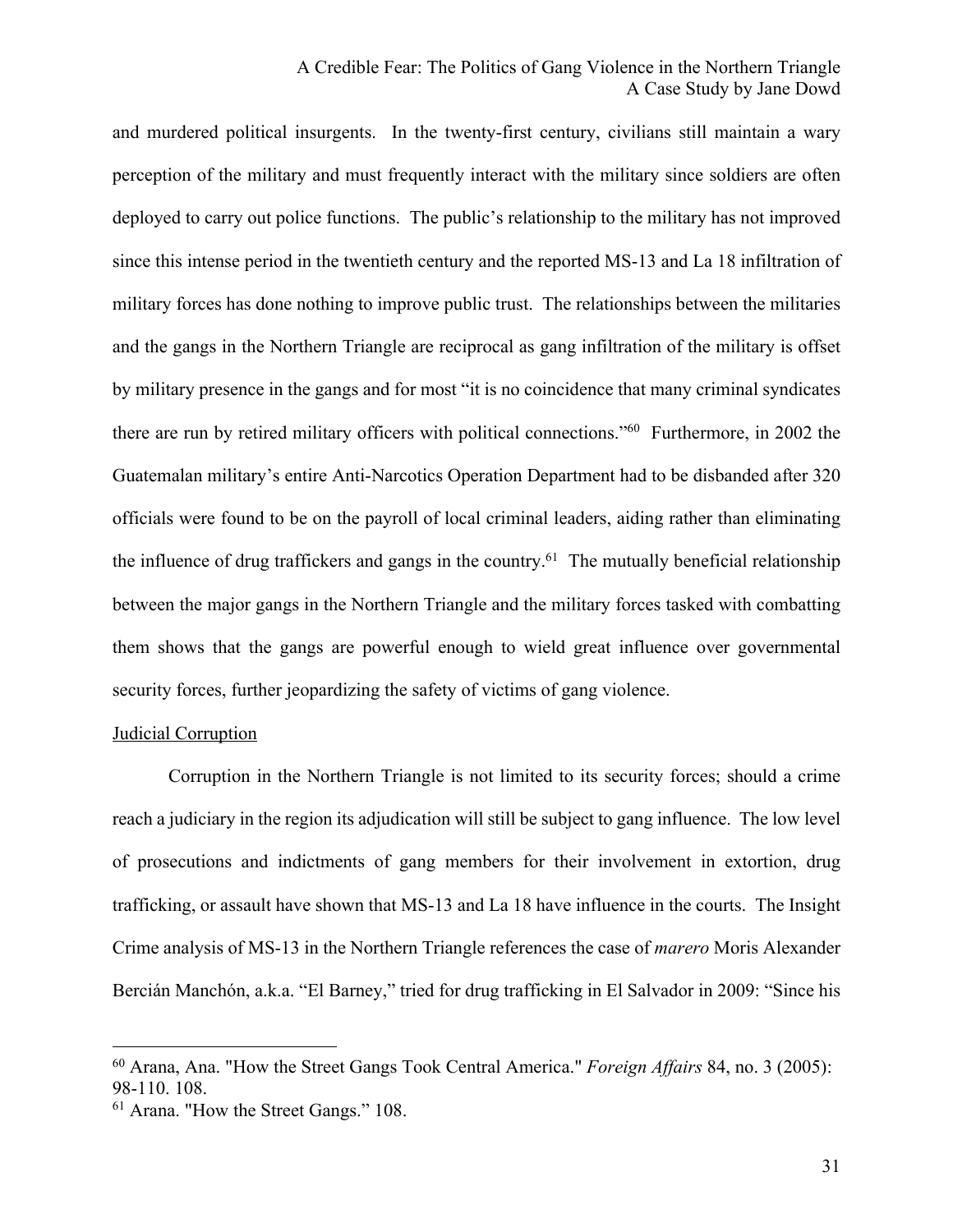capture, judges designated to hear the case have postponed hearings, suddenly become ill and even released Barney on his own recognizance only to have him flee when they reissued orders to capture him."62 The case of "El Barney" in 2009 is one of many examples where gang influence results in judicial ineptitude in the Northern Triangle. It has been reported that in cases involving the prosecution of gang members, "various organs of the justice system appear to be acting in criminal complicity by lending a veneer of legitimacy to acts of judicial corruption… This has implications for other public agencies and sometimes involves illicit ties to individual attorneys or law practices."63 The expansion of corruption ties to attorneys and law practices shows that the entire criminal justice systems in place in El Salvador, Guatemala and Honduras are susceptible to corruption from MS-13 and La 18 influences. The strength of the gangs has allowed them to manipulate police, military, and judicial forces in the region and has aided in creating an environment of lawlessness surrounding gang activity. The victims of gang violence and gang crimes are left with little plausible recourse in pursuing justice for their suffering.

The impact that MS-13 and La 18 exert on security forces and judicial systems in the Northern Triangle shows that their influence in the region is inherently political. Having preferential influence within the very forces that are tasked with arresting and indicting the *mareros*, MS-13 and La 18 have established a firm standing within the political systems of El Salvador, Guatemala and Honduras.

#### Political Aspirations

<sup>62</sup> InSightCrime. *MS13 in the Americas.* 43.

<sup>63</sup> *Evaluation of Judicial Corruption in Central America and Panama and the Mechanisms to Combat It: Executive Summary & Regional Comparative Study*. Washington, DC: Due Process of Law Foundation, 2007.4.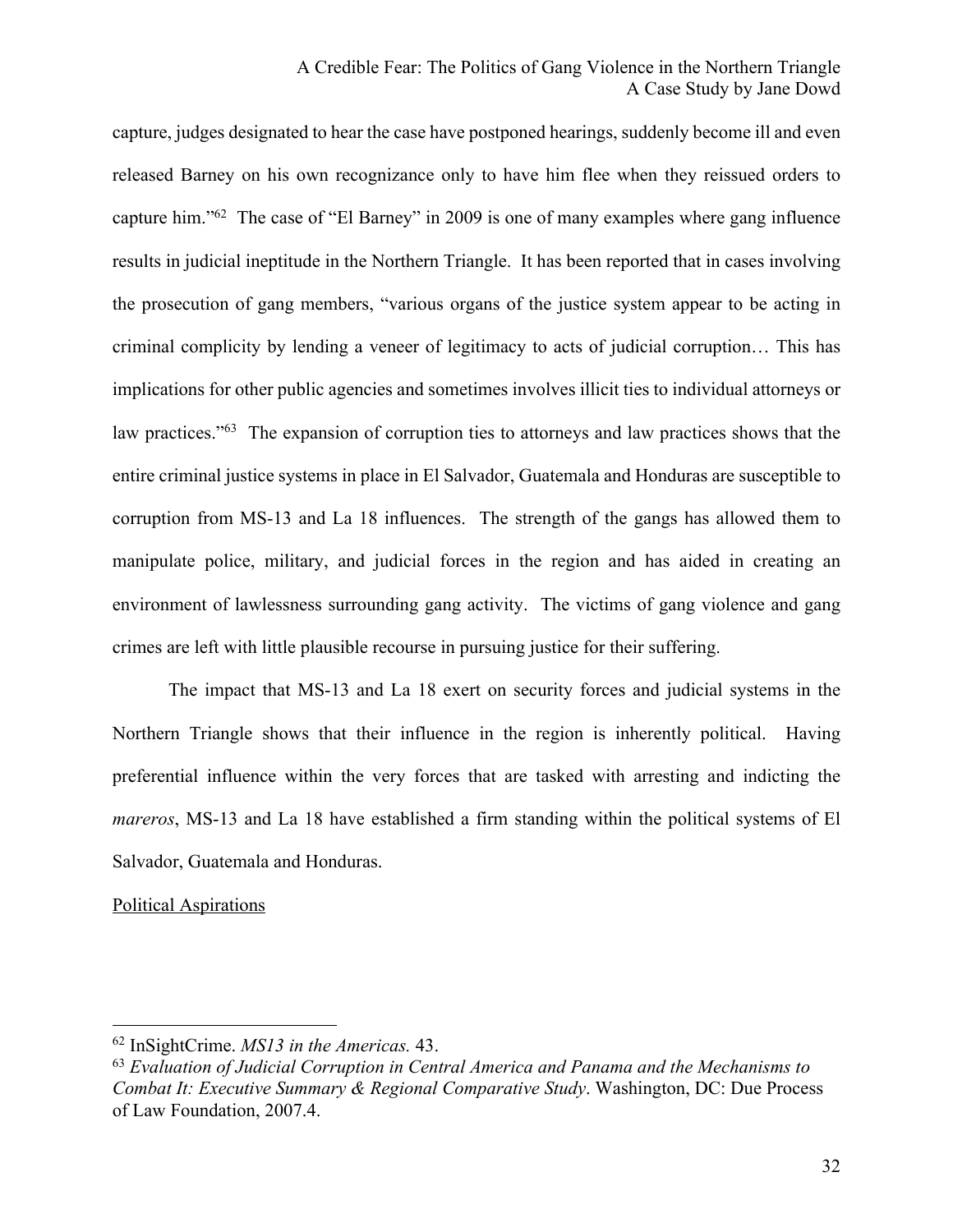The first step that shows how MS-13 and La 18 are becoming more political in their structures is the establishment and maintenance of influence within the security forces and judicial systems in the Northern Triangle. The second step of their political transformation is made evident by "…their willingness to form a coalition with rival factions, by new tactics aimed at influencing the political process, and by their stated objectives to do more than earn money."64 Factions of both MS-13 and La 18 are cooperating with one another in order to overpower political opponents that hinder their goals of financial and territorial gains. The structures and rivalries of the gangs are adapting in response to *mano dura* policies and their ability to infiltrate governmental forces and they are leveraging their power into political influence.

#### **Gang Truce**

 $\overline{a}$ 

The first time that members of MS-13 and La 18 were brought to the same negotiating table was the 2012 San Salvador gang truce. The truce was supported by the El Salvador government and the Catholic Church and lasted from 2012 until 2013, a year that saw a 50% decline in the nation's homicide rate.<sup>65</sup> The truce was mediated by government and church officials and was reached by negotiating less gang violence for more freedom for gang leaders in prisons. During the 2012 negotiations, "the Government recognized that all parties had a legitimate role in the dialog to ease the violence… the truce provided a framework for separate criminal organizations to create a single opposition political movement."<sup>66</sup> By involving gang-leaders in official negotiations the Salvadoran government recognized and therefore legitimized the role of gangs in the nation's security and politics. As part of the truce the Salvadoran government lessened

<sup>64</sup> Mcnamara, Patrick J. "Political Refugees from El Salvador: Gang Politics, the State, and Asylum Claims." *Refugee Survey Quarterly* 36, no. 4 (2017): 1-24. 8.

<sup>65</sup> Arce, Alberto. "El Salvador Throws Out Gang Truce and Officials Who Put It in Place." *The New York Times*, May 20, 2016.

<sup>66</sup> Mcnamara. "Political Refugees." 10.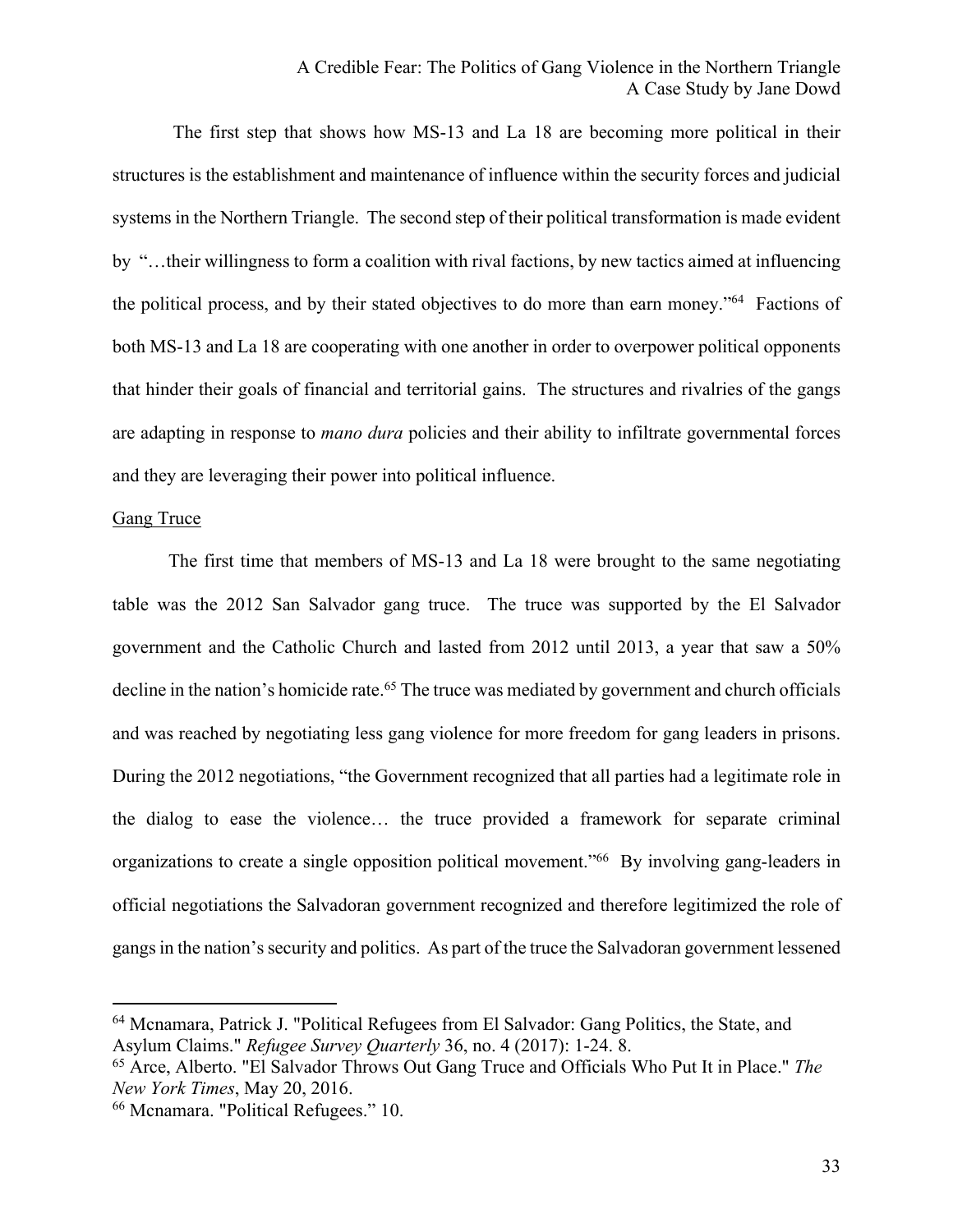restrictions on gang-leaders in prison and decreased raids on gang-led neighborhoods, thus establishing a political route for MS-13 and La 18 to join together and bargain for more favorable treatment from the state. When the truce ultimately dissolved in 2013, the gangs knew that they had influence within the government and used violent means to bring the government back into negotiations by proclaiming a transport strike and murdering city bus drivers who disobeyed.<sup>67</sup> Having negotiated with the government in an official capacity during the 2012 truce, the political roles of MS-13 and La 18 in El Salvador were essentially confirmed. As fundamentally transnational organizations, the gangs have continued to solidify their political status throughout the Northern Triangle.

#### Mara 503

 $\overline{a}$ 

The negotiations of the 2012 truce in El Salvador brought high-ranking members of MS-13 and La 18 together on the same side of the table, in effect producing a coalition of gang interests in the region. The power of their role in the negotiations has led some members from both gangs to deflect and create a supra-organization of both gangs' political interests called *Mara 503:* "Mara 503 spokespersons stated that they intended to seek greater political influence by participating in elections, controlling local elected officials, especially mayors, infiltrating police and military forces and taking over civilian associations."68 While the influence of gangs in political structures in the Northern Triangle have since been based on more clandestine infiltration and corruption of political forces, *Mara 503* presents itself as an intentionally political group that means to exert even greater influence and control over political and security forces in the region. *Mara 503* is mostly active in El Salvador, however the Salvadoran government has issued alerts to authorities

<sup>67</sup> UNHCR. "Eligibility Guidelines." 6.

<sup>68</sup> Mcnamara. "Political Refugees." 12.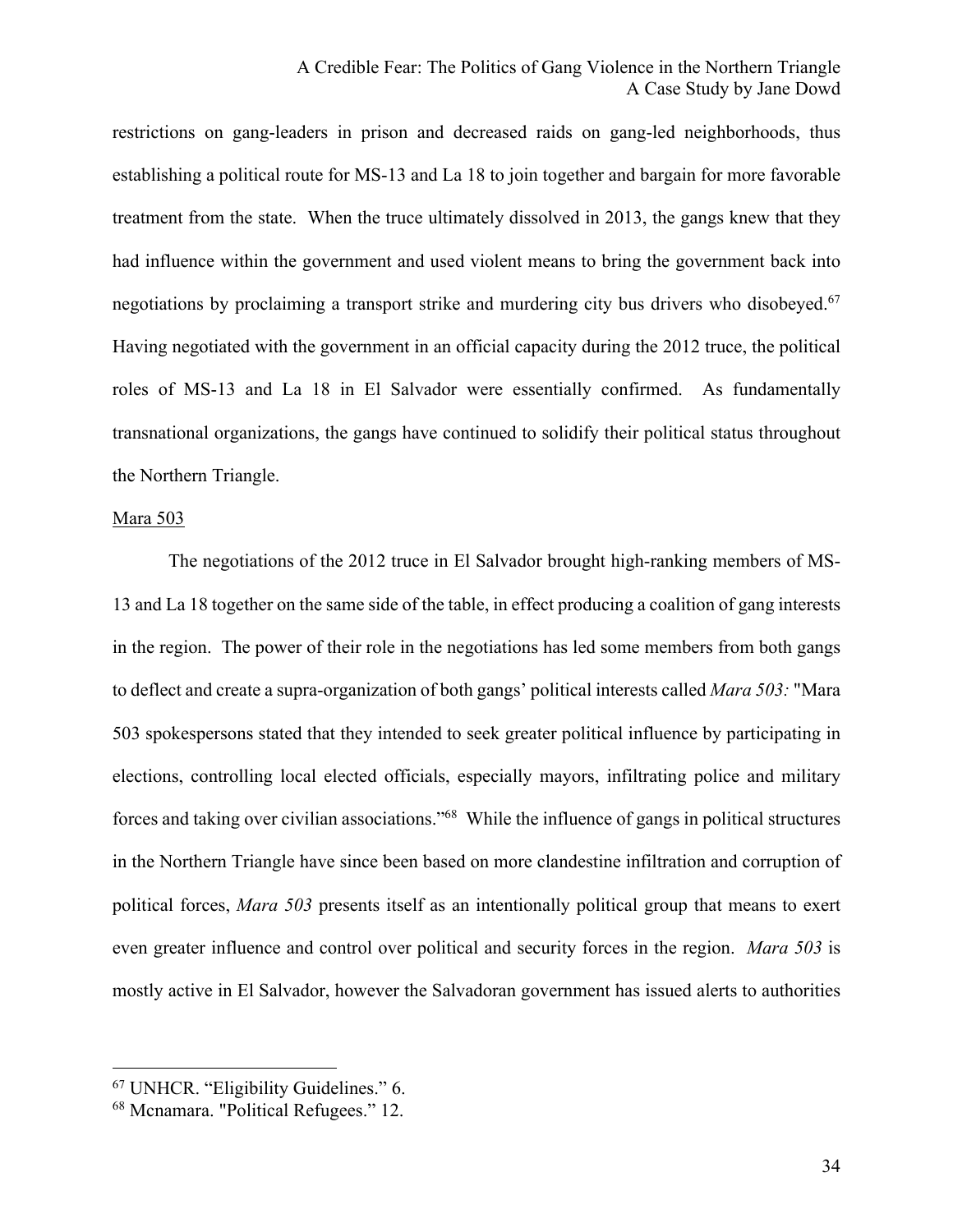in Guatemala and Honduras regarding the likely spread of the gang over their borders. The 2018 account of a member of *Mara 503* being apprehended by U.S. Customs and Border Patrol shows that the influence of this new organization is spreading transnationally.<sup>69</sup> While the inter-gang cooperation and formation of *Mara 503* are recent to the twenty-first century, gangs have pursued political influence in the Northern Triangle since their introduction into the region's post-war government instability.

#### Law & Order

The inability and unwillingness of the governments of El Salvador, Guatemala, and Honduras to effectively combat MS-13 and La 18 within their borders is exacerbated by their institutional weaknesses. The instability and inefficiency of the region's governments has made it difficult for their citizens to access basic services and protections and in these instances' *clicas* of MS-13 and La 18 have stepped in to fill the void. The extent of the role that the gangs play in local services is dependent on the political and social capital that they have gained in the area. In areas that a faction has a strong foot-hold on *la renta* and territorial control, gang members have been shown to "act as an effective arbiter in domestic or neighborly disputes; participate directly in community associations or non-governmental organizations; provide votes (or impede them) in elections as well as other services for local political actors; and open the door to economic opportunity."70 The absence of any police or government influence in gang-controlled areas creates an opportunity for the *mareros* to act as de-facto political organizations and provide services for the people living in their territory. In these areas the gangs are paid *la renta,* they engage in their criminal activities and export violence freely and are able to structure society to

<sup>69</sup> United States. Department of Homeland Security. Customs and Border Patrol. *MS-503 Gang Member Apprehended by Yuma Border Patrol Agents.* March 15, 2018.

<sup>70</sup> InSightCrime. *MS13 in the Americas.* 49.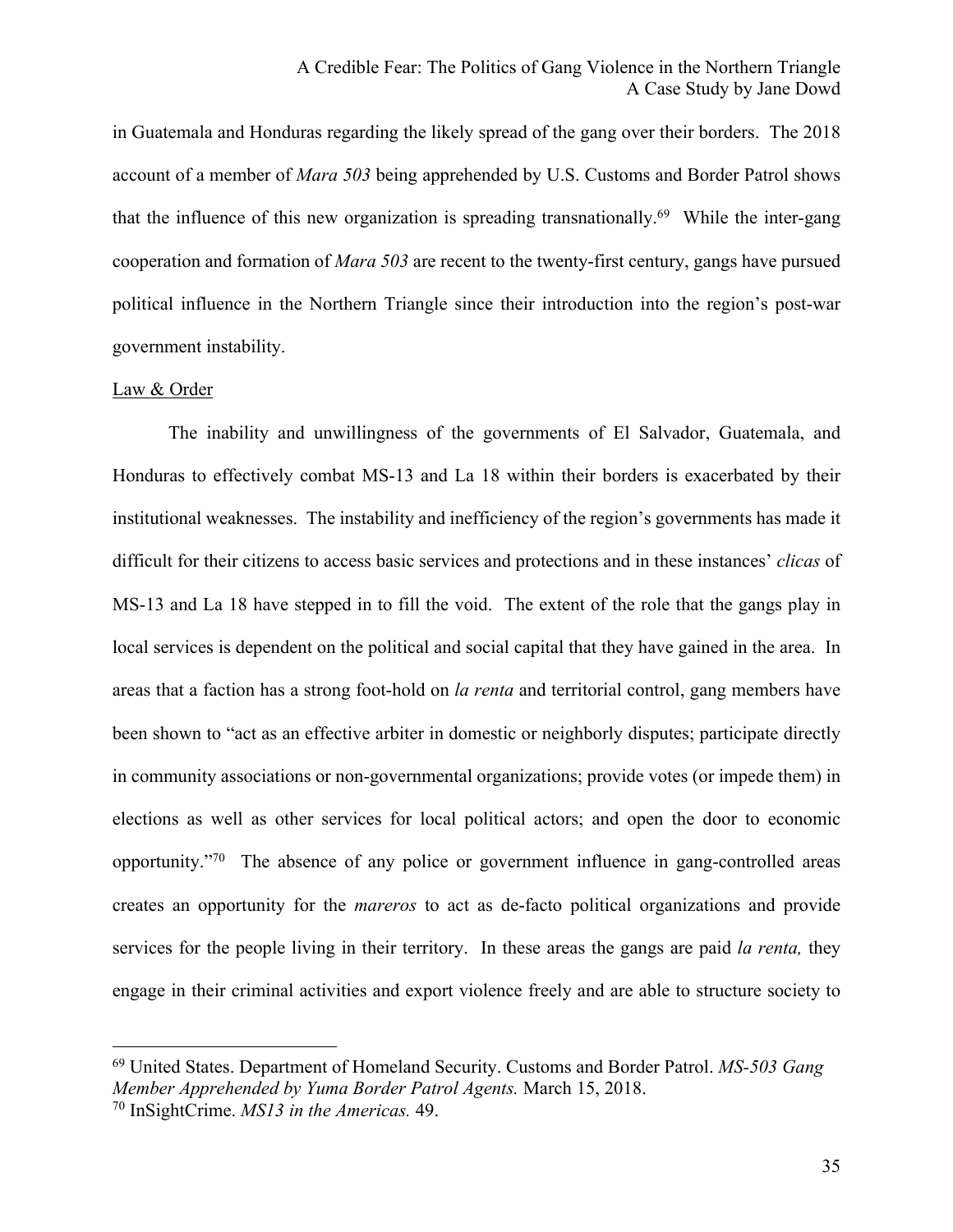their preferences. The corruption and inefficiency of state police, military, and judicial forces have created a political vacuum that members of MS-13 and La 18 have been all-too-willing to fill.

Chapter V has shown the extent to which factions of MS-13 and La 18 have influenced politics in the Northern Triangle. The combination of the failure of the Salvadoran, Guatemalan, and Honduran governments *mano dura* policies, the corruption of security and judicial forces in the region, and the politicization of MS-13, La 18, and *Mara 503* show that the current role of gangs in the Northern Triangle is inherently political. They have infiltrated standing government forces, begun to establish a semblance of a political party to export their ideals, and functioned as de facto governments in neglected territories. Following the UNHCR interpretation of political opinion to include 'any opinion on any matter in which the machinery of State, government, society, or policy may be engaged,<sup>71</sup> victims of gang violence from the Northern Triangle qualify for political asylum in the U.S. based on a well-founded fear of persecution based on anti-gang political opinion.

#### **Conclusion**

 $\overline{a}$ 

The topic of analysis of this thesis merits further research regarding precedential case law concerning asylum and previous claims of political persecution. An analysis of adjudication of asylum claims for victims of terrorist organizations could be used in a comparison of the structure of terrorist organizations and international gangs. Additionally, any advocation for the rights of gang victims in the U.S. would need to be judged against the current political environment and popular immigration-related rhetoric in the U.S.

 $71$  United Nations High Commissioner for Refugees." Guidance Note on Refugee Claims Relating to Victims of Organized Gangs." March, 2010. 15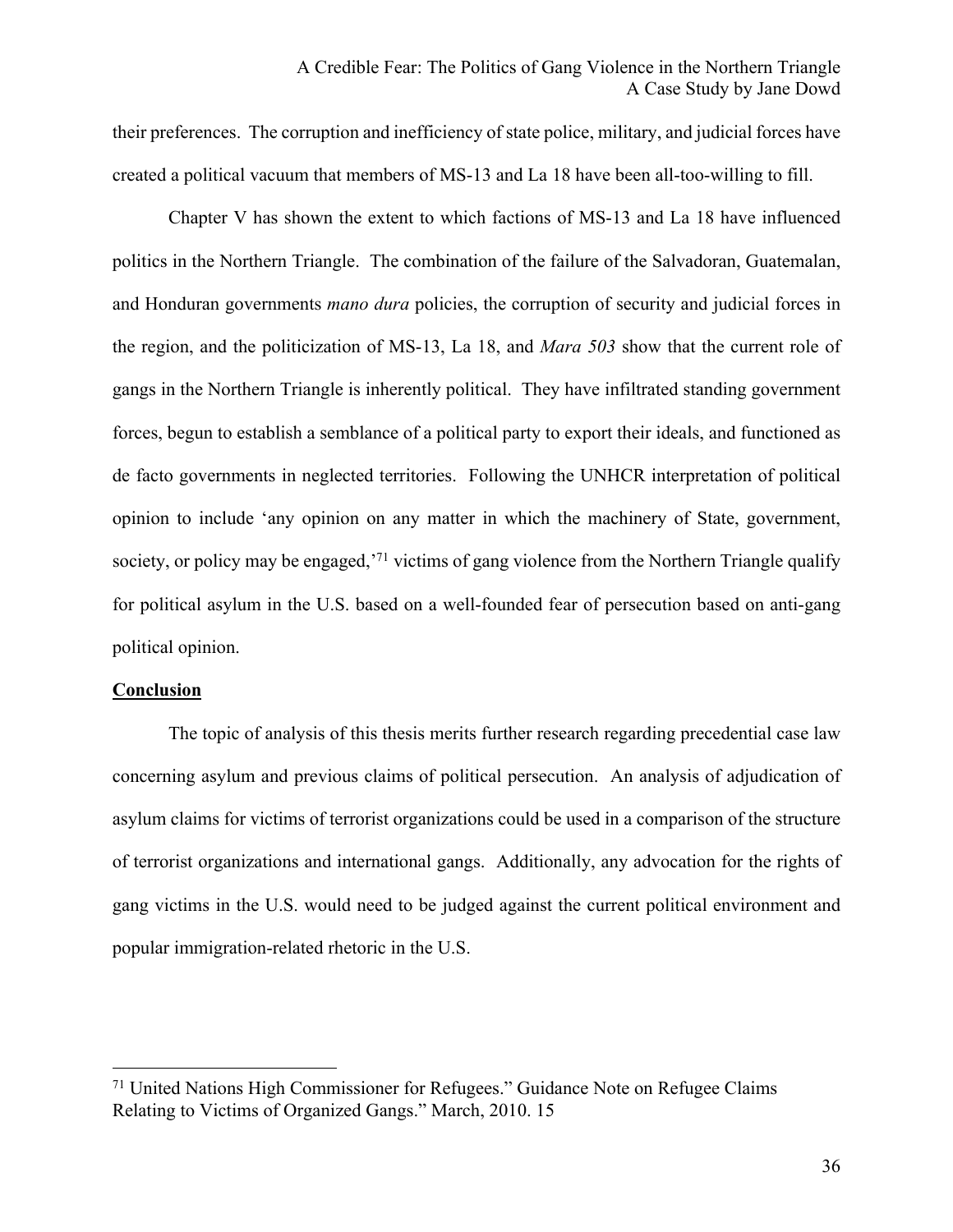# A Credible Fear: The Politics of Gang Violence in the Northern Triangle A Case Study by Jane Dowd

The right to asylum has been internationally protected in the Universal Declaration of Human Rights for over 71 years. The United States has been a signatory to the refugee protections codified in the 1951 Convention Relating to the Status of Refugees for 68 years. Turning our back on asylum seekers at our Southern border is not only amoral, it goes against international regulations that our nation agreed to over half a century ago. It would appear that our nation has always had a questionable asylum adjudication process, as a 1970 piece by famed refugee advocate Arthur Helton raises critiques that ring true today. Helton argued 39-years-ago that "The right to asylum itself is under attack. We hear often of a "crisis" in asylum in America. That crisis, however, lies not in the increasing numbers of asylum seekers, but rather in whether the right of asylum can withstand the expedient policy solutions which have until now governed the process."72 The asylum process in the U.S. is not reflective of the conditions that asylum seekers flee, and the historical preference for communism defectors and European nations shows this. Not only is the U.S. a signatory to the 1951 Convention Relating to the Status of Refugees and therefore obligated to protect the world's most vulnerable migrants, but when our nation's policies and foreign interventions create political and criminal environments abroad that are unlivable for its people, we have a heightened responsibility to offer safety. Helton's piece explains how partisanship and foreign policy have sullied the asylum process in the U.S. and highlights the risks of flexible policies. He states that "The notion that asylum may be denied as a matter of "discretion" is questionable under international and domestic law. Whether the "discretionary asylum" concept will be expanded to cover other situations remains to be seen. Any such expansion would risk swallowing whole the right to asylum."<sup>73</sup> Echoing Helton, this thesis argues that the

<sup>72</sup> Helton, Arthur C. "Political Asylum Under the 1980 Refugee Act: An Unfulfilled Promise." *In Defense of the Alien: Center For Migration Studies* 6 (1983): 201-06. 206.

<sup>73</sup> Helton. "Political Asylum." 205.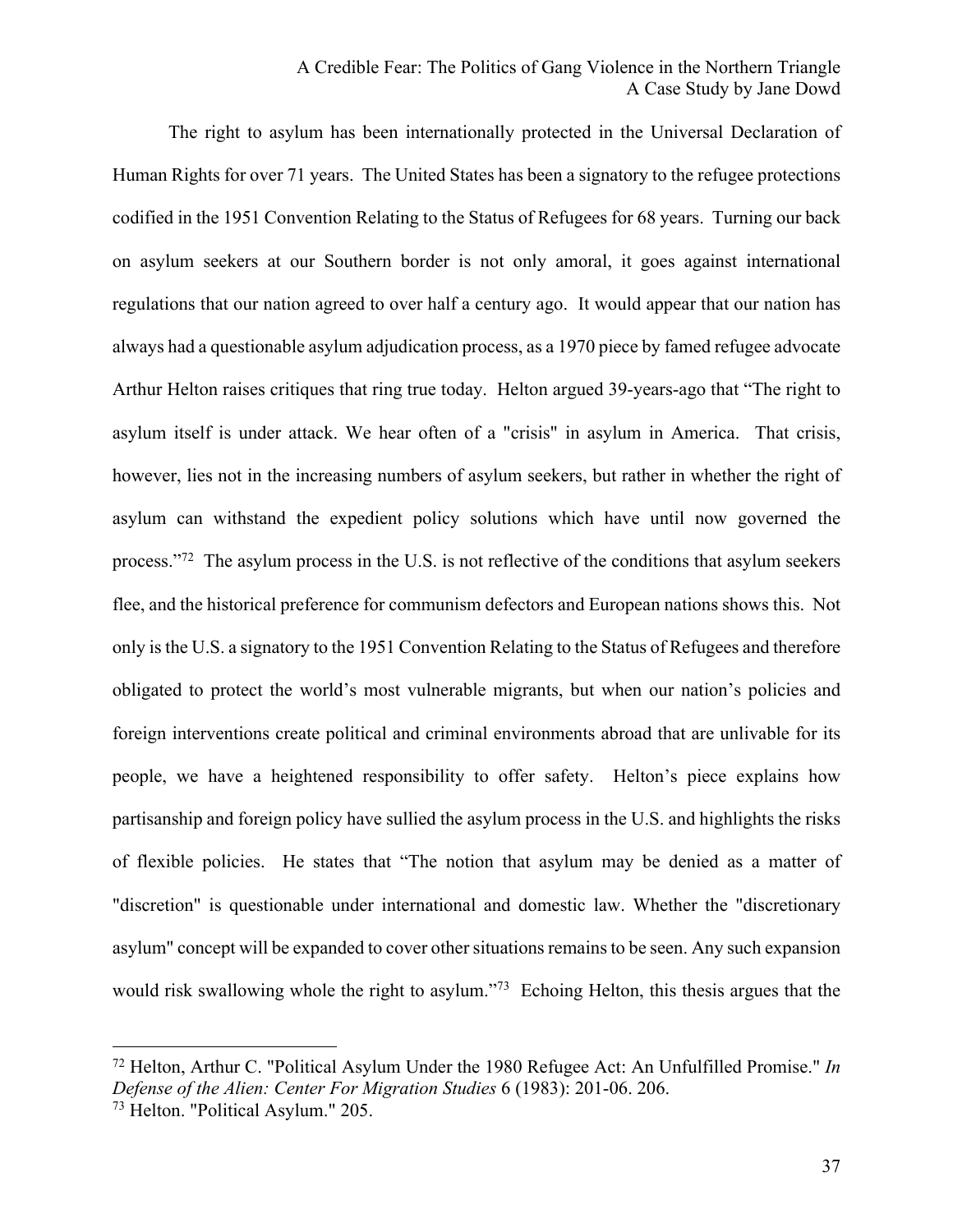right to asylum is not discretionary. An analysis of the circumstances of victims of gang violence in the Northern Triangle shows that there are legitimate claims to political asylum on the basis of a well-founded fear of persecution based on anti-gang political beliefs.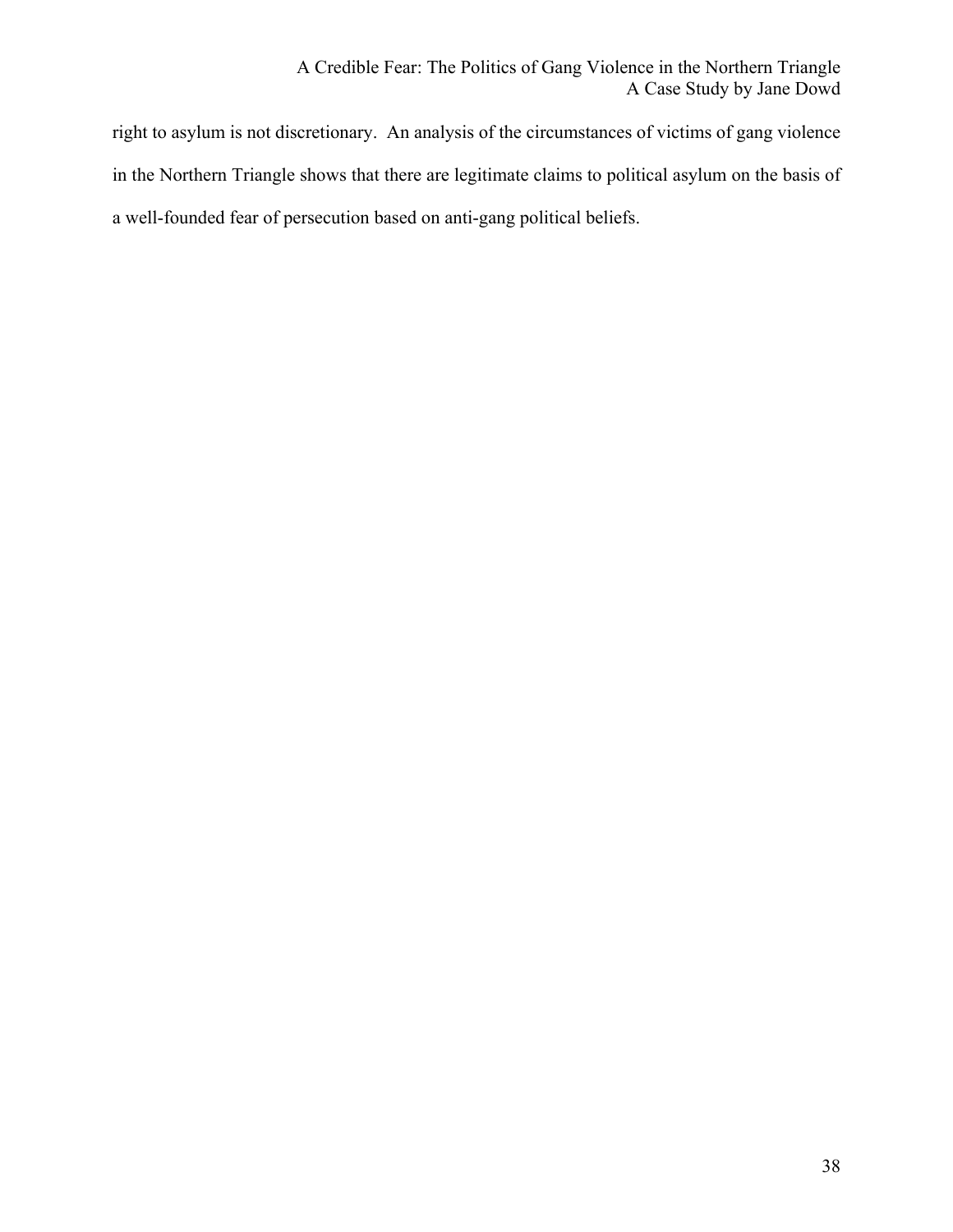Glossary (alphabetical)

| <b>CBP</b>     | - Customs and Border Patrol, the federal enforcement agency of the<br>Department of homeland Security                     |  |  |  |  |  |
|----------------|---------------------------------------------------------------------------------------------------------------------------|--|--|--|--|--|
| <b>CICIG</b>   | - Comisión Internacional contra la Impunidad en Guatemala / The<br>International Commission against Impunity in Guatemala |  |  |  |  |  |
| <b>Clicas</b>  | - The Spanish word for local factions of gangs                                                                            |  |  |  |  |  |
| <b>DHS</b>     | - Department of Homeland Security                                                                                         |  |  |  |  |  |
| <b>EOIR</b>    | - Executive Office for Immigration Review, the judicial branch of the<br>Department of Homeland Security                  |  |  |  |  |  |
| <b>FMLN</b>    | - Farabundo Martí National Liberation Front, one of major political<br>parties in El Salvador                             |  |  |  |  |  |
| <b>IIRIRA</b>  | - The Illegal Immigration Reform and Immigrant Responsibility Act of<br>1996                                              |  |  |  |  |  |
| <b>INA</b>     | - The Immigration and Nationality Act                                                                                     |  |  |  |  |  |
| La 18          | $- Barrio 18$ , the second most powerful gang in the Northern Triangle                                                    |  |  |  |  |  |
| Mano dura      | - "the iron fist," a set of harsh anti-gang policies in the Northern Triangle                                             |  |  |  |  |  |
| <b>Mareros</b> | – the Spanish word for gang members                                                                                       |  |  |  |  |  |
| <b>MS-13</b>   | - Mara Salvatrucha, the most powerful gang in the Northern Triangle                                                       |  |  |  |  |  |
|                | <b>Northern Triangle</b> – refers to the nations of El Salvador, Guatemala, and Honduras                                  |  |  |  |  |  |
|                | <b>Policia nacional civil</b> – the Spanish translation of National Civil Police                                          |  |  |  |  |  |
| La renta       | - an extorton tax collected by the gangs                                                                                  |  |  |  |  |  |
| <b>UDHR</b>    | – the United Nations Universal Declaration of Human Rights                                                                |  |  |  |  |  |
| <b>UNHCR</b>   | - The United Nations High Commissioner for Refugees                                                                       |  |  |  |  |  |
| <b>USCIS</b>   | - United States Citizenship and Immigration Services                                                                      |  |  |  |  |  |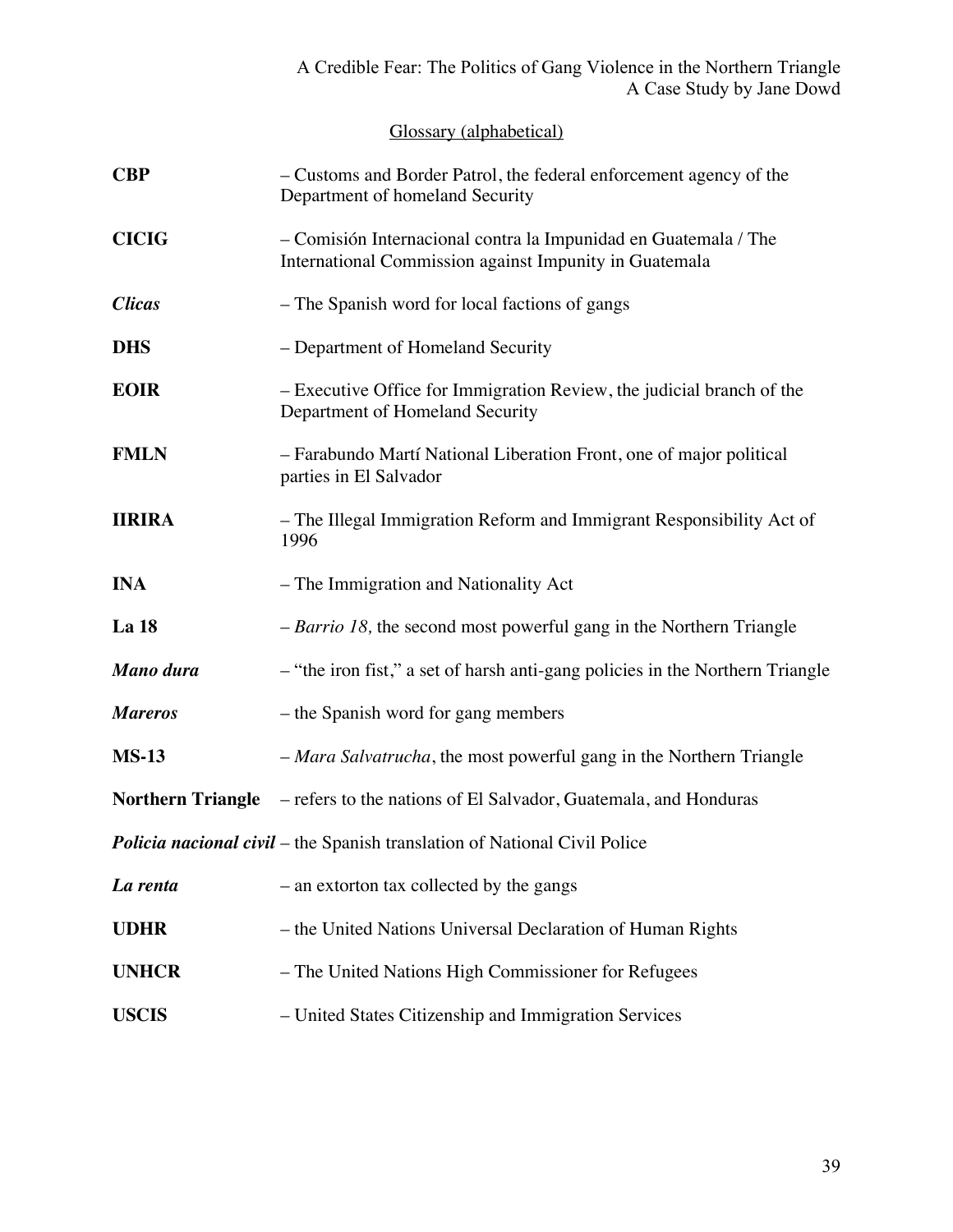# Works Cited

Arana, Ana. "How the Street Gangs Took Central America." *Foreign Affairs* 84, no. 3 (2005): 98-110.

Arce, Alberto. "El Salvador Throws Out Gang Truce and Officials Who Put It in Place." *The New York Times*, May 20, 2016. Accessed April 29, 2019. https://www.nytimes.com/2016/05/21/world/americas/el-salvador-throws-out-gang-truce-andofficials-who-put-it-in-place.html.

Asmann, Parker. "Honduras President Selective When Targeting Criminal Crackdowns." *InsightCrime*, February 27, 2019. Accessed April 29, 2019. https://www.insightcrime.org/news/analysis/honduras-president-eyes-hardline-security-criminallinks-mount/

Bruneau, Thomas C., Lucía Dammert, and Elizabeth Skinner. *Maras: Gang Violence and Security in Central America*. Austin, TX. University of Texas Press. 2012.

Cantor, David James. "'As Deadly as Armed Conflict? Gang Violence and Forced Displacement in the Northern Triangle of Central America'." *Agenda Internacional* 23, no. 34 (2016): 77-97.

Cruz, José Miguel. "Criminal Violence and Democratization in Central America: The Survival of the Violent State." *Latin American Politics and Society* 53, no. 04 (Winter 2011): 1-33.

Cruz, Jose Miguel. "Police Misconduct and Democracy in Latin America." *AmericasBarometer Insights* 33 (2010): 1-5.

*Evaluation of Judicial Corruption in Central America and Panama and the Mechanisms to Combat It: Executive Summary & Regional Comparative Study*. Washington, DC: Due Process of Law Foundation, 2007.4.

Fariña Laura Pedraza, et al. *No Place to Hide: Gang, State, and Clandestine Violence in El Salvador*. Harvard University Press. 2010.

Federal Bureau of Investigations. "The MS-13 Threat: A National Assessment." January 14, 2008. Accessed April 25, 2019. https://archives.fbi.gov/archives/news/stories/2008/january/ms13\_011408.

Helton, Arthur C. "Political Asylum Under the 1980 Refugee Act: An Unfulfilled Promise." *In Defense of the Alien: Center For Migration Studies* 6 (1983): 201-06.

InSightCrime. *MS13 in the Americas: How the World's Most Notorious Gang Defies Logic, Resists Destruction*. Publication. Center for Latin American & Latino Studies, American University. Washington D.C.: American University, 2018: 1-90.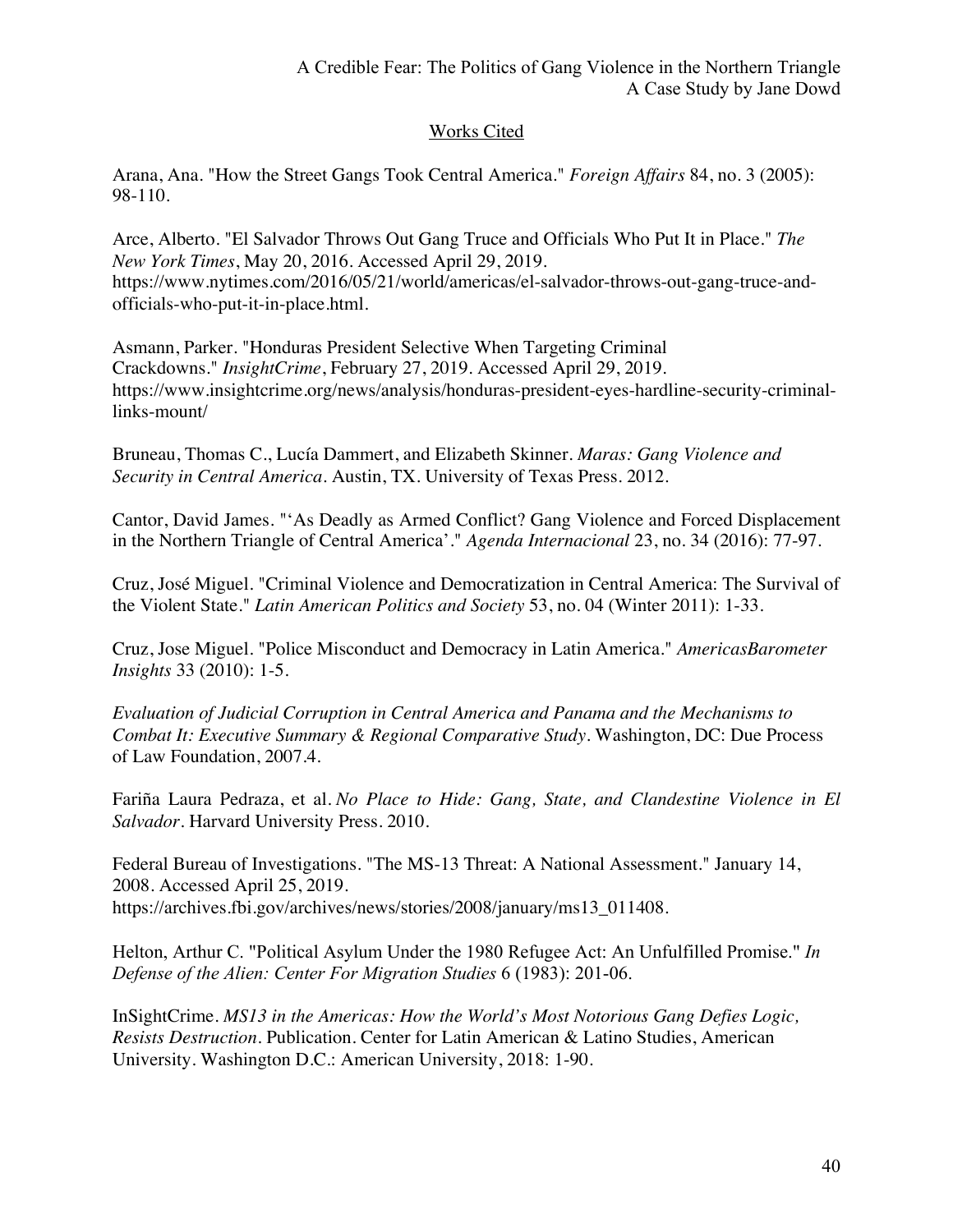Malkin, Elisabeth. "Guatemala Expels U.N.-Backed Anti-Corruption Panel, Claiming Overreach." *The New York Times*, January 07, 2019. Accessed April 29, 2019. https://www.nytimes.com/2019/01/07/world/americas/guatemala-corruption-commission-unitednations.html

Mcnamara, Patrick J. "Political Refugees from El Salvador: Gang Politics, the State, and Asylum Claims." *Refugee Survey Quarterly* 36, no. 4 (2017): 1-24. 8.

Miller, Spring, and James Cavallaro. *No Place to Hide: Gang, State, and Clandestine Violence in El Salvador*. Cambridge, MA: Harvard Law School, 2010.

National Immigrant Justice Center. "Applying for Asylum After Matter of A-B: Matter of A-B-Changes the Complexion of Claims Involving Non-State Actors, but Asylum Fundamentals Remain Strong and Intact." Asylum Practice Advisory. June 2018. Accessed April 24, 2019. https://www.immigrantjustice.org/sites/default/files/content-type/resource/documents/2018- 06/Matter of A-B- Practice Advisory - Final - 6.21.18.pdf

Paletta, Damien, Mike DeBonis, and John Wagner. "Trump Declares National Emergency on Southern Border in Bid to Build Wall." *The Washington Post*, February 15, 2019. Accessed April 29, 2019. https://www.washingtonpost.com/politics/trumps-border-emergency-thepresident-plans-a-10-am-announcement-in-the-rose-garden/2019/02/15/f0310e62-3110-11e9- 86ab-5d02109aeb01\_story.html?noredirect=on&utm\_term=.e764ab072a3e.

Rosenberg, Mark B. *Honduras in the Central American Conflict: Trends and Recent Developments*. Florida International University Latin American and Caribbean Center. July 1988.

Rothenberg, Daniel. *Memory of Silence: the Guatemalan Truth Commission Report*. New York: Palgrave Macmillan. 2012.

Silva Ávalos, Hector. "El Salvador Gangs Influence Local Politics in the Capital: Report." *InsightCrime*, July 9, 2018. Accessed April 29, 2019. https://www.insightcrime.org/news/analysis/el-salvador-gangs-influence-local-politics-capitalreport/

Sessions, Jeff. 27 I&N Dec. 316 (A.G. 2018).

Transactional Records Access Clearinghouse (TRAC) - Comprehensive, Independent, and Nonpartisan Information on Federal Enforcement, Staffing and Funding. October 16, 2017. Accessed April 27, 2019. https://trac.syr.edu/immigration/reports/485/

Uchimaya, Diane. "Falling through the Cracks: Gang Victims as Casualties in Current Asylum Jurisprudence." *Berkeley La Raza Law Journal* 23 (2015): 109-62.

United Nations General Assembly. "Universal Declaration of Human Rights," Paris, 1948. Accessed April 23, 2019. http://www.un.org/en/universal-declaration-human-rights/